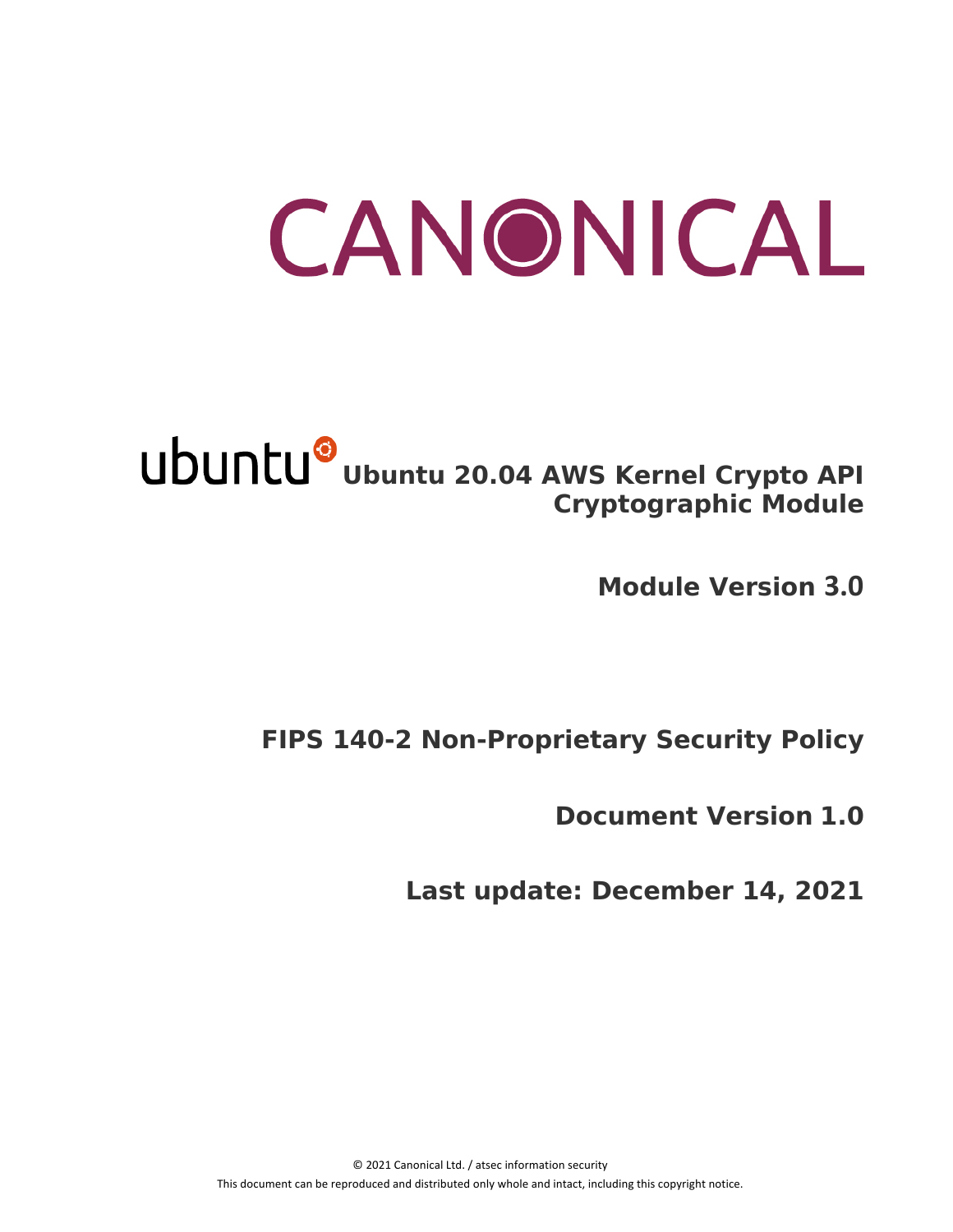Prepared by:

atsec information security corporation

9130 Jollyville Road, Suite 260

Austin, TX 78759

www.atsec.com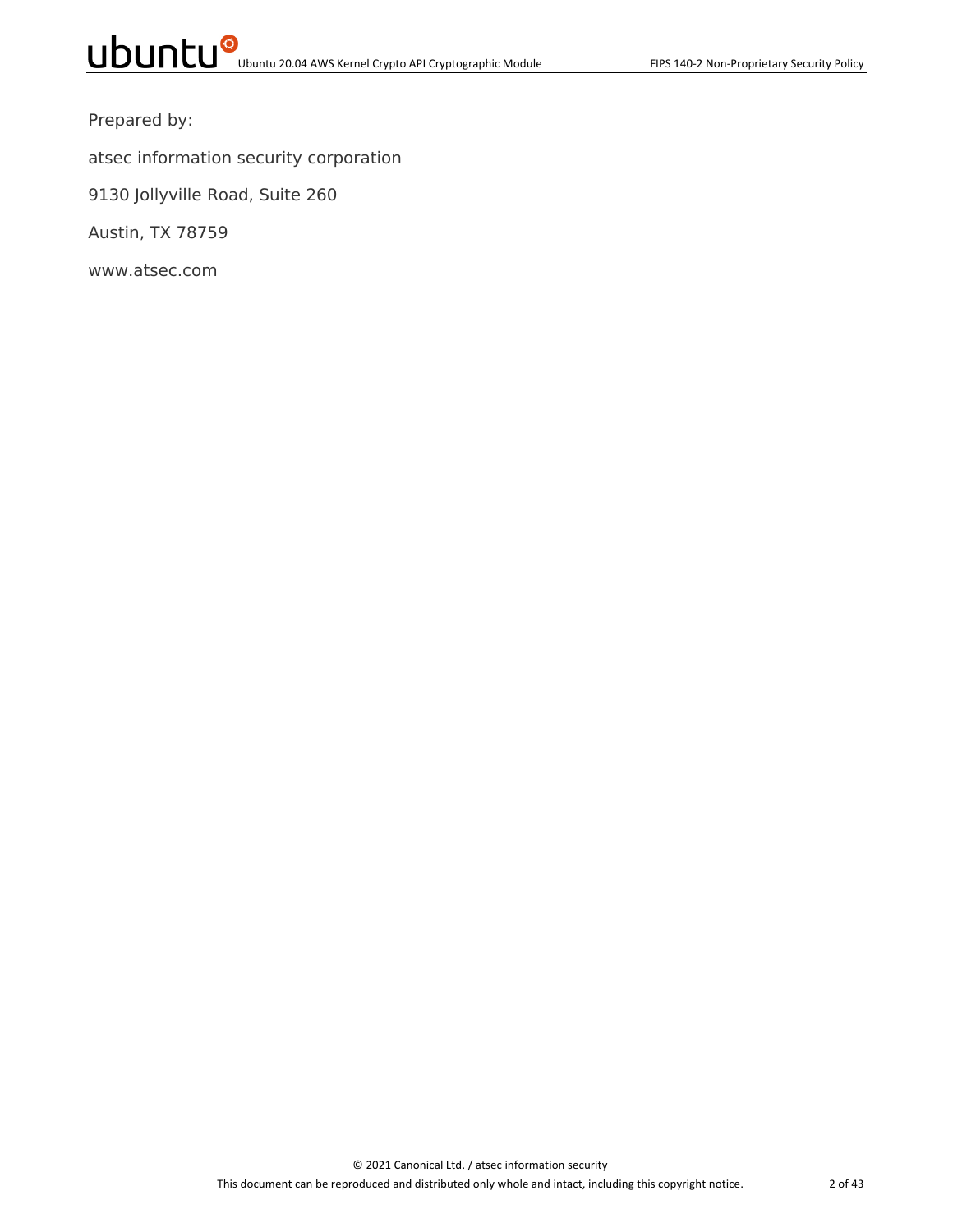# UDUNCU<sup>@</sup>Ubuntu 20.04 AWS Kernel Crypto API Cryptographic Module

# **Table of Contents**

| 1              |     |                                                            |  |
|----------------|-----|------------------------------------------------------------|--|
|                | 1.1 |                                                            |  |
|                | 1.2 |                                                            |  |
| $\overline{2}$ |     | Cryptographic Module Ports and Interfaces11                |  |
| 3              |     |                                                            |  |
|                | 3.1 |                                                            |  |
|                | 3.2 |                                                            |  |
|                | 3.3 |                                                            |  |
|                | 3.4 |                                                            |  |
|                | 3.5 |                                                            |  |
| 4              |     |                                                            |  |
| 5              |     |                                                            |  |
|                | 5.1 |                                                            |  |
|                | 5.2 |                                                            |  |
| 6              |     |                                                            |  |
|                | 6.1 |                                                            |  |
|                | 6.2 |                                                            |  |
|                | 6.3 |                                                            |  |
|                | 6.4 |                                                            |  |
|                | 6.5 |                                                            |  |
|                | 6.6 |                                                            |  |
| 7              |     | Electromagnetic Interference/Electromagnetic Compatibility |  |
| 8              |     |                                                            |  |
|                | 8.1 |                                                            |  |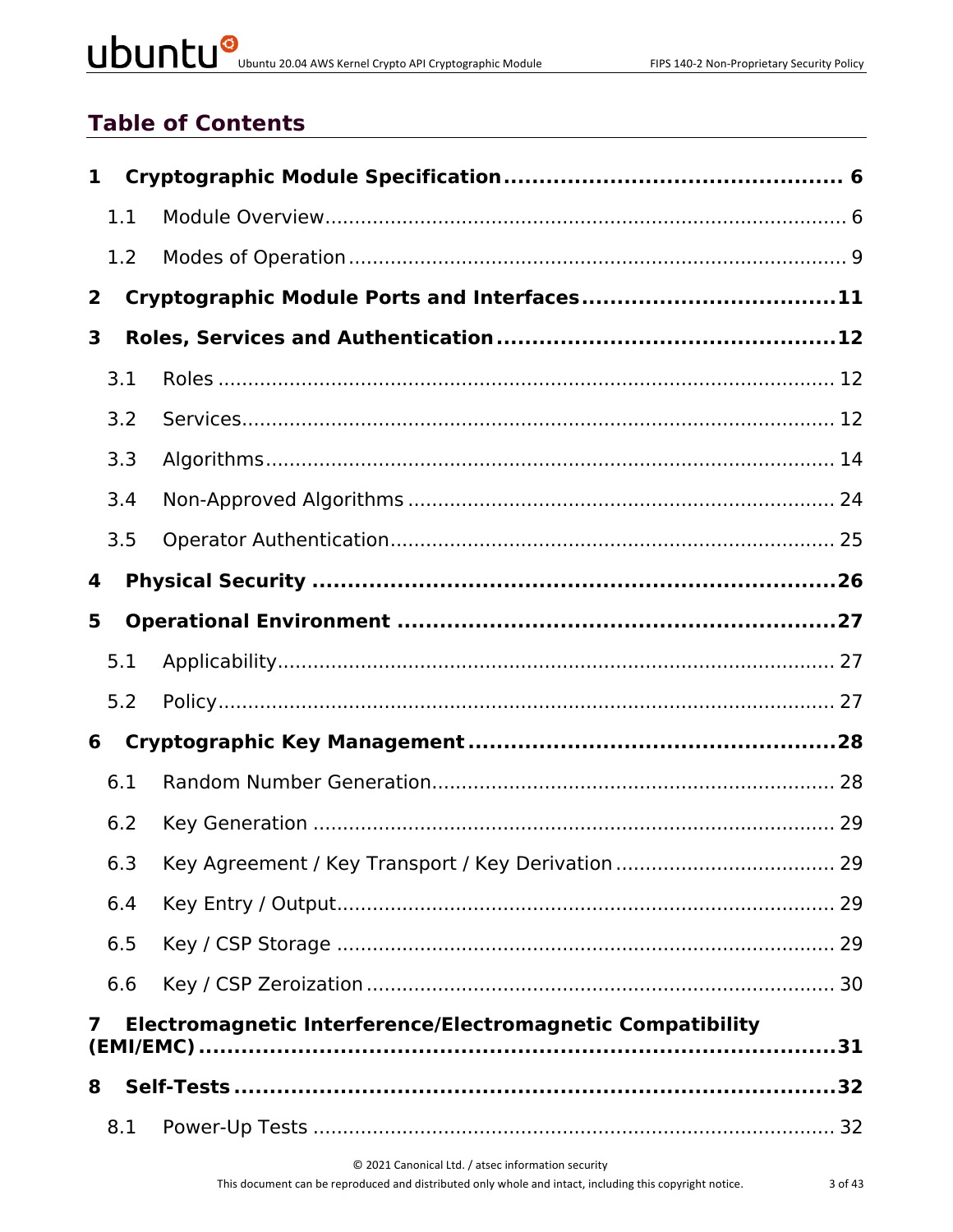| 8.1.1 |  |  |
|-------|--|--|
| 8.1.2 |  |  |
| 8.2   |  |  |
| 8.3   |  |  |
| 9     |  |  |
| 9.1   |  |  |
| 9.1.1 |  |  |
| 9.1.2 |  |  |
|       |  |  |
| 9.2.1 |  |  |
| 9.2.2 |  |  |
| 9.2.3 |  |  |
| 9.2.4 |  |  |
|       |  |  |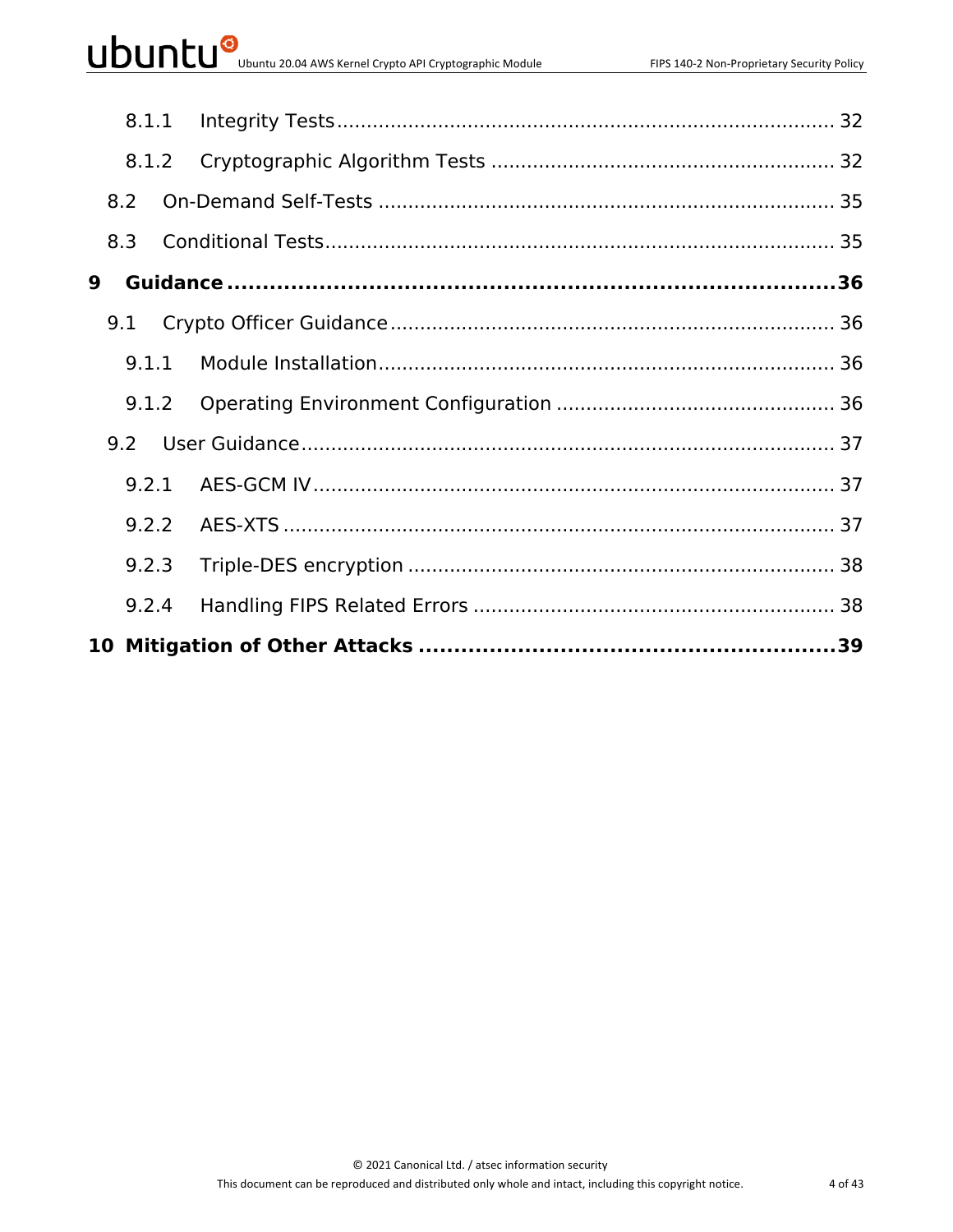**Copyrights and Trademarks**

Ubuntu and Canonical are registered trademarks of Canonical Ltd.

Linux is a registered trademark of Linus Torvalds.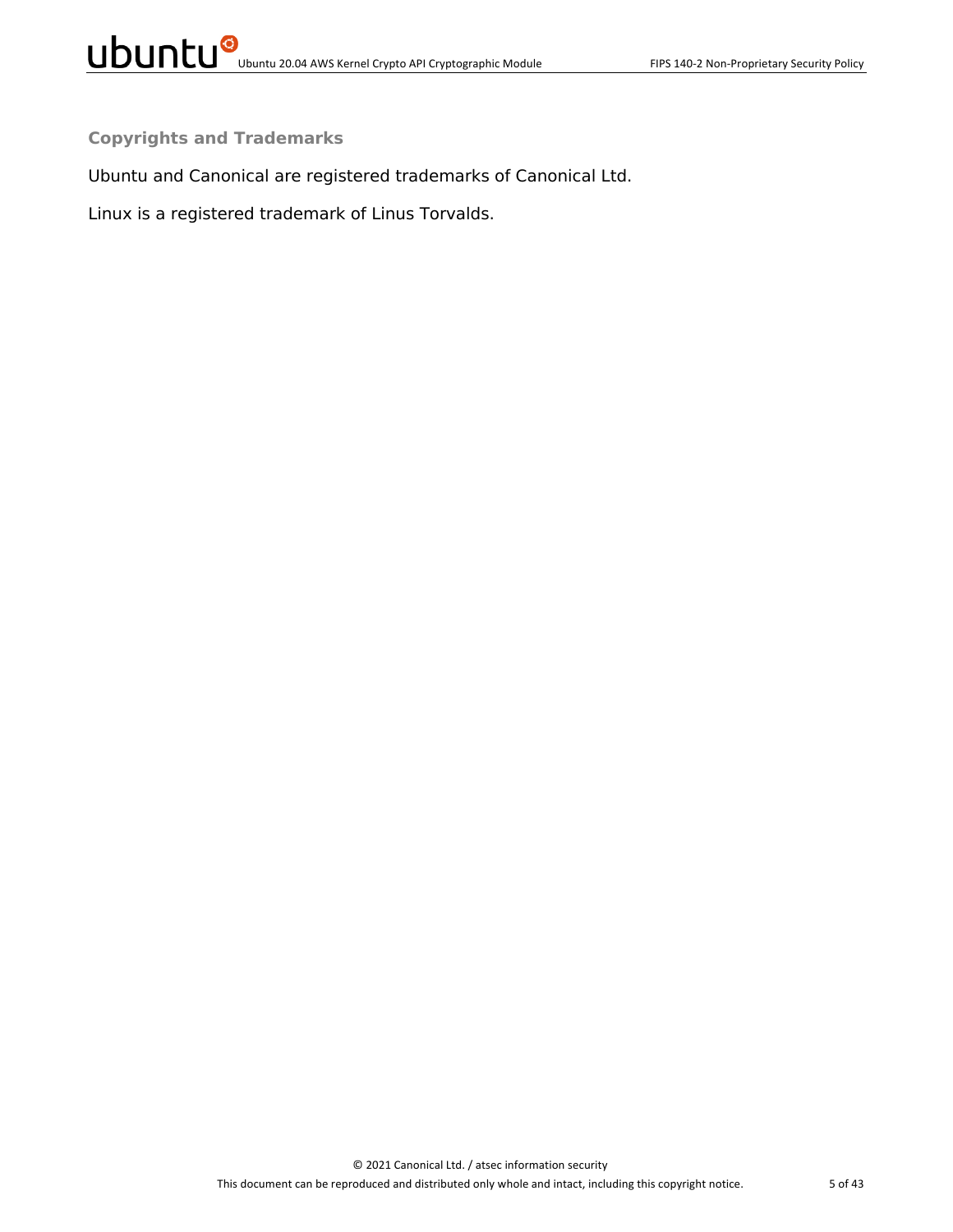# **1 Cryptographic Module Specification**

This document is the non-proprietary FIPS 140-2 Security Policy for version 3.0 of the Ubuntu 20.04 AWS Kernel Crypto API Cryptographic Module. It contains the security rules under which the module must operate and describes how this module meets the requirements as specified in FIPS PUB 140-2 (Federal Information Processing Standards Publication 140-2) for a Security Level 1 software module.

The following sections describe the cryptographic module and how it conforms to the FIPS 140-2 specification in each of the required areas.

This module validation is a re-branding of a software module that was previously validated under Certificate #3928.

#### **1.1 Module Overview**

The Ubuntu 20.04 AWS Kernel Crypto API Cryptographic Module (hereafter referred to as "the module") is a software module running as part of the operating system kernel that provides general purpose cryptographic services. The module provides cryptographic services to kernel applications through a C language Application Program Interface (API) and to applications running in the user space through an AF ALG socket type interface. The module utilizes processor instructions to optimize and increase the performance of cryptographic algorithms.

For the purpose of the FIPS 140-2 validation, the module is a software-only, multi-chip standalone cryptographic module validated at overall security level 1. The table below shows the security level claimed for each of the eleven sections that comprise the FIPS 140-2 standard.

|    | <b>FIPS 140-2 Section</b>                 | <b>Security</b><br>Level |
|----|-------------------------------------------|--------------------------|
| 1  | Cryptographic Module Specification        | 1                        |
| 2  | Cryptographic Module Ports and Interfaces | 1                        |
| 3  | Roles, Services and Authentication        | 1                        |
| 4  | Finite State Model                        | 1                        |
| 5  | <b>Physical Security</b>                  | N/A                      |
| 6  | <b>Operational Environment</b>            | 1                        |
| 7  | Cryptographic Key Management              | 1                        |
| 8  | <b>EMI/EMC</b>                            | 1                        |
| 9  | Self-Tests                                | 1                        |
| 10 | Design Assurance                          | 1                        |
| 11 | Mitigation of Other Attacks               | N/A                      |
|    | <b>Overall Level</b>                      | 1                        |

*Table 1 - Security Levels*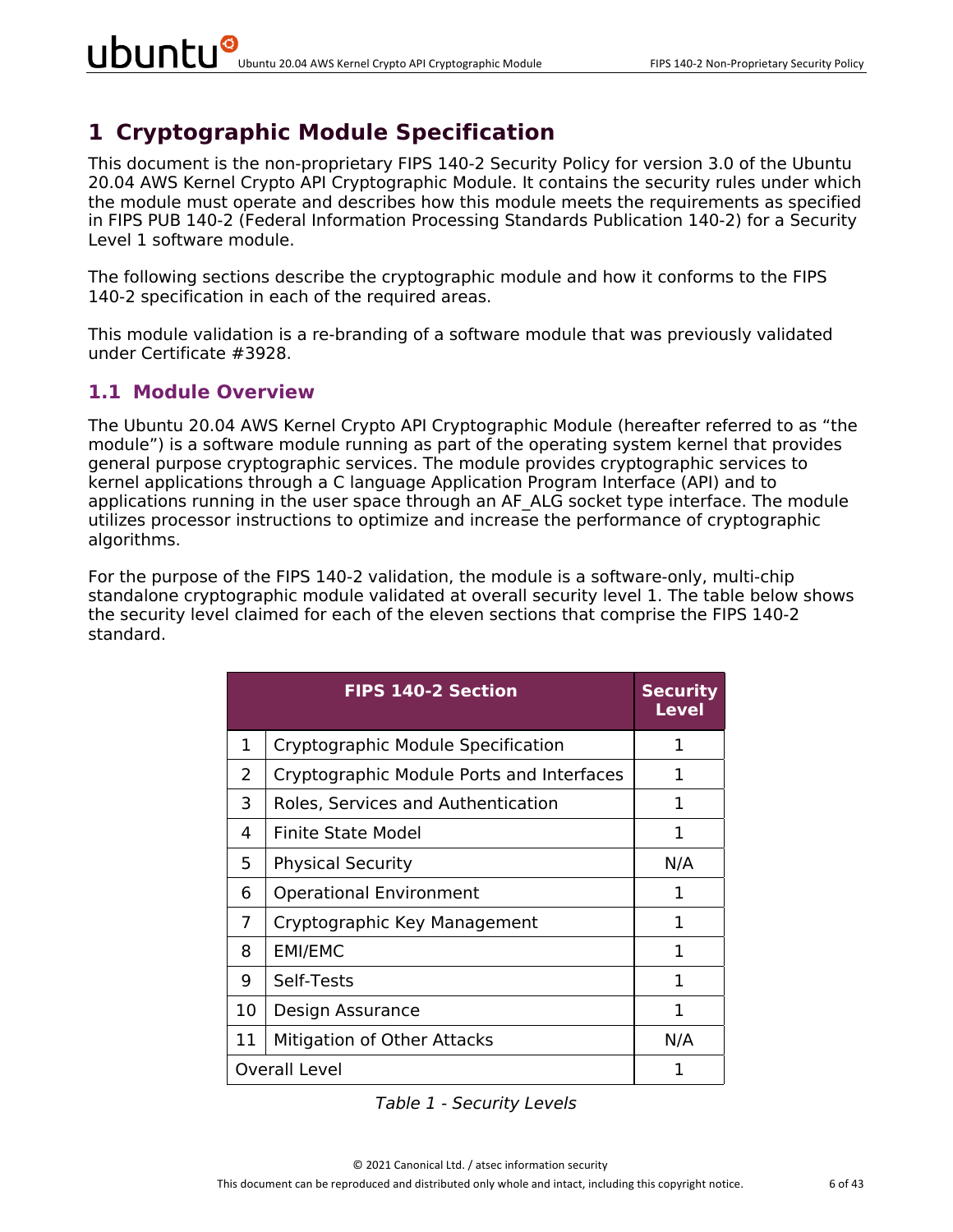The table below enumerates the components that comprise the module with their location in the target platform.

| <b>Description</b>                                             | <b>Components</b>                                                                                                       |
|----------------------------------------------------------------|-------------------------------------------------------------------------------------------------------------------------|
| Integrity test utility                                         | /usr/bin/sha512hmac                                                                                                     |
| Integrity check HMAC file<br>for the integrity test<br>utility | /usr/bin/.sha512hmac.hmac                                                                                               |
| Static kernel binary                                           | /boot/vmlinuz-5.4.0-1021-aws-fips                                                                                       |
| Integrity check HMAC file<br>for static kernel binary          | /boot/.vmlinuz-5.4.0-1021-aws-fips.hmac                                                                                 |
| Cryptographic kernel<br>object files                           | /lib/modules/5.4.0-1021-aws-fips/kernel/crypto/*.ko<br>/lib/modules/5.4.0-1021-aws-<br>fips/kernel/arch/x86/crypto/*.ko |

#### *Table 2 - Cryptographic Module Components*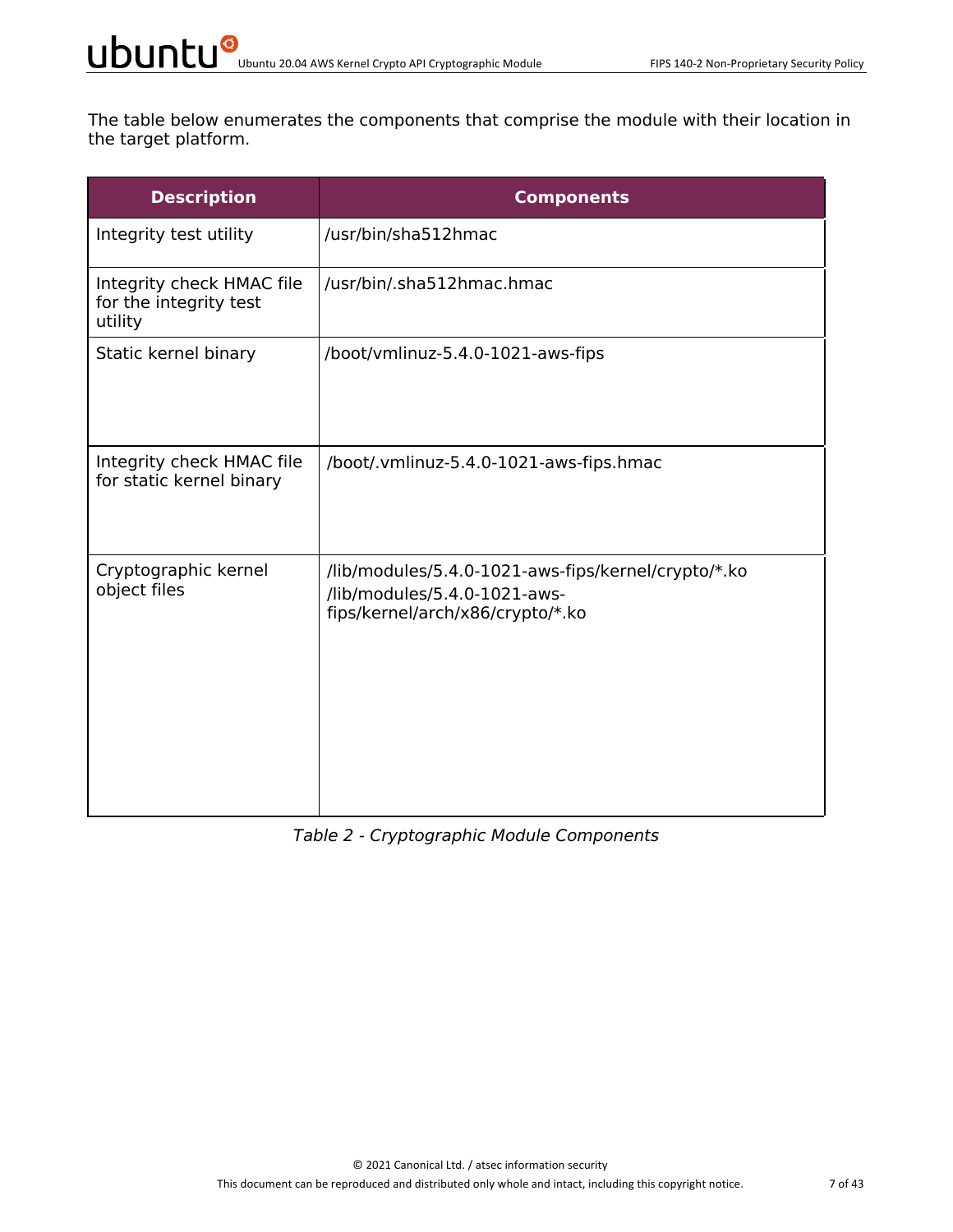The software block diagram below shows the module, its interfaces with the operational environment and the delimitation of its logical boundary, comprised of all the components within the **BLUE** box.



*Figure 1 - Software Block Diagram*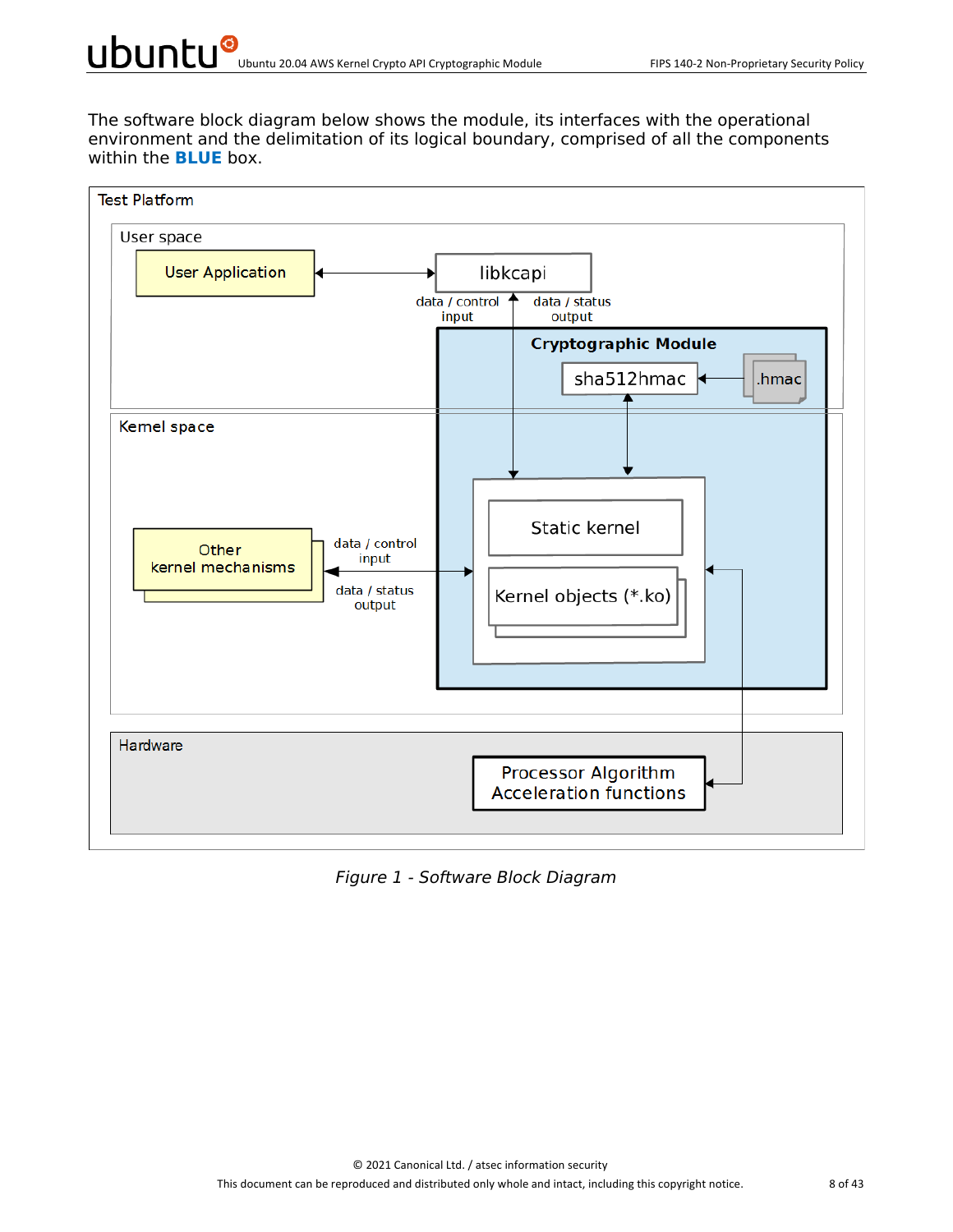The module is aimed to run on a general purpose computer (GPC); the physical boundary of the module is the tested platforms. Figure 2 shows the major components of a GPC.



*Figure 2 - Cryptographic Module Physical Boundary*

The module has been tested on the test platforms shown below.

| <b>Test Platform</b>  | <b>Processor</b> | <b>Processor</b><br><b>Architecture</b> | <b>Test Configuration</b> |
|-----------------------|------------------|-----------------------------------------|---------------------------|
| Supermicro SYS-1019P- | Intel® Xeon®     | Intel x86 (64                           | Ubuntu 20.04 LTS 64-bit   |
| <b>WTR</b>            | Gold 6226        | bits)                                   | with/without AES-NI (PAA) |

*Table 3 - Tested Platforms*

**Note:** Per [FIPS 140-2 IG] G.5, the Cryptographic Module Validation Program (CMVP) makes no statement as to the correct operation of the module or the security strengths of the generated keys when this module is ported and executed in an operational environment not listed on the validation certificate.

#### **1.2 Modes of Operation**

The module supports two modes of operation: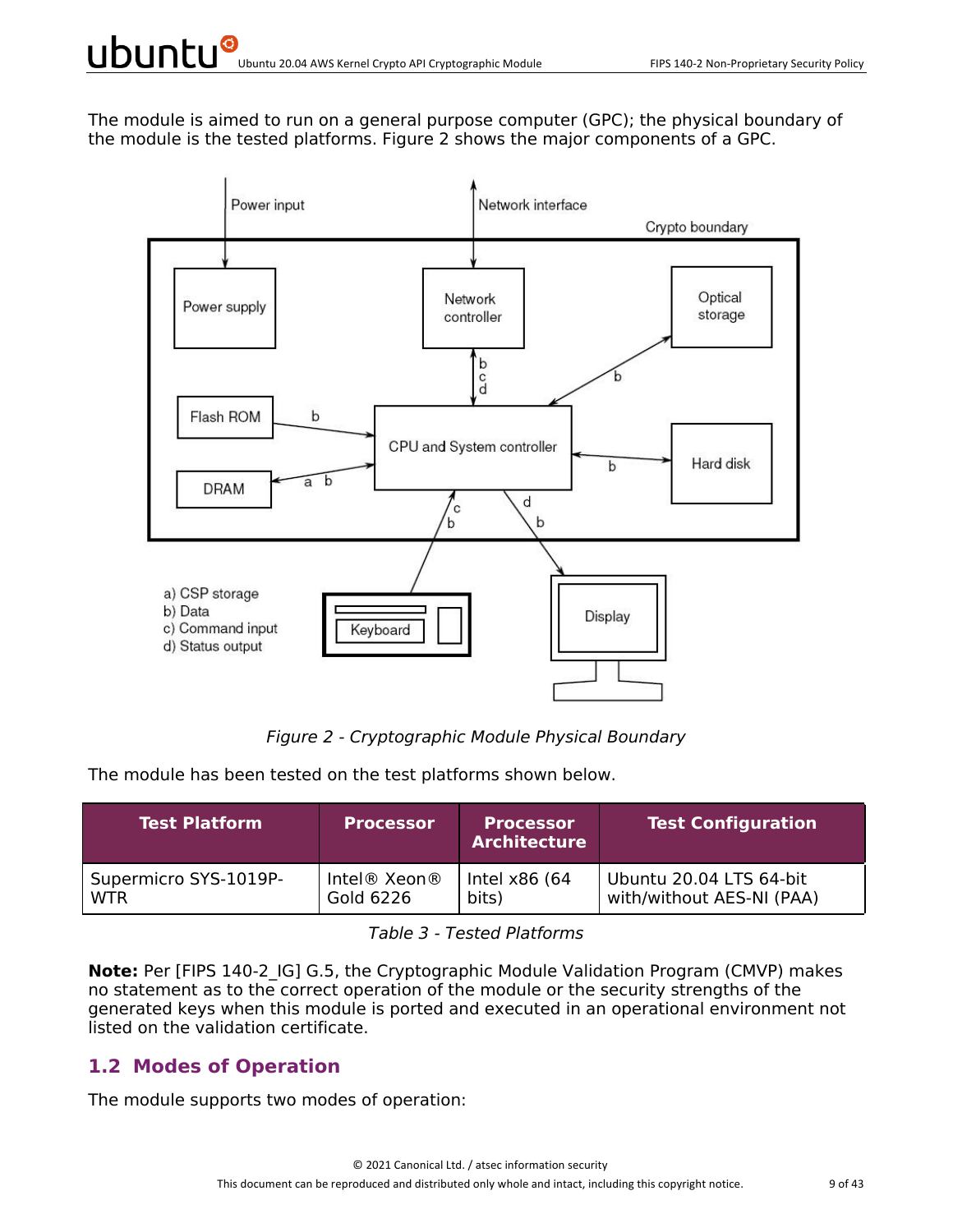- **FIPS mode** (the Approved mode of operation): only approved or allowed security functions with sufficient security strength can be used.
- **non-FIPS mode** (the non-Approved mode of operation): only non-approved security functions can be used.

The module enters FIPS mode after power-up tests succeed. Once the module is operational, the mode of operation is implicitly assumed depending on the security function invoked and the security strength of the cryptographic keys.

Critical security parameters used or stored in FIPS mode are not to be used in non-FIPS mode, and vice versa.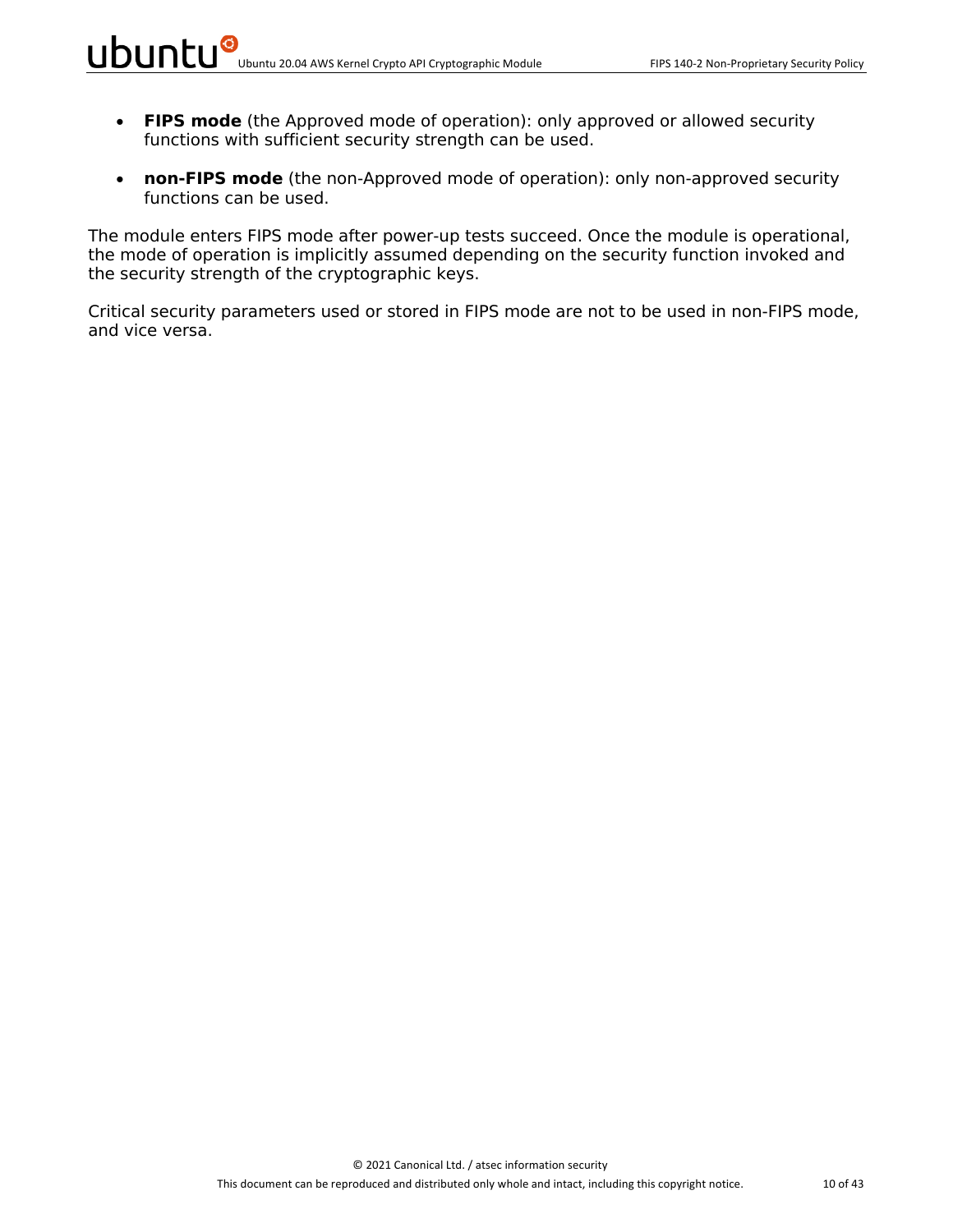## **2 Cryptographic Module Ports and Interfaces**

As a software-only module, the module does not have physical ports. For the purpose of the FIPS 140-2 validation, the physical ports are interpreted to be the physical ports of the hardware platforms on which it runs.

The logical interfaces are the API through which kernel modules request services, and the AF ALG type socket that allows the applications running in the user space to request cryptographic services from the module. The following table summarizes the four logical interfaces:

| <b>FIPS Interface</b> | <b>Physical Port</b>         | <b>Logical Interface</b>                                                                                                         |
|-----------------------|------------------------------|----------------------------------------------------------------------------------------------------------------------------------|
| Data Input            | Keyboard                     | API input parameters from kernel<br>system calls, AF ALG type socket.                                                            |
| Data Output           | Display                      | API output parameters from kernel<br>system calls, AF ALG type socket.                                                           |
| Control Input         | Keyboard                     | API function calls, API input<br>parameters for control from kernel<br>system calls, AF ALG type socket,<br>kernel command line. |
| <b>Status Output</b>  | Display                      | API return codes, AF ALG type<br>socket, kernel logs.                                                                            |
| Power Input           | <b>GPC Power Supply Port</b> | N/A                                                                                                                              |

*Table 4 - Ports and Interfaces*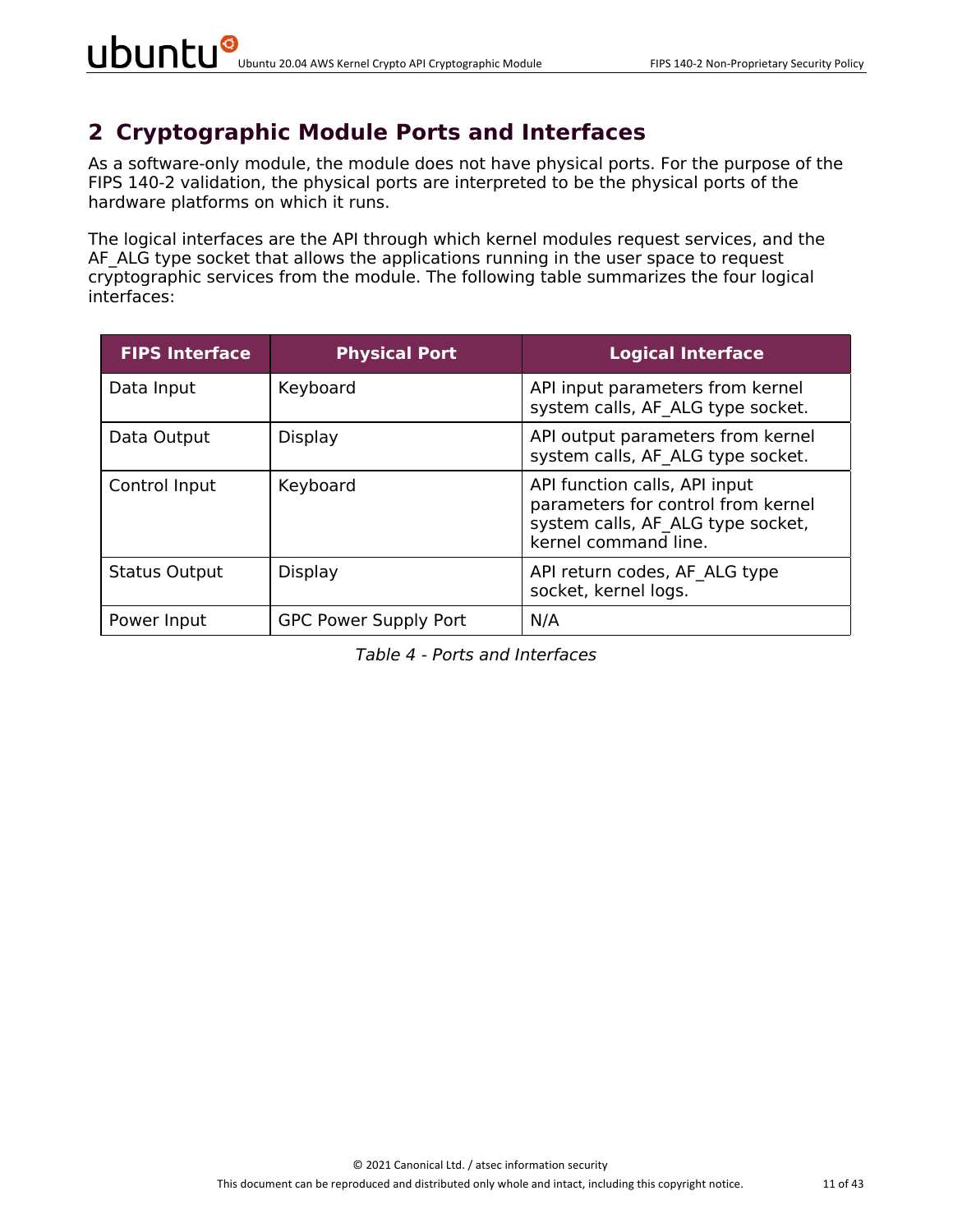# **3 Roles, Services and Authentication**

#### **3.1 Roles**

The module supports the following roles:

- **User role**: performs cryptographic services (in both FIPS mode and non-FIPS mode), key zeroization, show status, and on-demand self-test.
- **Crypto Officer role**: performs module installation and initialization.

The User and Crypto Officer roles are implicitly assumed by the entity accessing the module services.

#### **3.2 Services**

The module provides services to users that assume one of the available roles. All services are shown in Table 5 and Table 6.

The table below shows the services available in FIPS mode. For each service, the associated cryptographic algorithms, the roles to perform the service, and the cryptographic keys or Critical Security Parameters and their access right are listed. The following convention is used to specify access rights to a CSP:

- **Create**: the calling application can create a new CSP.
- **Read**: the calling application can read the CSP.
- **Update**: the calling application can write a new value to the CSP.
- **Zeroize**: the calling application can zeroize the CSP.
- **n/a**: the calling application does not access any CSP or key during its operation.

If the services involve the use of the cryptographic algorithms, the corresponding Cryptographic Algorithm Validation Program (CAVP) certificate numbers of the cryptographic algorithms can be found in Table 7 of this security policy.

| <b>Service</b>                        | <b>Algorithms</b>                                                                             | <b>Role</b> | <b>Access</b>   | <b>Keys/CSP</b>                         |  |  |  |
|---------------------------------------|-----------------------------------------------------------------------------------------------|-------------|-----------------|-----------------------------------------|--|--|--|
| <b>Cryptographic Library Services</b> |                                                                                               |             |                 |                                         |  |  |  |
| Symmetric                             | <b>AES</b>                                                                                    | User        | Read            | AES key                                 |  |  |  |
| Encryption and<br>Decryption          | Triple-DES                                                                                    | <b>User</b> | Read            | Triple-DES key                          |  |  |  |
| Random number<br>generation           | <b>DRBG</b>                                                                                   | User        | Read,<br>Update | Entropy input string,<br>Internal state |  |  |  |
| Message digest                        | SHA-1, SHA-224,<br>SHA-256, SHA-384,<br>SHA-512, SHA3-224,<br>SHA3-256, SHA3-384,<br>SHA3-512 | <b>User</b> | N/A             | N/A                                     |  |  |  |
| Message                               | HMAC                                                                                          | User        | Read            | <b>HMAC</b> key                         |  |  |  |
| authentication code                   | <b>CMAC with AES</b>                                                                          | User        | Read            | AES key                                 |  |  |  |

© 2021 Canonical Ltd. / atsec information security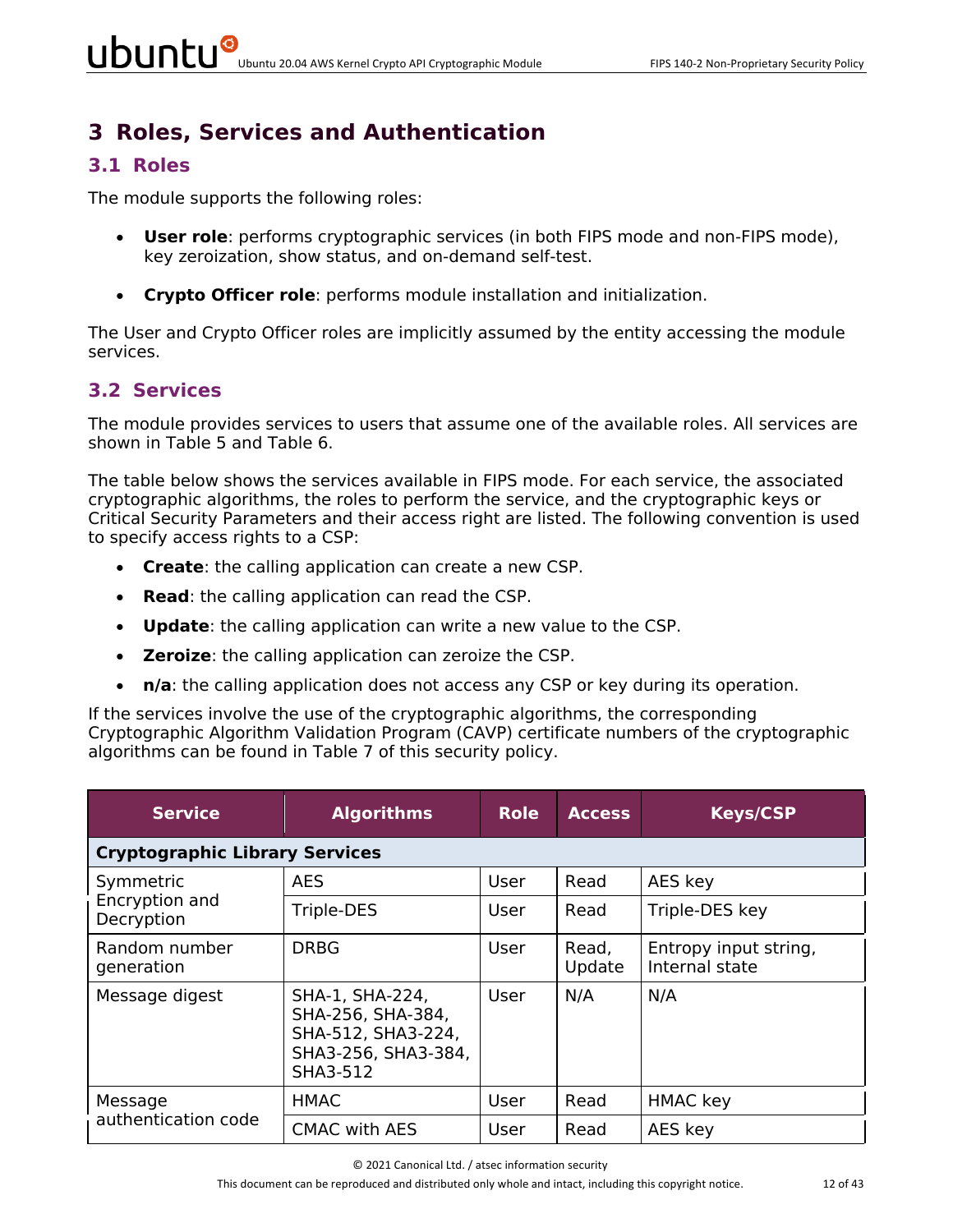| <b>Service</b>                                                                                     | <b>Algorithms</b>                                                                                         | <b>Role</b>              | <b>Access</b> | <b>Keys/CSP</b>                             |  |  |
|----------------------------------------------------------------------------------------------------|-----------------------------------------------------------------------------------------------------------|--------------------------|---------------|---------------------------------------------|--|--|
| (MAC)                                                                                              | <b>CMAC with Triple-DES</b>                                                                               | <b>User</b>              | Read          | Triple-DES key                              |  |  |
| Key wrapping $(KTS1)$                                                                              | AES-GCM, AES-CCM<br>AES-CBC+HMAC,<br>Triple-DES+ HMAC                                                     | User                     | Read          | AES key, Triple-DES key,<br><b>HMAC</b> key |  |  |
| Encrypt-then-MAC<br>(authenc) operation<br>for IPsec                                               | AES (CBC mode),<br>Triple-DES (CBC<br>mode), HMAC                                                         | User                     | Read          | AES key, Triple-DES key,<br><b>HMAC</b> key |  |  |
| Key encapsulation <sup>2</sup> ,<br><b>PKCS#1 v1.5</b><br>signature generation<br>and verification | <b>RSA</b>                                                                                                | User                     | Read          | RSA key pair                                |  |  |
| <b>Other Services</b>                                                                              |                                                                                                           |                          |               |                                             |  |  |
| Error detection code                                                                               | crc32c <sup>3</sup> , crct10dif <sup>3</sup>                                                              | <b>User</b>              | N/A           | None                                        |  |  |
| Data compression                                                                                   | deflate <sup>3</sup> , $ z4^3 $ , $ z4hc^3 $ ,<br>Izo <sup>3</sup> , zlib <sup>3</sup> , 842 <sup>3</sup> | User                     | N/A           | None                                        |  |  |
| Memory copy<br>operation                                                                           | ecb(cipher null) <sup>3</sup>                                                                             | User                     | N/A           | None                                        |  |  |
| Show status                                                                                        | N/A                                                                                                       | User                     | N/A           | None                                        |  |  |
| Zeroization                                                                                        | N/A                                                                                                       | User                     | Zeroize       | All CSPs                                    |  |  |
| Self-Tests                                                                                         | AES, Triple-DES, SHS,<br>SHA3, HMAC, RSA,<br><b>DRBG</b>                                                  | User                     | N/A           | None                                        |  |  |
| Module installation                                                                                | N/A                                                                                                       | Crypto<br>Officer        | N/A           | None                                        |  |  |
| Module initialization                                                                              | N/A                                                                                                       | Crypto<br><b>Officer</b> | N/A           | None                                        |  |  |

*Table 5 - Services in FIPS mode of operation*

The table below lists the services only available in non-FIPS mode of operation.

| Service <sup>1</sup>                   | <b>Algorithms / Key sizes</b>    | <b>Role</b> | <b>Acces</b><br>s | <b>CSPs</b>             |
|----------------------------------------|----------------------------------|-------------|-------------------|-------------------------|
| Symmetric encryption<br>and decryption | AES-XTS with 192-bit key<br>size | User        | Read              | Symmetric key           |
|                                        | 2-key Triple-DES                 | User        | Read              | 2-key Triple-DES<br>key |

<sup>1</sup> Approved per IG D.9

<sup>2</sup> Allowed per IG D.9

<sup>&</sup>lt;sup>3</sup> This algorithm does not provide any cryptographic attribute.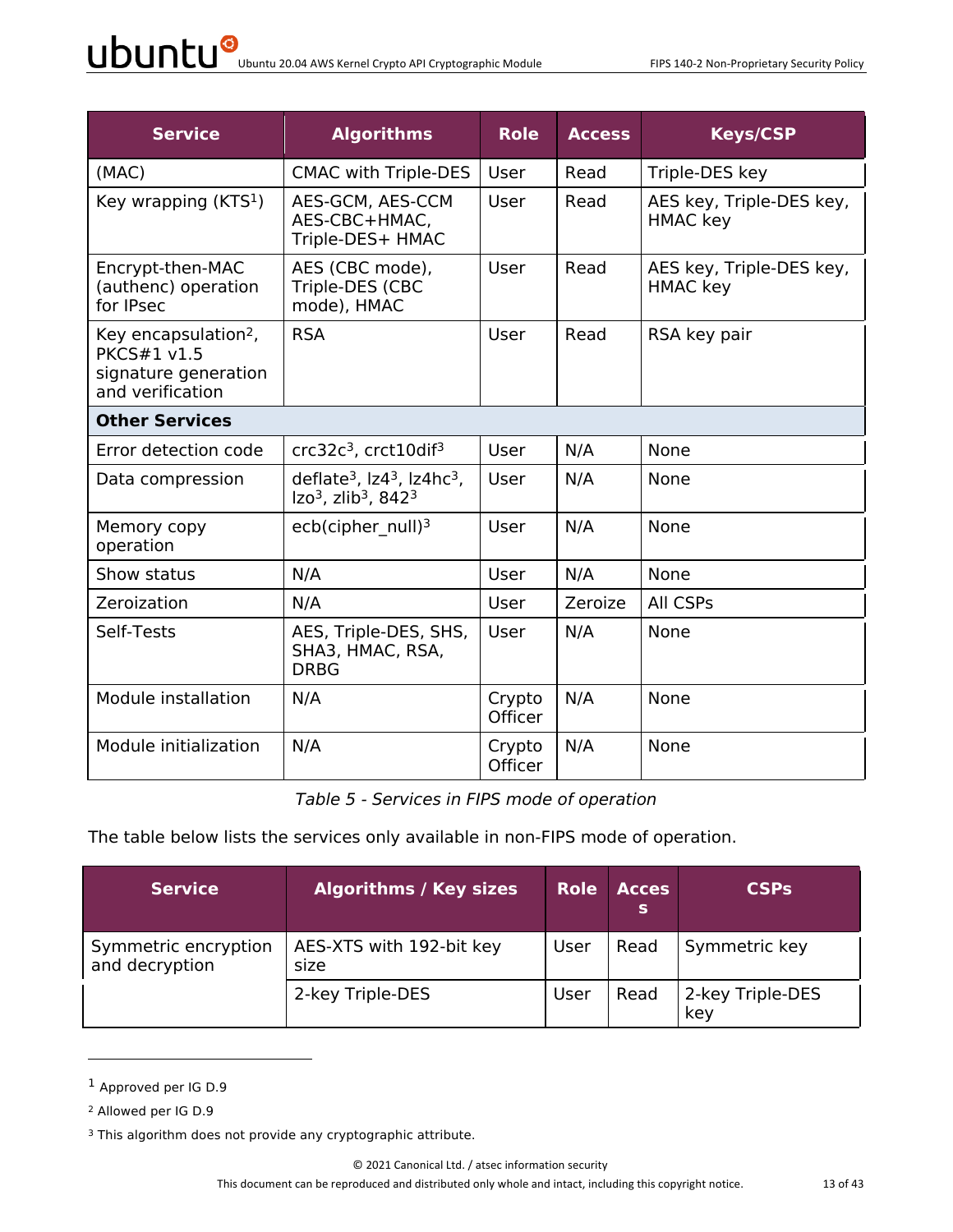| <b>Service</b>                          | <b>Algorithms / Key sizes</b>                                                            | <b>Role</b> | <b>Acces</b><br>s | <b>CSPs</b>                                                        |
|-----------------------------------------|------------------------------------------------------------------------------------------|-------------|-------------------|--------------------------------------------------------------------|
|                                         | Generic GCM encryption with<br>external IV<br>RFC4106 GCM encryption<br>with external IV | User        | Read              | AES key                                                            |
| Message digest                          | <b>GHASH outside the GCM</b><br>context                                                  | User        | N/A               | <b>None</b>                                                        |
| Message<br>authentication code          | HMAC with less than 112 bit<br>keys                                                      | User        | Read              | <b>HMAC</b> key                                                    |
| (MAC)                                   | CMAC with 2-key Triple-DES                                                               | User        | Read              | 2-key Triple-DES<br>key                                            |
| RSA sign/verify<br>primitive operations | RSA primitive operations<br>listed in Table 9                                            | User        | Read              | RSA key pair                                                       |
| Shared secret<br>computation            | Diffie-Hellman and EC Diffie-<br>Hellman                                                 | User        | Read              | Diffie-Hellman key<br>pair<br><b>EC Diffie-Hellman</b><br>key pair |
| Key encapsulation                       | RSA with key smaller than<br>2048 bits.                                                  | User        | Read              | RSA key pair                                                       |
| Key generation                          | <b>EC Key Generation</b>                                                                 | User        | Read/<br>Write    | EC key pair                                                        |
| Signature Generation                    | $SHA-1$                                                                                  | User        | Read              | RSA key pair                                                       |

*Table 6 – Services in non-FIPS mode of operation*

#### **3.3 Algorithms**

The algorithms implemented in the module are tested and validated by the CAVP for the following operating environment:

• Ubuntu 20.04 LTS 64-bit running on Intel® Xeon® Gold 6226 processor.

The Ubuntu 20.04 AWS Kernel Crypto API Cryptographic Module is compiled to use the support from the processor and assembly code for AES, Triple-DES, SHA and GHASH<sup>4</sup> operations to enhance the performance of the module. Different implementations can be invoked by using the unique algorithm driver names. All the algorithm execution paths have been validated by the CAVP.

The module supports the use of generic C implementation for all the algorithms, the use of strict assembler for AES and Triple-DES core algorithms, the use of strict assembler for Triple-DES (both core and modes), the use of AES-NI for AES core algorithm and CLMUL for the GHASH algorithm, the use of AES-NI for AES (both core and modes), the use of AVX, AVX2 and SSSE3 for SHA algorithm.

<sup>4</sup> The GHASH algorithm is used in GCM mode.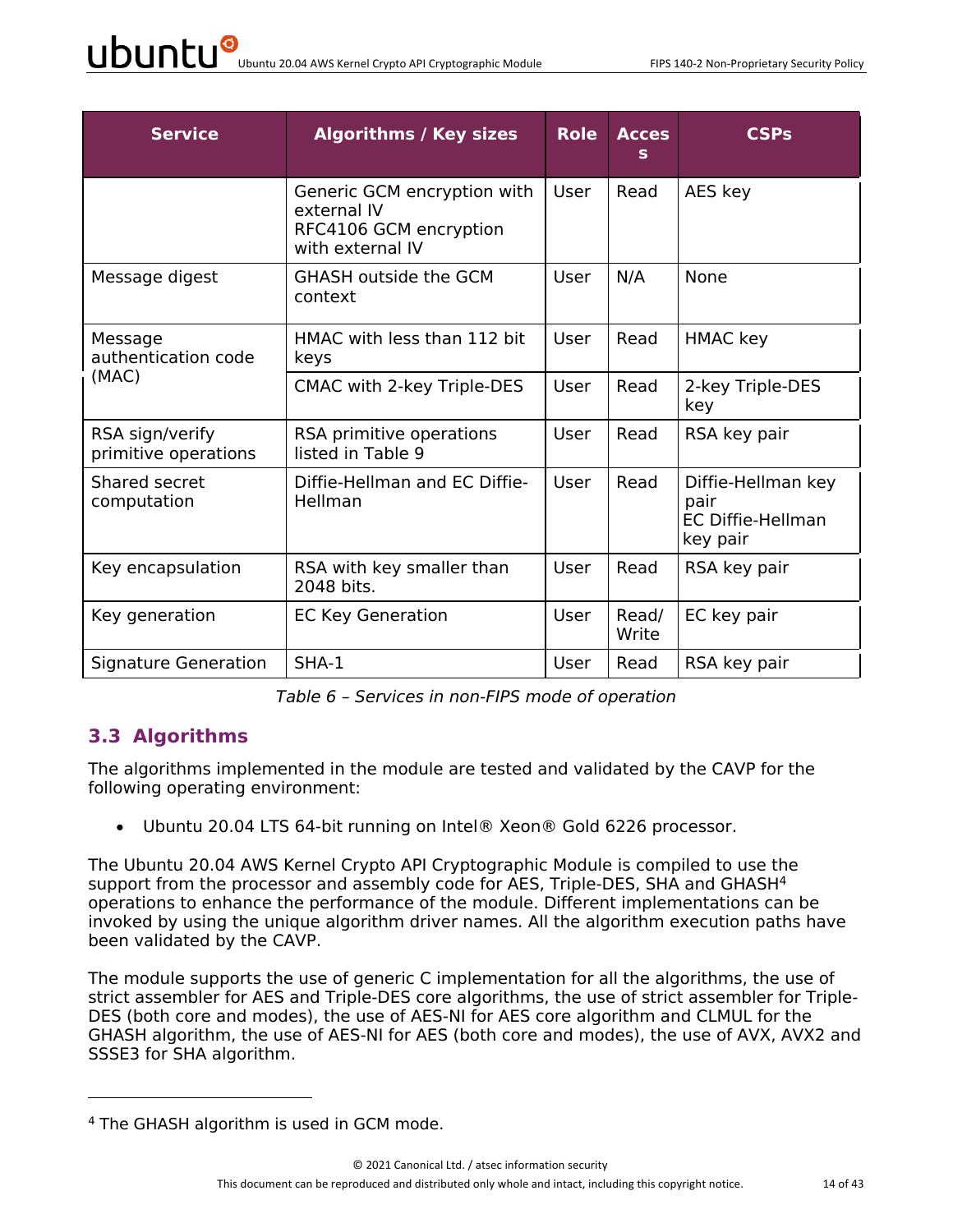The following table shows the CAVP certificates and their associated information of the cryptographic implementation in FIPS mode.

| <b>CAVP Cert</b>                 |             | <b>Algorithm Standard</b>     | Mode /<br><b>Method</b>                                                                                   | Key Lengths,<br><b>Curves or</b><br><b>Moduli (in</b><br>bits) | <b>Use</b>                                            |
|----------------------------------|-------------|-------------------------------|-----------------------------------------------------------------------------------------------------------|----------------------------------------------------------------|-------------------------------------------------------|
| Linux Kernel<br>crypto API (C C) | <b>AES</b>  | [FIPS197],<br>[SP800-<br>38A] | ECB, CBC,<br><b>CTR</b>                                                                                   | 128, 192, 256                                                  | Data Encryption<br>and Decryption                     |
| #A644                            |             | [SP800-<br>38B]               | <b>CMAC</b>                                                                                               | 128, 192, 256                                                  | <b>MAC Generation</b><br>and Verification             |
|                                  |             | [SP800-<br>38C]               | <b>CCM</b>                                                                                                | 128, 192, 256                                                  | Data Encryption<br>and Decryption                     |
|                                  |             | [SP800-<br>38D]               | <b>GCM</b><br>decryption<br>with external<br>IV                                                           | 128, 192, 256                                                  | Data Decryption                                       |
|                                  |             | [SP800-<br>38D]               | <b>GMAC</b>                                                                                               | 128, 192, 256                                                  | <b>MAC Generation</b><br>and Verification             |
|                                  |             | [SP800-<br>38E]               | <b>XTS</b>                                                                                                | 128, 256                                                       | Data Encryption<br>and Decryption<br>for Data Storage |
|                                  | <b>DRBG</b> | [SP800-<br>90A]               | <b>Hash DRBG</b><br>$SHA-1$ ,<br>SHA-256,<br>SHA-384,<br><b>SHA-512</b><br>with/without<br><b>PR</b>      | N/A                                                            | Deterministic<br>Random Bit<br>Generation             |
|                                  |             |                               | <b>HMAC DRB</b><br>G:<br>$SHA-1$ ,<br>SHA-256,<br>SHA-384,<br><b>SHA-512</b><br>with/without<br><b>PR</b> |                                                                |                                                       |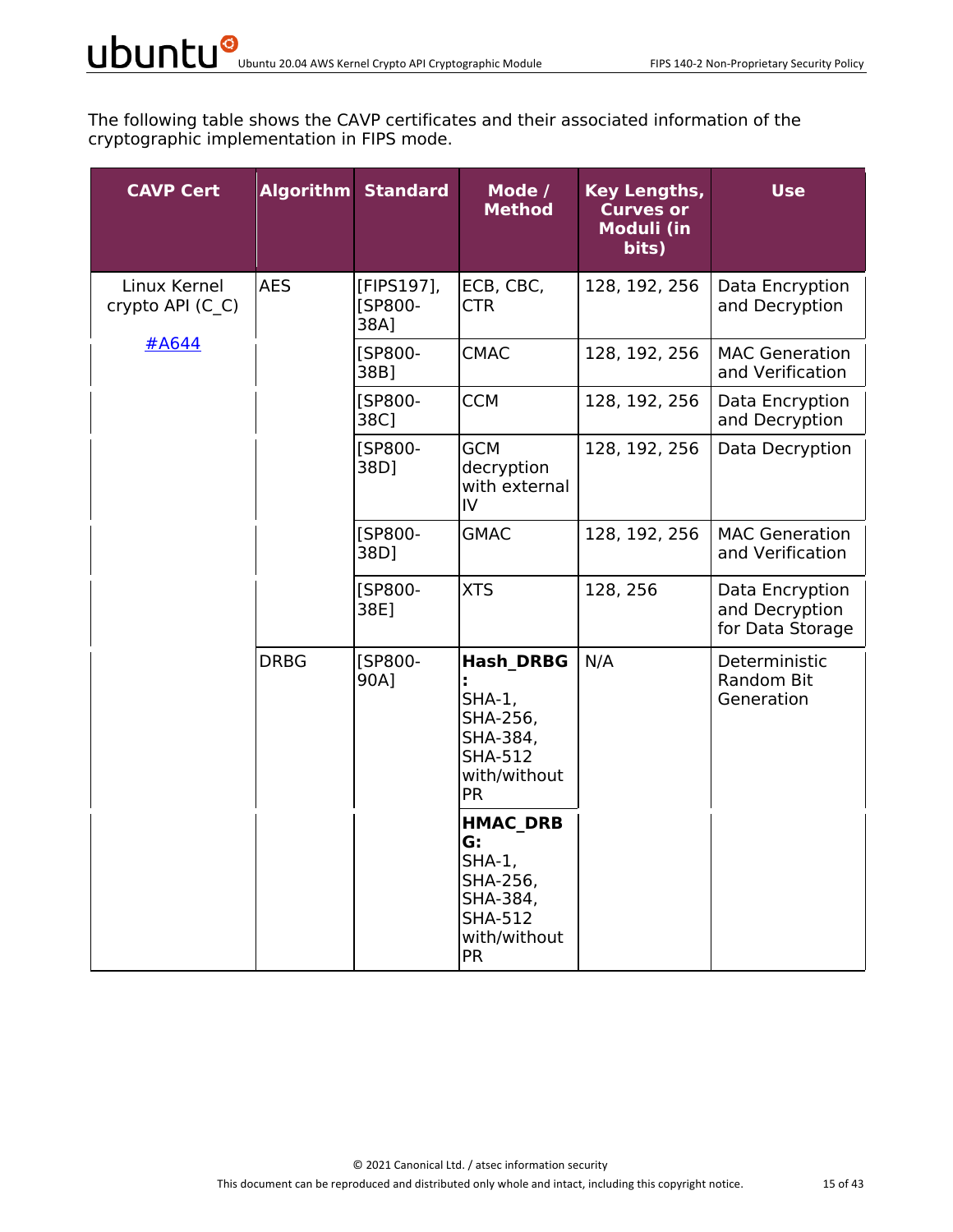| <b>CAVP Cert</b>           |                             | <b>Algorithm Standard</b>                | Mode /<br><b>Method</b>                                                                      | <b>Key Lengths,</b><br><b>Curves or</b><br><b>Moduli (in</b><br>bits) | <b>Use</b>                                          |
|----------------------------|-----------------------------|------------------------------------------|----------------------------------------------------------------------------------------------|-----------------------------------------------------------------------|-----------------------------------------------------|
|                            |                             |                                          | <b>CTR DRBG:</b><br>AES-128,<br>AES-192,<br>AES-256<br>with DF,<br>with/without<br><b>PR</b> |                                                                       |                                                     |
|                            | <b>SHS</b>                  | [FIPS180-4] SHA-1,                       | SHA-224,<br>SHA-256,<br>SHA-384,<br><b>SHA-512</b>                                           | N/A                                                                   | Message Digest                                      |
|                            | <b>HMAC</b>                 | [FIPS198-1]                              | SHA-1,<br>SHA-224,<br>SHA-256,<br>SHA-384,<br><b>SHA-512</b>                                 |                                                                       |                                                     |
|                            | <b>RSA</b>                  | [FIPS186-4]                              | PKCS#1v1.<br>5<br>SHA-224,<br>SHA-256,<br>SHA-384,<br><b>SHA-512</b>                         | 2048, 3072,<br>4096                                                   | Digital Signature<br>Generation and<br>Verification |
|                            |                             |                                          | <b>PKCS#1v1.</b><br><b>5 SHA-1</b>                                                           |                                                                       | Digital Signature<br>Verification                   |
|                            | Triple-<br>DES <sup>5</sup> | [SP800-67], ECB, CBC,<br>[SP800-<br>38A] | <b>CTR</b>                                                                                   | 192                                                                   | Data Encryption<br>and Decryption                   |
|                            |                             | [SP800-67],<br>[SP800-<br>38B]           | <b>CMAC</b>                                                                                  | 192                                                                   | <b>MAC Generation</b><br>and Verification           |
| Linux Kernel<br>crypto API | SHA3                        | [FIPS202]                                | SHA3-224,<br>SHA3-256,                                                                       | N/A                                                                   | Message Digest                                      |
| $(SHA3_C C)$<br>#A643      | HMAC-<br>SHA3               | [FIPS198-1]                              | SHA3-384,<br>SHA3-512                                                                        | 112 or greater                                                        | Message<br>authentication<br>code                   |

<sup>5</sup> Triple-DES provides a security strength of 112 bits.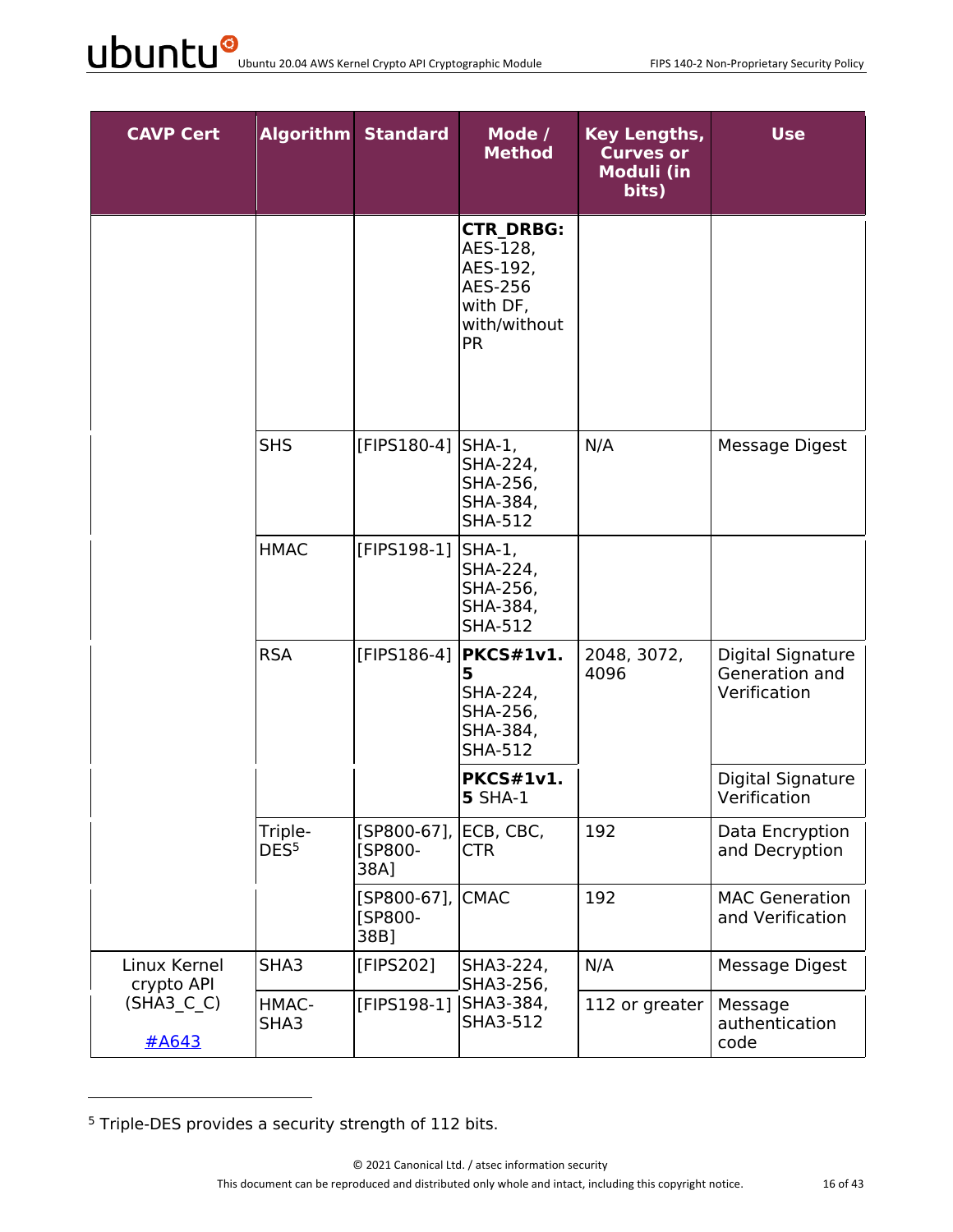| <b>CAVP Cert</b>                                                                                                                                             |                             | <b>Algorithm Standard</b>            | Mode /<br><b>Method</b> | Key Lengths,<br><b>Curves or</b><br><b>Moduli (in</b><br>bits) | <b>Use</b>                        |
|--------------------------------------------------------------------------------------------------------------------------------------------------------------|-----------------------------|--------------------------------------|-------------------------|----------------------------------------------------------------|-----------------------------------|
| Linux Kernel<br>crypto API<br>(CFB C C)<br>#A642<br>Linux Kernel<br>crypto API<br>(CFB CTI C)<br><u>#A634</u><br>Linux Kernel<br>crypto API<br>(CFB_AESNI_C) | <b>AES</b>                  | [FIPS197],<br>[SP800-<br>38A]        | <b>CFB128</b>           | 128, 192, 256                                                  | Data Encryption<br>and Decryption |
| #A625                                                                                                                                                        |                             |                                      |                         |                                                                |                                   |
| Linux Kernel<br>crypto API<br>(CFB C C)<br>#A642<br>Linux Kernel<br>crypto API<br>(CFB X86ASM C)<br>#A621                                                    | Triple-<br>DES <sup>5</sup> | [SP800-67], CFB64<br>[SP800-<br>38A] |                         | 192                                                            |                                   |

<sup>5</sup> Triple-DES provides a security strength of 112 bits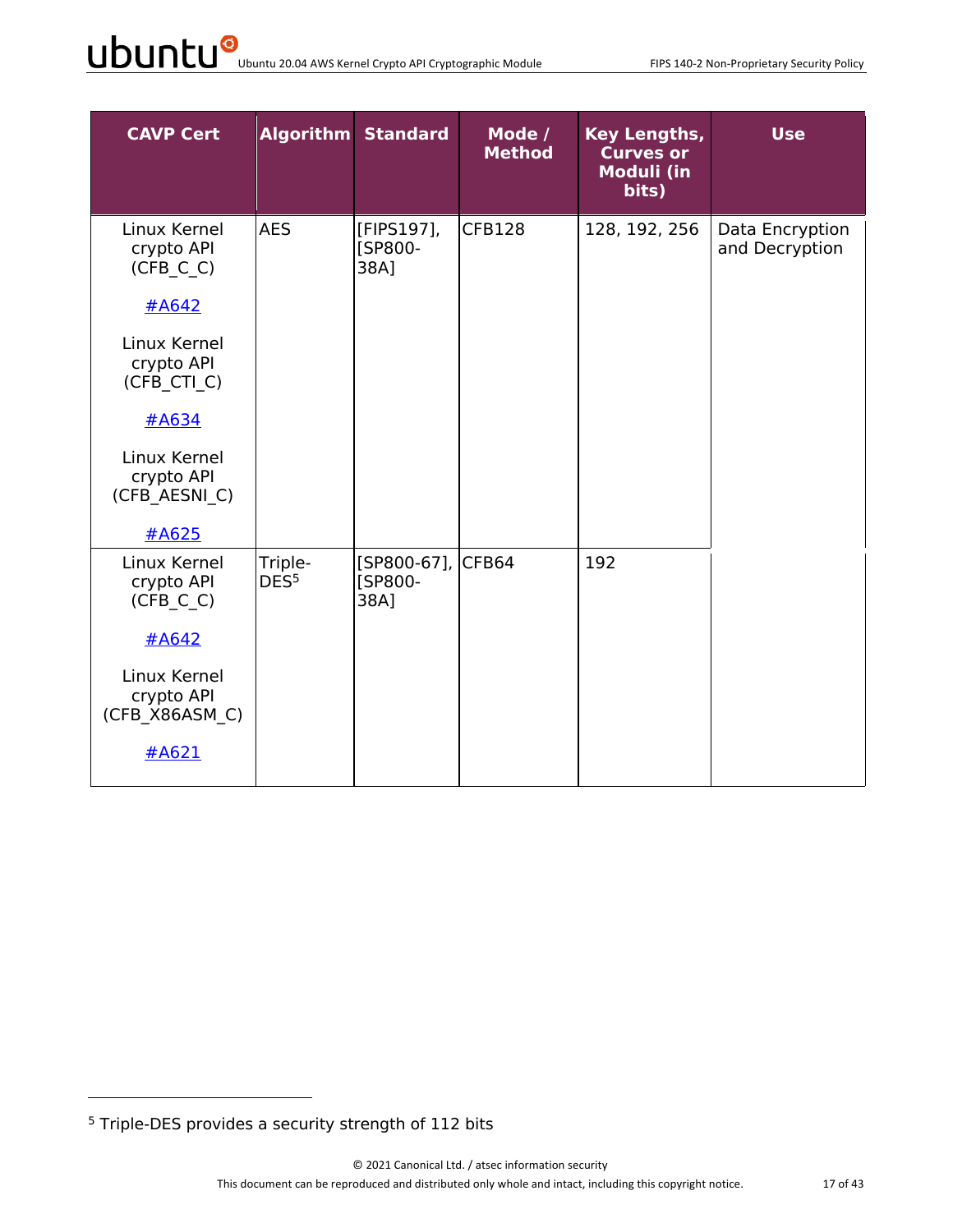| <b>CAVP Cert</b>                             |                             | <b>Algorithm Standard</b>            | Mode /<br><b>Method</b> | <b>Key Lengths,</b><br><b>Curves or</b><br><b>Moduli (in</b><br>bits) | <b>Use</b>                        |
|----------------------------------------------|-----------------------------|--------------------------------------|-------------------------|-----------------------------------------------------------------------|-----------------------------------|
| Linux Kernel<br>crypto API<br>(OFB C C)      | <b>AES</b>                  | [FIPS197],<br><b>ISP800-</b><br>38A1 | <b>OFB</b>              | 128, 192, 256                                                         | Data Encryption<br>and Decryption |
| #A641                                        |                             |                                      |                         |                                                                       |                                   |
| Linux Kernel<br>crypto API<br>(OFB_CTI_C)    |                             |                                      |                         |                                                                       |                                   |
| #A633                                        |                             |                                      |                         |                                                                       |                                   |
| Linux Kernel<br>crypto API<br>(OFB AESNI C)  |                             |                                      |                         |                                                                       |                                   |
| #A624                                        |                             |                                      |                         |                                                                       |                                   |
| Linux Kernel<br>crypto API<br>(OFB C C)      | Triple-<br>DES <sup>5</sup> | [SP800-67],<br>[SP800-<br>38A]       | <b>OFB</b>              | 192                                                                   |                                   |
| #A641                                        |                             |                                      |                         |                                                                       |                                   |
| Linux Kernel<br>crypto API<br>(OFB X86ASM C) |                             |                                      |                         |                                                                       |                                   |
| #A620                                        |                             |                                      |                         |                                                                       |                                   |

<sup>5</sup> Triple-DES provides a security strength of 112 bits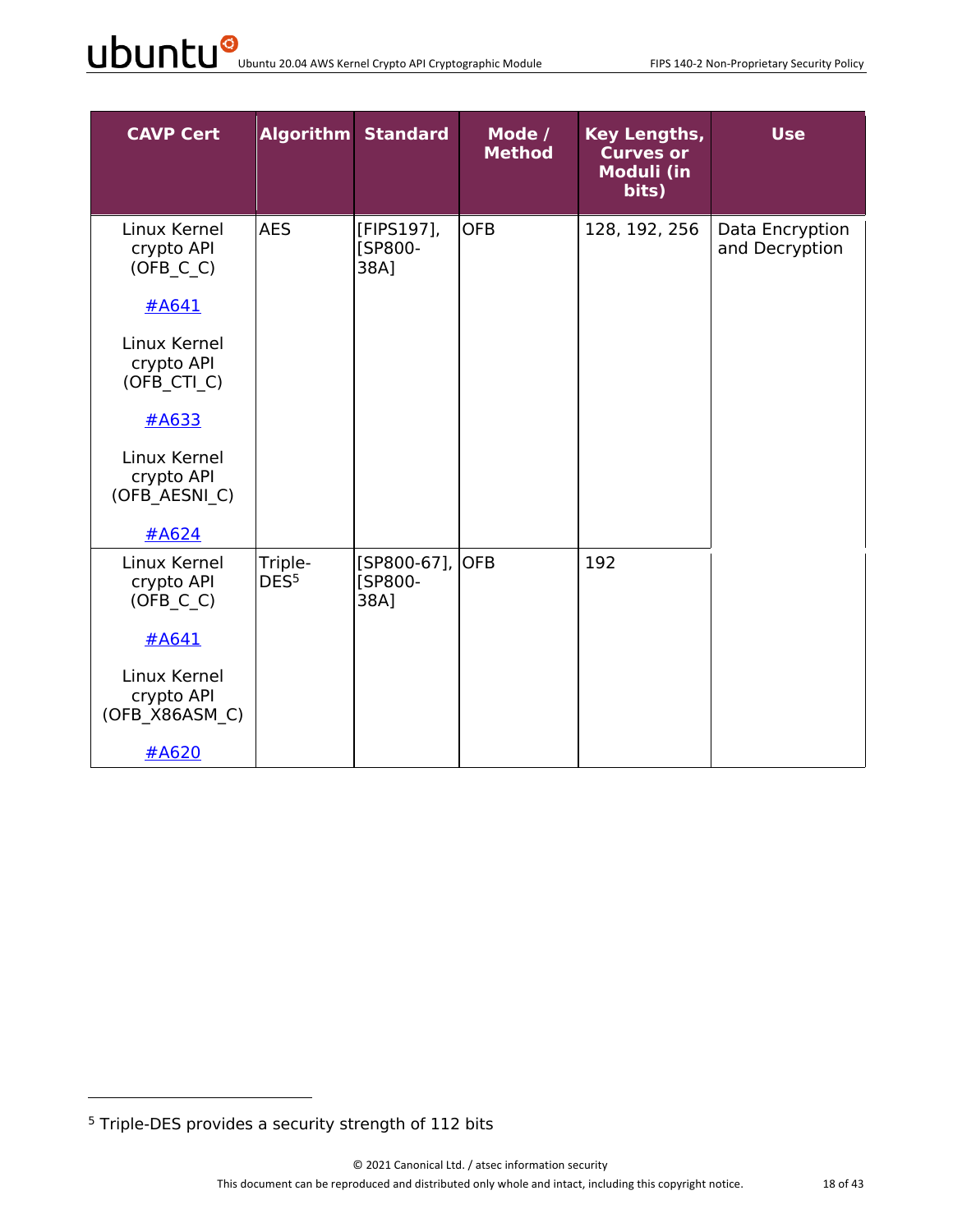| <b>CAVP Cert</b>                                                                   |            | <b>Algorithm Standard</b>             | Mode /<br><b>Method</b>                                                                                   | <b>Key Lengths,</b><br><b>Curves or</b><br><b>Moduli (in</b><br>bits) | <b>Use</b>                                |
|------------------------------------------------------------------------------------|------------|---------------------------------------|-----------------------------------------------------------------------------------------------------------|-----------------------------------------------------------------------|-------------------------------------------|
| Linux Kernel<br>crypto API<br>$(CTS_C_C)$<br>#A640                                 | <b>AES</b> | [FIPS197],<br>[SP800-38A<br>Addendum] | CBC-CS3                                                                                                   | 128, 192, 256                                                         | Data Encryption<br>and Decryption         |
| Linux Kernel<br>crypto API<br>(CTS_CTI_C)                                          |            |                                       |                                                                                                           |                                                                       |                                           |
| $\#A632$<br>Linux Kernel<br>crypto API<br>(CTS AESNI C)                            |            |                                       |                                                                                                           |                                                                       |                                           |
| #A623                                                                              |            |                                       |                                                                                                           |                                                                       |                                           |
| Linux Kernel<br>crypto API<br>(RFC4106IIV C C)                                     | <b>AES</b> | [FIPS197],<br>[SP800-<br>38A]         | <b>ECB</b>                                                                                                | 128, 192, 256                                                         | Data Encryption<br>and Decryption         |
| #A639<br>Linux Kernel<br>crypto API                                                |            | <b>[SP800-</b><br>38D]                | <b>GCM</b><br>encryption<br>with internal<br>IV                                                           | 128, 192, 256                                                         | Data Encryption                           |
| (RFC4106IIV CTI C DRBG<br>#A636<br>Linux Kernel<br>crypto API<br>(RFC4106IIV AESNI |            | [SP800-<br>90A]                       | <b>Hash DRBG</b><br><b>SHA-1,</b><br>SHA-256,<br>SHA-384,<br>SHA-512<br>with/without<br><b>PR</b>         | N/A                                                                   | Deterministic<br>Random Bit<br>Generation |
| ASM)<br>#A630<br>Linux Kernel<br>crypto API<br>(RFC4106IIV AESNI                   |            |                                       | <b>HMAC DRB</b><br>G:<br>$SHA-1$ ,<br>SHA-256,<br>SHA-384,<br><b>SHA-512</b><br>with/without<br><b>PR</b> |                                                                       |                                           |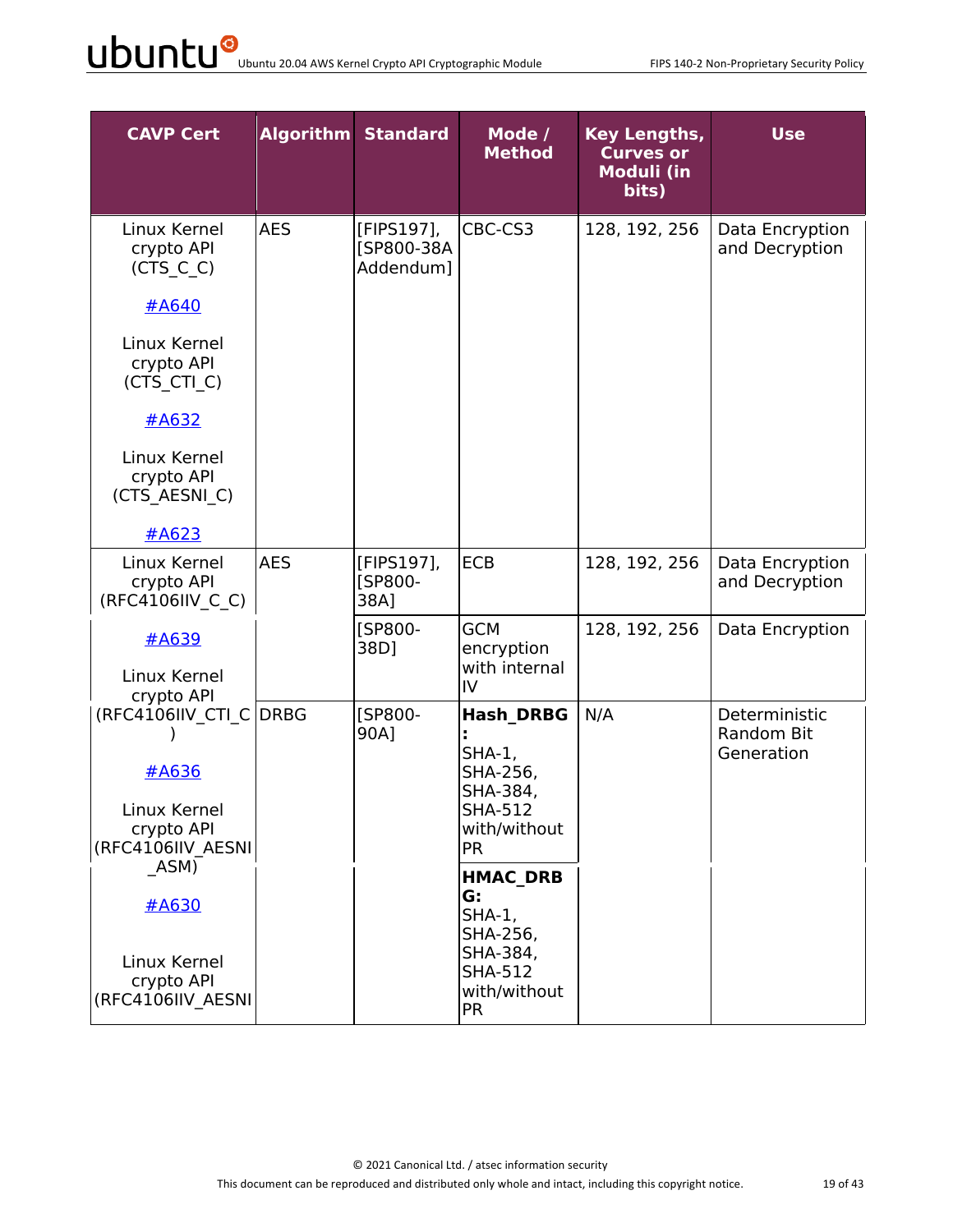| <b>CAVP Cert</b>                                                                                                                                                         |            | <b>Algorithm Standard</b>            | Mode /<br><b>Method</b>                                                                                                                                                                                                                                                                                           | <b>Key Lengths,</b><br><b>Curves or</b><br><b>Moduli (in</b><br>bits) | <b>Use</b>                                       |
|--------------------------------------------------------------------------------------------------------------------------------------------------------------------------|------------|--------------------------------------|-------------------------------------------------------------------------------------------------------------------------------------------------------------------------------------------------------------------------------------------------------------------------------------------------------------------|-----------------------------------------------------------------------|--------------------------------------------------|
| $\overline{C}$<br>#A627                                                                                                                                                  |            |                                      | <b>CTR DRBG:</b><br>AES-128,<br>AES-192,<br>AES-256<br>with DF,<br>with/without<br><b>PR</b>                                                                                                                                                                                                                      |                                                                       |                                                  |
| Linux Kernel<br>crypto API<br>(RFC4106EIV C C)                                                                                                                           | <b>AES</b> | [FIPS197],<br><b>ISP800-</b><br>38A] | <b>ECB</b>                                                                                                                                                                                                                                                                                                        | 128, 192, 256                                                         | Data Encryption<br>and Decryption                |
| #A638<br>Linux Kernel<br>crypto API                                                                                                                                      |            | [SP800-<br>38D]                      | <b>GCM</b><br>encryption<br>with external<br>IV                                                                                                                                                                                                                                                                   | 128, 192, 256                                                         | Data Decryption                                  |
| (RFC4106IV CTI C) DRBG<br>#A635<br>Linux Kernel<br>crypto API<br>(RFC4106EIV AES<br>NI ASM)<br>#A629<br>Linux Kernel<br>crypto API<br>(RFC4106EIV AES<br>$NI_C$<br>#A626 |            | <b>ISP800-</b><br>90A]               | <b>Hash DRBG</b><br>$SHA-1$ ,<br>SHA-256,<br>SHA-384,<br><b>SHA-512</b><br>with/without<br><b>PR</b><br><b>HMAC DRB</b><br>G:<br>$SHA-1$ ,<br>SHA-256,<br>SHA-384,<br><b>SHA-512</b><br>with/without<br><b>PR</b><br><b>CTR DRBG:</b><br>AES-128,<br>AES-192,<br>AES-256<br>with DF,<br>with/without<br><b>PR</b> | N/A                                                                   | Deterministic<br><b>Random Bit</b><br>Generation |
| Linux Kernel<br>crypto API (CTI C)                                                                                                                                       | <b>AES</b> | [FIPS197],<br>[SP800-<br>38A]        | ECB, CBC,<br><b>CTR</b>                                                                                                                                                                                                                                                                                           | 128, 192, 256                                                         | Data Encryption<br>and Decryption                |
| #A637<br>Linux Kernel                                                                                                                                                    |            | [SP800-<br>38B]                      | <b>CMAC</b>                                                                                                                                                                                                                                                                                                       | 128, 192, 256                                                         | <b>MAC Generation</b><br>and Verification        |
| crypto API (CTI C)                                                                                                                                                       |            | [SP800-<br>38C]                      | <b>CCM</b>                                                                                                                                                                                                                                                                                                        | 128, 192, 256                                                         | Data Encryption<br>and Decryption                |

© 2021 Canonical Ltd. / atsec information security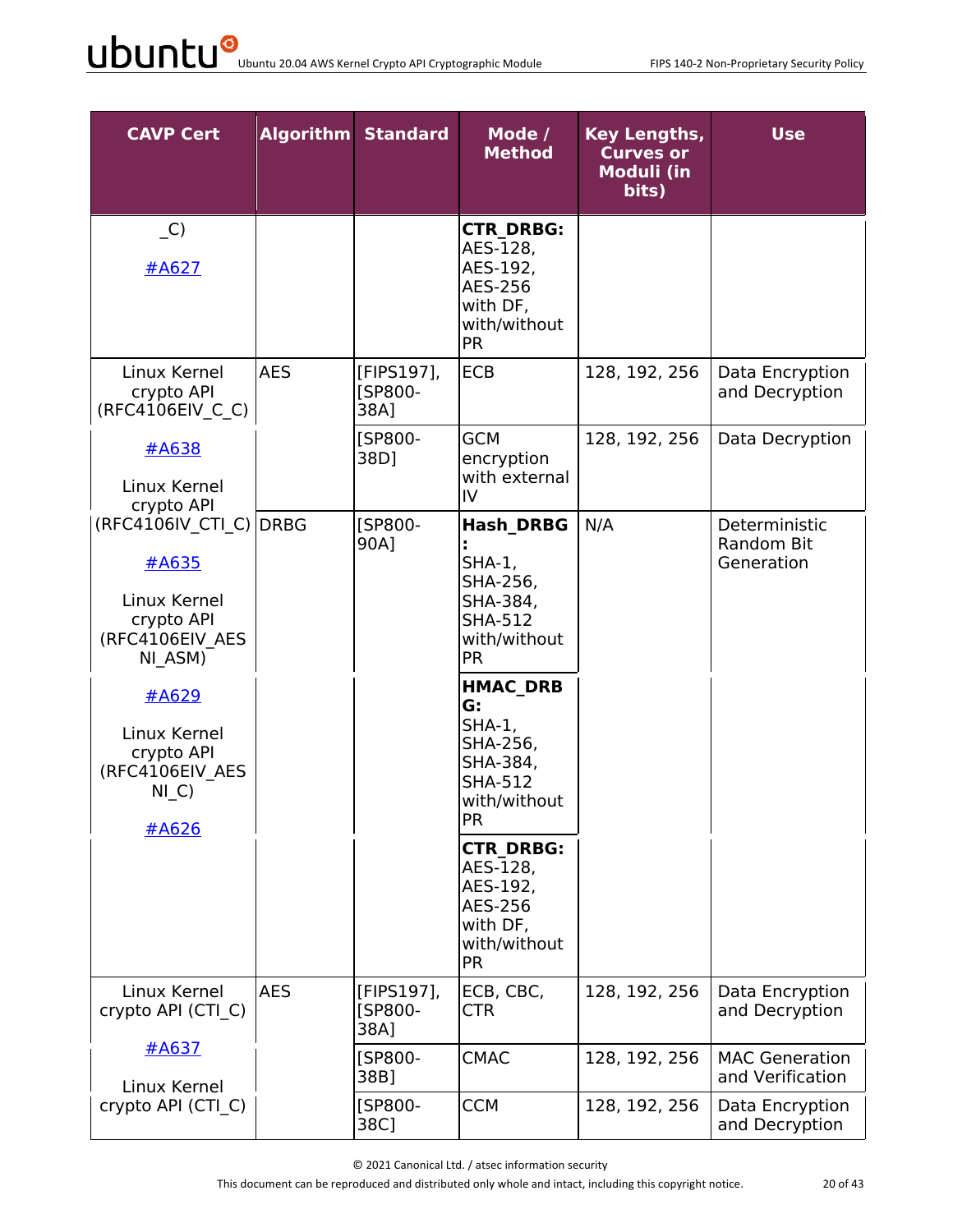| <b>CAVP Cert</b>                          |             | <b>Algorithm Standard</b>     | Mode /<br><b>Method</b>                                                                                  | Key Lengths,<br><b>Curves or</b><br>Moduli (in<br>bits) | <b>Use</b>                                            |
|-------------------------------------------|-------------|-------------------------------|----------------------------------------------------------------------------------------------------------|---------------------------------------------------------|-------------------------------------------------------|
| #A628                                     |             | [SP800-<br>38D]               | <b>GCM</b><br>decryption<br>with external<br>IV                                                          | 128, 192, 256                                           | Data Decryption                                       |
|                                           |             | [SP800-<br>38D1               | <b>GMAC</b>                                                                                              | 128, 192, 256                                           | <b>MAC Generation</b><br>and Verification             |
|                                           |             | [SP800-<br>38E]               | <b>XTS</b>                                                                                               | 128, 256                                                | Data Encryption<br>and Decryption<br>for Data Storage |
|                                           | <b>DRBG</b> | <b>[SP800-</b><br>90A]        | <b>Hash DRBG</b><br>$SHA-1$ ,<br>SHA-256,<br>SHA-384,<br><b>SHA-512</b><br>with/without<br><b>PR</b>     | N/A                                                     | Deterministic<br>Random Bit<br>Generation             |
|                                           |             |                               | <b>HMAC DRB</b><br>G:<br>$SHA-1,$<br>SHA-256,<br>SHA-384,<br><b>SHA-512</b><br>with/without<br><b>PR</b> |                                                         |                                                       |
|                                           |             |                               | <b>CTR DRBG:</b><br>AES-128,<br>AES-192,<br>AES-256<br>with DF,<br>with/without<br><b>PR</b>             |                                                         |                                                       |
| Linux Kernel<br>crypto API<br>(AESNI ASM) | <b>AES</b>  | [FIPS197],<br>[SP800-<br>38A] | ECB, CBC,<br><b>CTR</b>                                                                                  | 128, 192, 256                                           | Data Encryption<br>and Decryption                     |
| #A631                                     |             | [SP800-<br>38D]               | <b>GCM</b><br>decryption<br>with external<br>IV                                                          | 128, 192, 256                                           | Data Decryption                                       |
|                                           |             | [SP800-<br>38E]               | <b>XTS</b>                                                                                               | 128, 256                                                | Data Encryption<br>and Decryption<br>for Data Storage |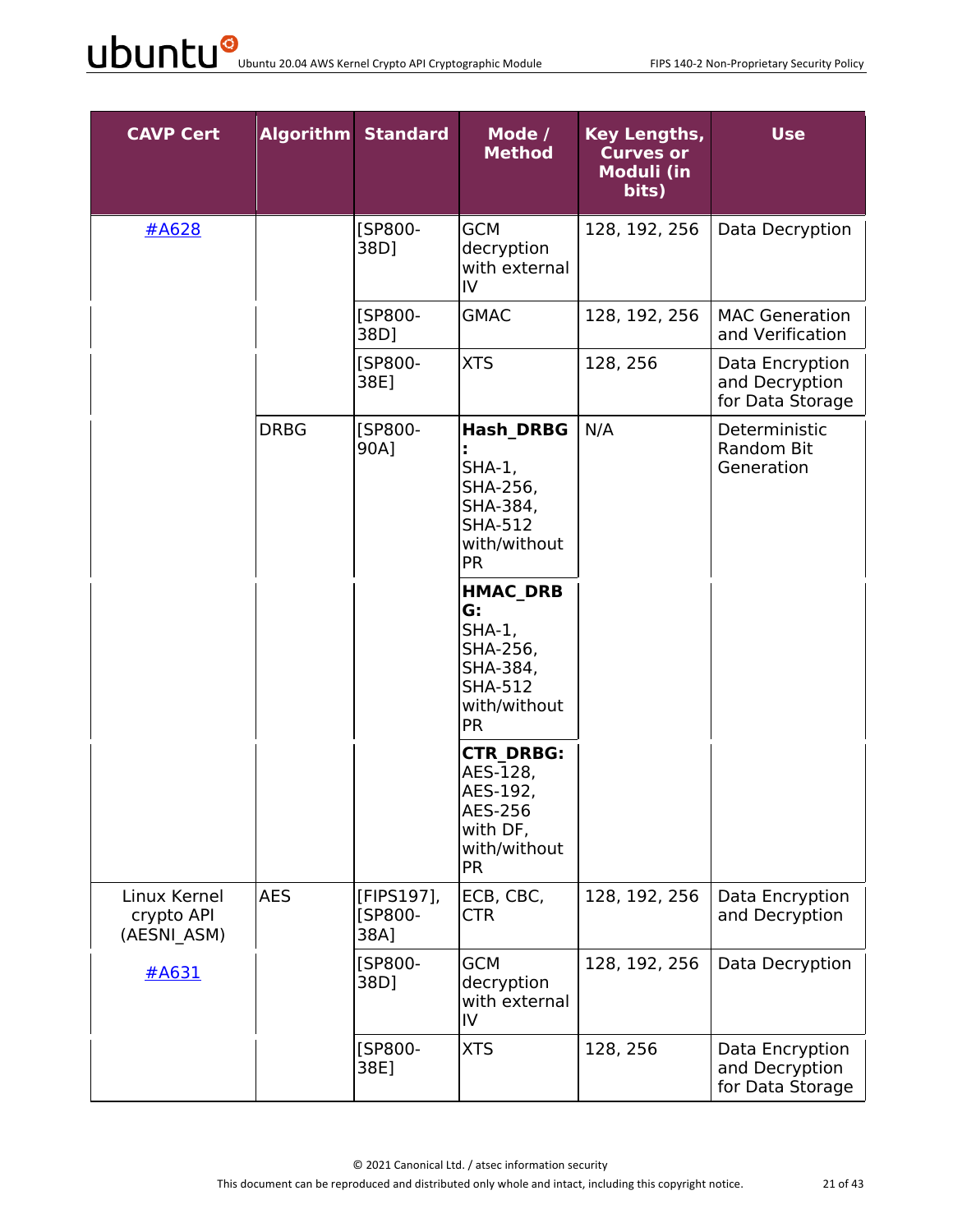| <b>CAVP Cert</b>                                                                |                             | <b>Algorithm Standard</b>      | Mode /<br><b>Method</b>                                                                                   | <b>Key Lengths,</b><br><b>Curves or</b><br><b>Moduli (in</b><br>bits) | <b>Use</b>                                |
|---------------------------------------------------------------------------------|-----------------------------|--------------------------------|-----------------------------------------------------------------------------------------------------------|-----------------------------------------------------------------------|-------------------------------------------|
|                                                                                 | <b>DRBG</b>                 | [SP800-<br>90A]                | <b>Hash DRBG</b><br>$SHA-1$ ,<br>SHA-256,<br>SHA-384,<br><b>SHA-512</b><br>with/without<br><b>PR</b>      | N/A                                                                   | Deterministic<br>Random Bit<br>Generation |
|                                                                                 |                             |                                | <b>HMAC DRB</b><br>G:<br>$SHA-1$ ,<br>SHA-256,<br>SHA-384,<br><b>SHA-512</b><br>with/without<br><b>PR</b> |                                                                       |                                           |
|                                                                                 |                             |                                | <b>CTR DRBG:</b><br>AES-128,<br>AES-192,<br>AES-256<br>with DF,<br>with/without<br><b>PR</b>              |                                                                       |                                           |
| Linux Kernel<br>crypto API<br>(X86ASM C)<br>#A622<br>Linux Kernel<br>crypto API | <b>DRBG</b>                 | [SP800-<br>90A]                | <b>Hash DRBG</b><br>$SHA-1$ ,<br>SHA-256,<br>SHA-384,<br><b>SHA-512</b><br>with/without<br><b>PR</b>      | N/A                                                                   | Deterministic<br>Random Bit<br>Generation |
| (X86ASM_ASM)<br>#A619                                                           |                             |                                | <b>HMAC DRB</b><br>G:<br>$SHA-1,$<br>SHA-256,<br>SHA-384,<br><b>SHA-512</b><br>with/without<br><b>PR</b>  |                                                                       |                                           |
|                                                                                 | Triple-<br>DES <sup>5</sup> | [SP800-67],<br>[SP800-<br>38A] | ECB, CBC,<br><b>CTR</b>                                                                                   | 192                                                                   | Data Encryption<br>and Decryption         |

<sup>5</sup> Triple-DES provides a security strength of 112 bits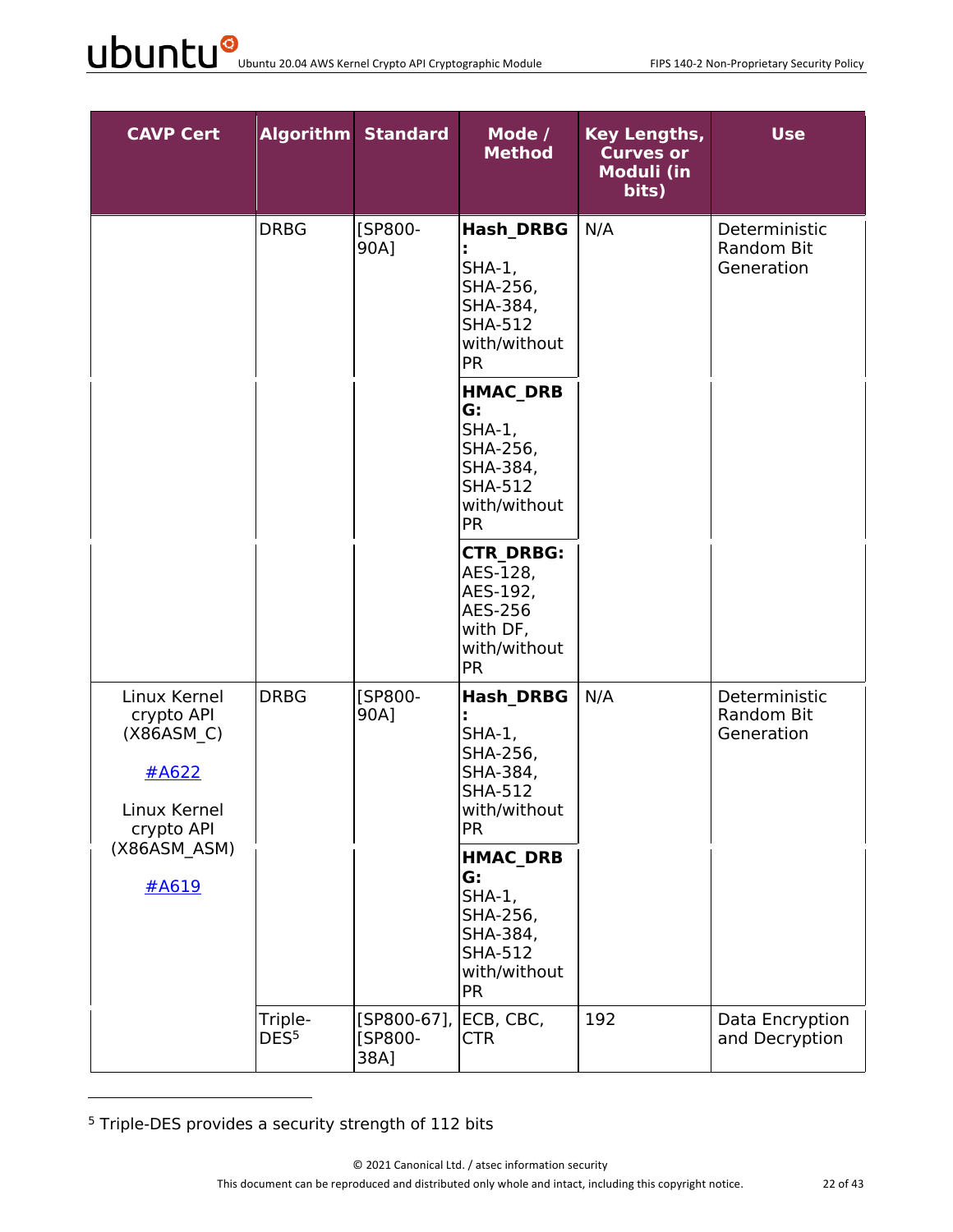| <b>CAVP Cert</b>                                                                                                     |                                     | <b>Algorithm Standard</b>          | Mode /<br><b>Method</b>                                                                                   | <b>Key Lengths,</b><br><b>Curves or</b><br><b>Moduli (in</b><br>bits) | <b>Use</b>                                                                                                                                    |
|----------------------------------------------------------------------------------------------------------------------|-------------------------------------|------------------------------------|-----------------------------------------------------------------------------------------------------------|-----------------------------------------------------------------------|-----------------------------------------------------------------------------------------------------------------------------------------------|
| Linux Kernel<br>crypto API<br>(X86ASM ASM)<br>#A618<br>Linux Kernel<br>crypto API (AVX)                              | <b>DRBG</b>                         | [SP800-<br>90A]                    | <b>Hash DRBG</b><br>$SHA-1$ ,<br>SHA-256,<br>SHA-384,<br><b>SHA-512</b><br>with/without<br><b>PR</b>      | N/A                                                                   | Deterministic<br>Random Bit<br>Generation                                                                                                     |
| #A617<br>Linux Kernel<br>crypto API (AVX2)<br>#A616                                                                  |                                     |                                    | <b>HMAC DRB</b><br>G:<br>$SHA-1$ ,<br>SHA-256,<br>SHA-384,<br><b>SHA-512</b><br>with/without<br><b>PR</b> |                                                                       |                                                                                                                                               |
|                                                                                                                      | <b>SHS</b>                          | [FIPS180-4]  SHA-1,                | SHA-224,<br>SHA-256,<br>SHA-384,<br><b>SHA-512</b>                                                        | N/A                                                                   | Message Digest                                                                                                                                |
|                                                                                                                      | <b>HMAC</b>                         | [FIPS198-1] SHA-1,                 | SHA-224,<br>SHA-256,<br>SHA-384,<br><b>SHA-512</b>                                                        | 112 or greater                                                        | Message<br>authentication<br>code                                                                                                             |
|                                                                                                                      | <b>RSA</b>                          |                                    | [FIPS186-4] $ PKCS#1v1.$<br>5<br>SHA-224,<br>SHA-256,<br>SHA-384,<br><b>SHA-512</b>                       | 2048, 3072,<br>4096                                                   | Digital Signature<br>Generation and<br>Verification                                                                                           |
|                                                                                                                      |                                     |                                    | <b>PKCS#1v1.</b><br><b>5 SHA-1</b>                                                                        |                                                                       | Digital Signature<br>Verification                                                                                                             |
| AES Certs. #A626,<br>#A627, #A628,<br>#A629, #A630,<br>#A631, #A635,<br>#A636, #A637,<br>$#A638, #A639$ and<br>#A644 | KTS <sup>1</sup> (AES) $[$ FIPS197] | [SP800-<br>38D]<br>[SP800-<br>38F] | AES-GCM<br>AES-CCM                                                                                        | AES keys:<br>128, 192, 256<br><b>bits</b>                             | Key wrapping<br>and unwrapping<br>Key<br>establishment<br>methodology<br>provides<br>between 128<br>and 256 bits of<br>encryption<br>strength |

© 2021 Canonical Ltd. / atsec information security

This document can be reproduced and distributed only whole and intact, including this copyright notice. 23 of 43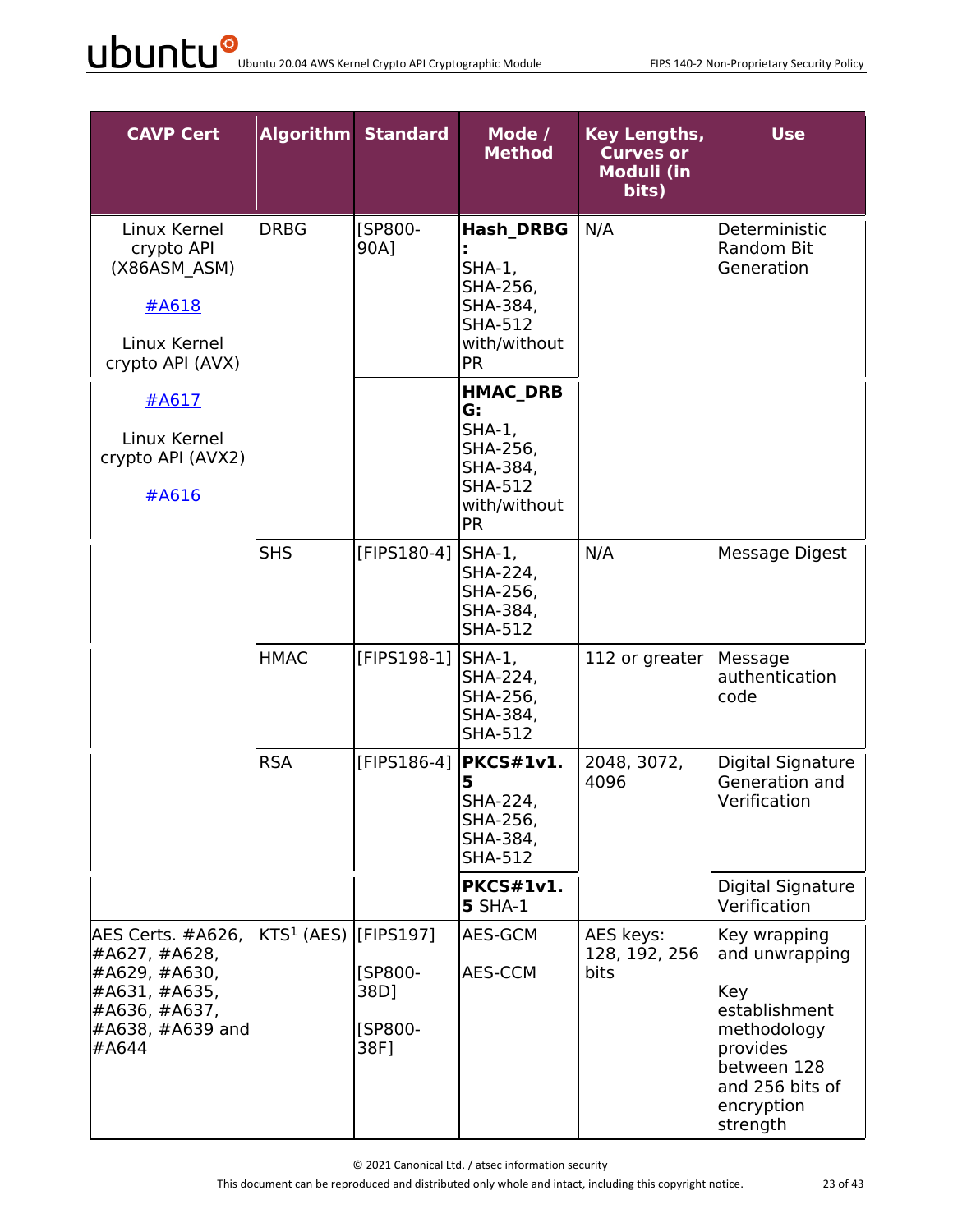| <b>CAVP Cert</b>                                                                                           |                                | <b>Algorithm Standard</b>                                           | Mode /<br><b>Method</b>                                                          | Key Lengths,<br><b>Curves or</b><br><b>Moduli (in</b><br>bits)              | <b>Use</b>                                                                                                                                    |
|------------------------------------------------------------------------------------------------------------|--------------------------------|---------------------------------------------------------------------|----------------------------------------------------------------------------------|-----------------------------------------------------------------------------|-----------------------------------------------------------------------------------------------------------------------------------------------|
| AES Certs. #A628,<br>#A631, #A637<br>and $#A644$<br><b>HMAC Certs.</b><br>#A616, #A617,<br>#A618 and #A644 | KTS (AES)                      | [FIPS180-4]<br><b>[SP800-</b><br>38A]<br>[FIPS198-1]<br>[FIPS180-4] | AES-<br>CBC+HMAC-<br>SHA1/224/25<br>6/384/512                                    | AES keys:<br>128, 192, 256<br>bits<br>HMAC keys:<br>112 bits and<br>larger  | Key wrapping<br>and unwrapping<br>Key<br>establishment<br>methodology<br>provides<br>between 128<br>and 256 bits of<br>encryption<br>strength |
| Triple-DES Certs.<br>#A619, #A622<br>and $#A644$<br><b>HMAC Certs.</b><br>#A616, #A617,<br>#A618 and #A644 | <b>KTS</b><br>(Triple-<br>DES) | [SP800-67]<br><b>ISP800-</b><br>38A]<br>[FIPS198-1]<br>[FIPS180-4]  | Triple-DES-<br>CBC+HMAC-<br>SHA1/224/25<br>6/384/512                             | Triple-DES<br>keys: 192 bits<br><b>HMAC keys:</b><br>112 bits and<br>larger | Key wrapping<br>and unwrapping<br>Key<br>establishment<br>methodology<br>provides 112<br>bits of<br>encryption<br>strength                    |
| Vendor affirmed                                                                                            | <b>RSA</b>                     |                                                                     | [FIPS186-4] <b>PKCS#1v1.5</b><br>SHA3-224,<br>SHA3-256,<br>SHA3-384,<br>SHA3-512 | 2048, 3072,<br>4096                                                         | Digital Signature<br>Generation and<br>Verification                                                                                           |

*Table 7 – Cryptographic Algorithms Validation Program (CAVP) certificates for the Intel® Xeon® Gold 6226 Processor*

#### **3.4 Non-Approved Algorithms**

The following table describes the non-Approved but allowed algorithms in FIPS mode:

| <b>Algorithm</b>                                        | <b>Use</b>                                                                                |
|---------------------------------------------------------|-------------------------------------------------------------------------------------------|
| <b>NDRNG</b><br>(based on Linux RNG and CPU-Jitter RNG) | The module obtains the entropy data from<br>NDRNG to seed the DRBG                        |
| equal or larger than 2048 bits up to                    | RSA encrypt/decrypt primitives (with keys  Key wrapping; allowed per [FIPS140-2 IG] D.9   |
| 15360 or more)                                          | Key establishment methodology provides<br>between 112 and 256 bits of encryption strength |

*Table 8 – FIPS-Allowed Cryptographic Algorithms*

The table below shows the non-Approved cryptographic algorithms implemented in the module that are only available in non-FIPS mode.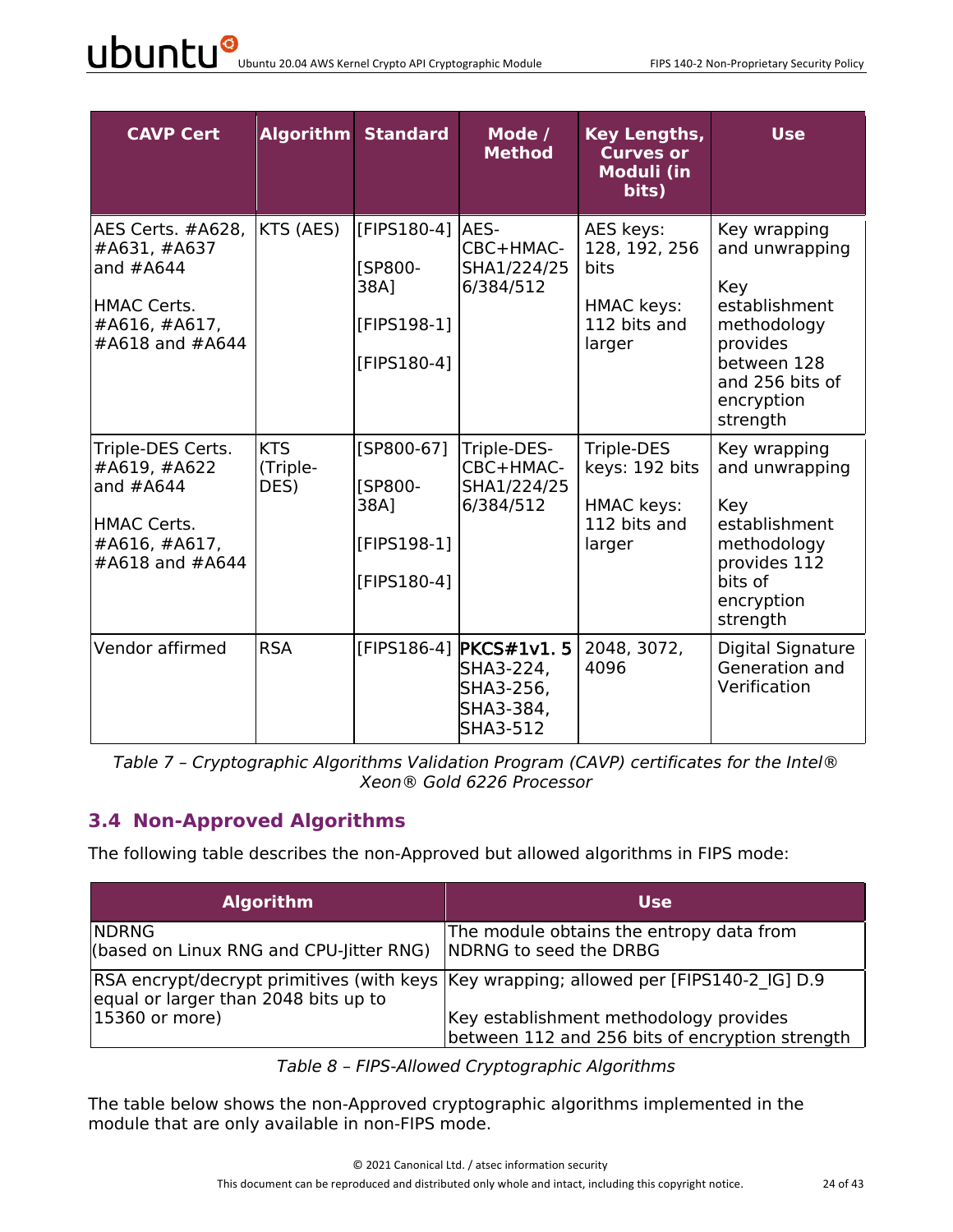| <b>Algorithm</b>                           | <b>Implementation Name</b>              | <b>Use</b>                                                                                                            |
|--------------------------------------------|-----------------------------------------|-----------------------------------------------------------------------------------------------------------------------|
| <b>AES-XTS</b>                             | "xts"                                   | 192-bit keys                                                                                                          |
| 2-key Triple-DES                           | "des3 ede"                              | Data Encryption / Decryption                                                                                          |
| 2-key Triple-DES CMAC                      | "cmac(des3_ede)"                        | Data Encryption / Decryption                                                                                          |
| Generic GCM encryption with<br>external IV | "gcm(aes)" with external<br>IV          | Data Encryption                                                                                                       |
| RFC4106 GCM encryption with<br>external IV | "rfc4106(gcm(aes))" with<br>external IV | Data Encryption                                                                                                       |
| <b>GHASH</b>                               | "ghash"                                 | Hashing outside the GCM<br>mode                                                                                       |
| HMAC with less than 112 bits key           | "hmac"                                  | <b>Message Authentication</b><br>Code                                                                                 |
| RSA primitive operations                   | "rsa"                                   | RSA sign/verify primitive<br>operations<br>RSA encrypt/decrypt (key<br>transport) with keys smaller<br>than 2048 bits |
| RSA PKCS#1v1.5                             | "pkcspad"                               | RSA signature generation<br>with SHA-1                                                                                |
| Diffie-Hellman                             | "dh"                                    | Shared secret computation                                                                                             |
| <b>EC Diffie-Hellman</b>                   | "ecdh"                                  | Shared secret computation                                                                                             |
| <b>EC Key Generation</b>                   | "ecdh"                                  | <b>EC Key Generation</b>                                                                                              |

*Table 9 - Non-Approved Cryptographic Algorithms and Modes*

**Note:** Calling any algorithm, mode or combination using any of the above listed non-Approved items will cause the module to enter non-FIPS mode implicitly.

#### **3.5 Operator Authentication**

The module does not implement user authentication. The role of the user is implicitly assumed based on the service requested.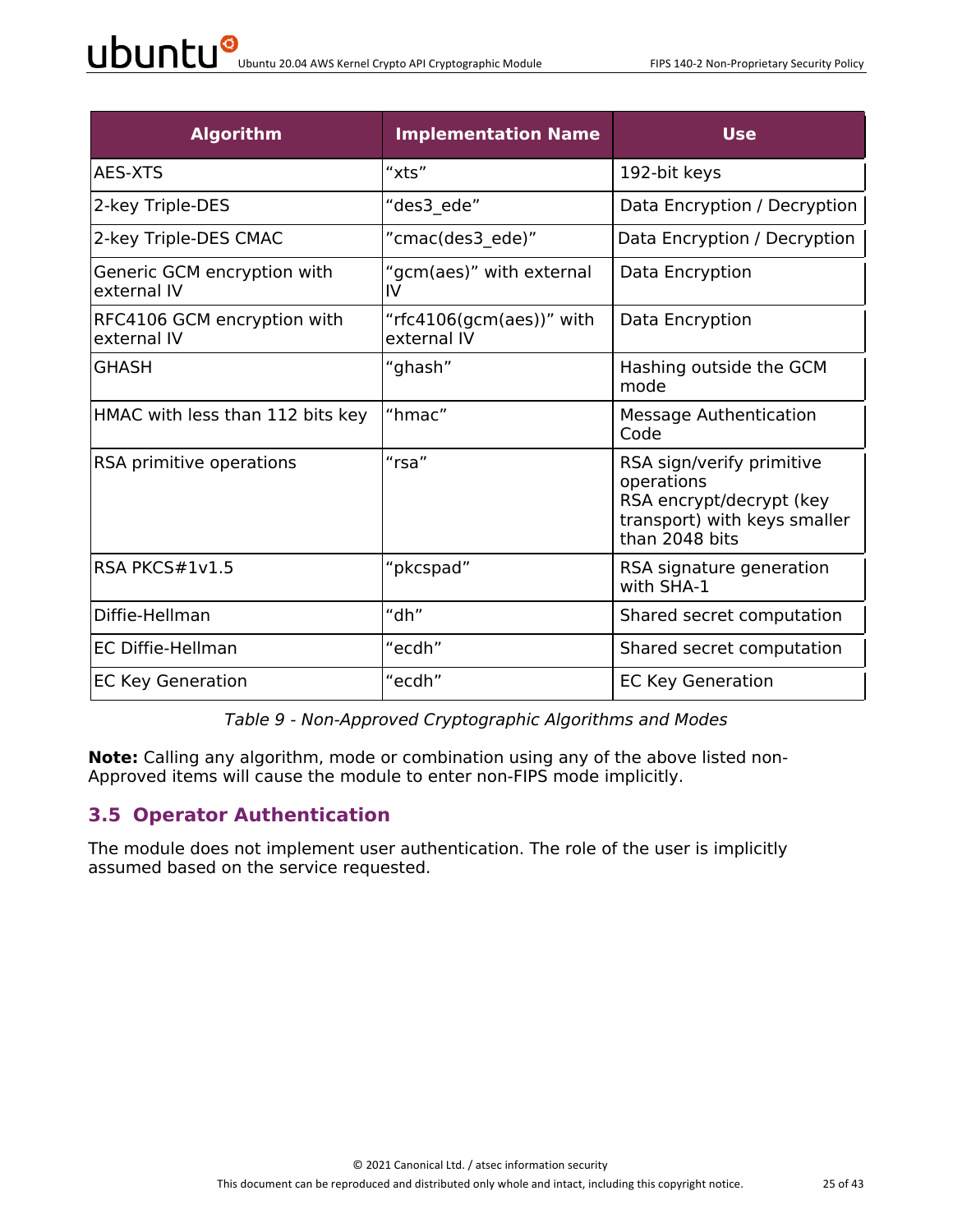### **4 Physical Security**

The module is comprised of software only and therefore this security policy does not make any claims on physical security.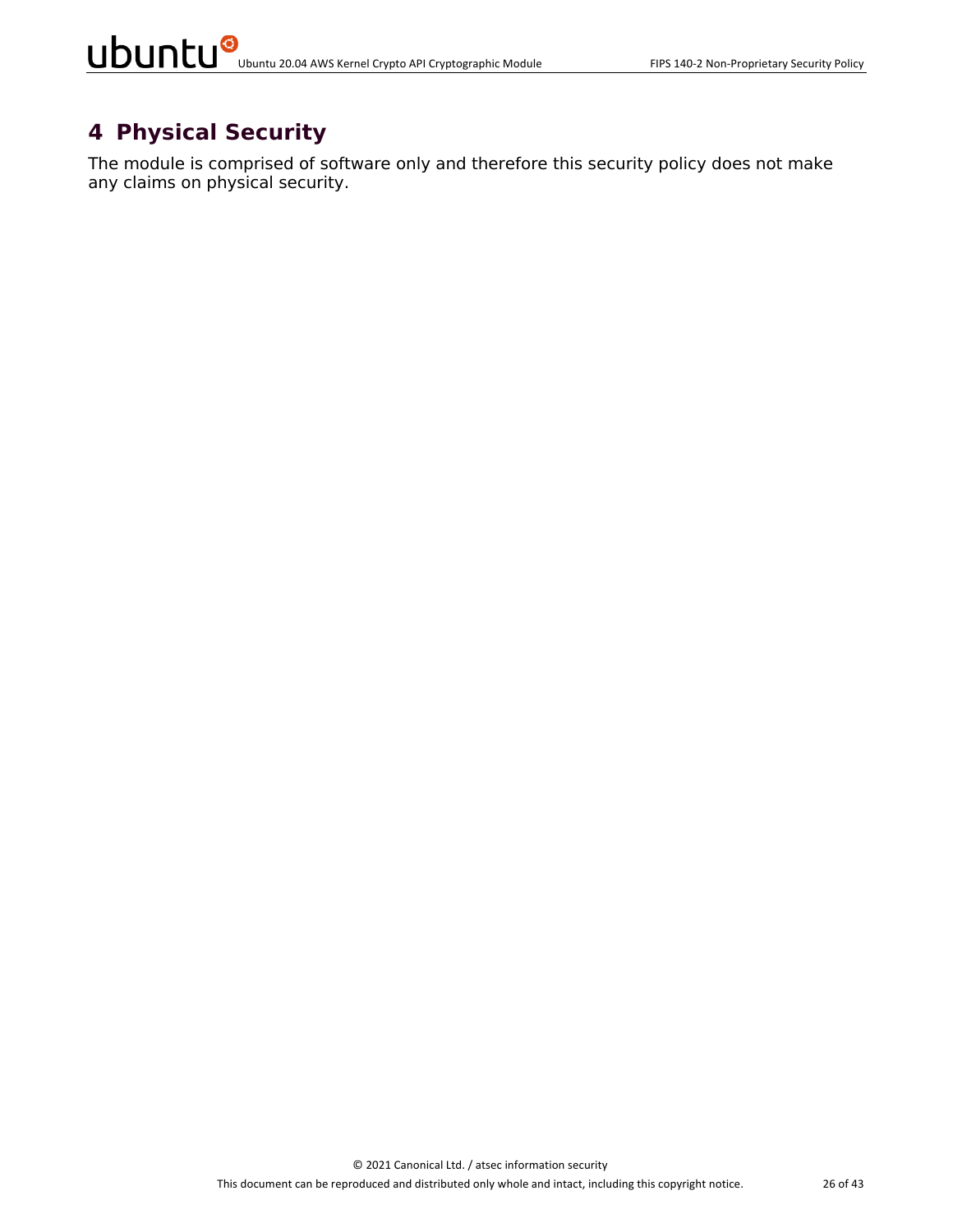### **5 Operational Environment**

#### **5.1 Applicability**

The module operates in a modifiable operational environment per FIPS 140-2 level 1 specifications. The module runs on a commercially available general-purpose operating system executing on the hardware specified in Table 3 - Tested Platforms.

#### **5.2 Policy**

The operating system is restricted to a single operator; concurrent operators are explicitly excluded.

The application that requests cryptographic services is the single user of the module.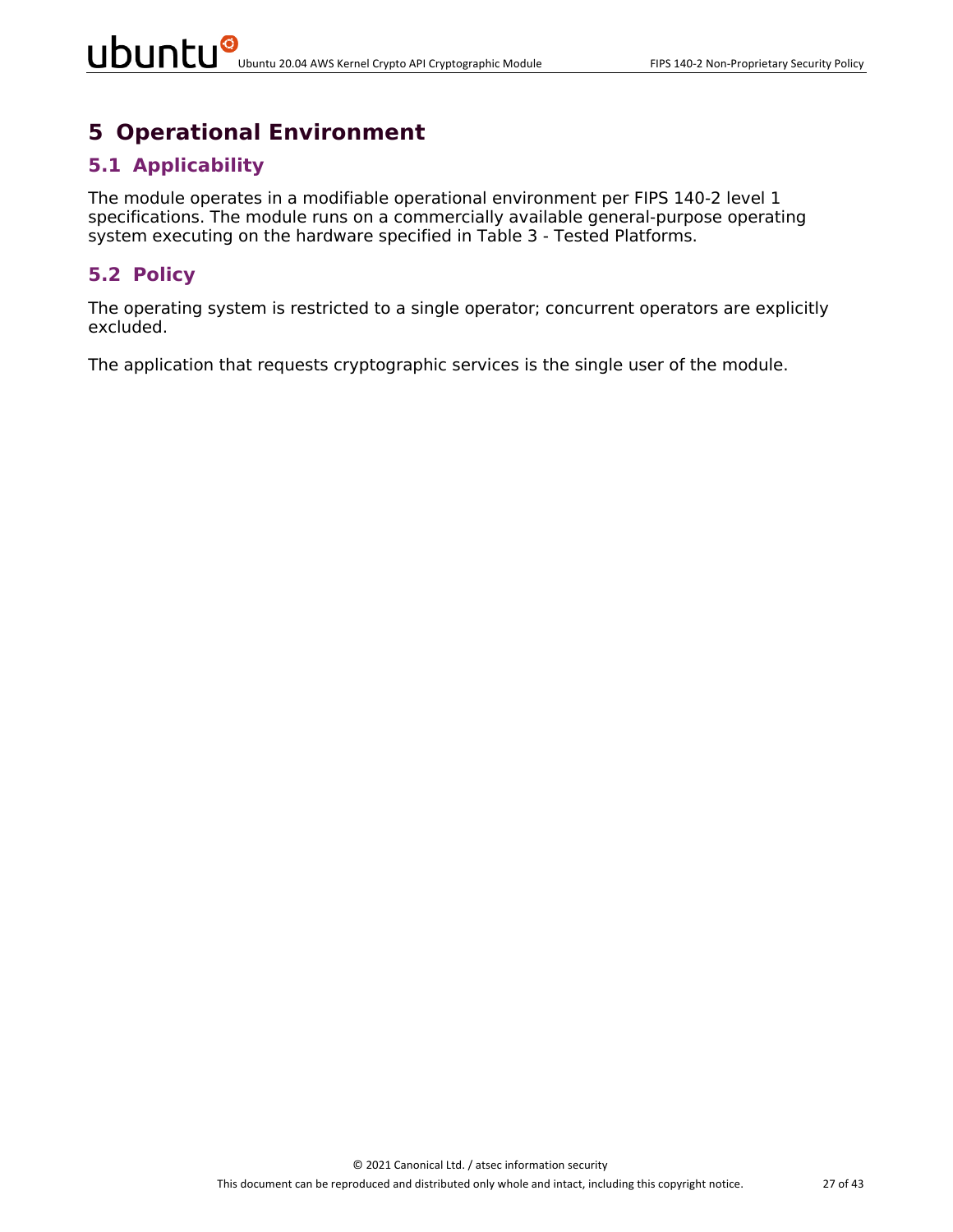# **6 Cryptographic Key Management**

The following table summarizes the Critical Security Parameters (CSPs) that are used by the cryptographic services implemented in the module:

| <b>Name</b>                                                                        | <b>CSP Type</b>                                          | <b>Generation</b>        | <b>Entry and Output</b>                                                           | <b>Zeroization</b>                                                      |
|------------------------------------------------------------------------------------|----------------------------------------------------------|--------------------------|-----------------------------------------------------------------------------------|-------------------------------------------------------------------------|
| AES key                                                                            | 128, 192,<br>256 AES key                                 | N/A                      | The key is passed into<br>the module via API                                      | crypto free cipher()<br>crypto free ablkcipher()                        |
| Triple-DES key                                                                     | 192 bits<br>Triple-DES<br>key                            |                          | input parameters in<br>plaintext.                                                 | crypto free blkcipher()<br>crypto free skcipher()<br>crypto free aead() |
| HMAC key                                                                           | HMAC key<br>greater than<br>112 bits                     | N/A                      | The key is passed into<br>the module via API<br>input parameters in<br>plaintext. | crypto_free_shash()<br>crypto free ahash()                              |
| Entropy input<br>string                                                            | Random<br>number                                         | Obtained<br>from NDRNG   | None                                                                              | crypto_free_rng()                                                       |
| <b>DRBG</b> internal<br>state (V, C for<br>Hash; V, C, Key<br>for HMAC and<br>CTR) | <b>DRBG</b><br>internal state DRBG                       | During<br>initialization | None                                                                              | crypto free rng()                                                       |
| RSA private key                                                                    | RSA private<br>key equal or<br>greater than<br>2048 bits | None                     | Keys are passed into<br>the module via API<br>input parameters in<br>plaintext.   | crypto free kpp()                                                       |

*Table 10 - Life cycle of Critical Security Parameters (CSP)*

The following table summarizes the asymmetric public keys that are used by the cryptographic services implemented in the module:

| <b>Name</b>    | <b>Type</b>                                                    | <b>Public Key Generation</b> | <b>Entry and Output</b>                                                         | <b>Zeroization</b> |
|----------------|----------------------------------------------------------------|------------------------------|---------------------------------------------------------------------------------|--------------------|
| RSA public key | <b>RSA public</b><br>key equal or<br>greater than<br>2048 bits | <b>None</b>                  | Keys are passed into<br>the module via API<br>input parameters in<br>plaintext. | crypto free kpp()  |

|  |  | Table 11 - Life cycle of asymmetric public keys |  |
|--|--|-------------------------------------------------|--|
|--|--|-------------------------------------------------|--|

The following sections describe how CSPs, in particular cryptographic keys, are managed during its life cycle.

#### **6.1 Random Number Generation**

The module employs a Deterministic Random Bit Generator (DRBG) based on [SP800-90A] for the creation of random numbers. In addition, the module provides a Random Number Generation service to calling applications.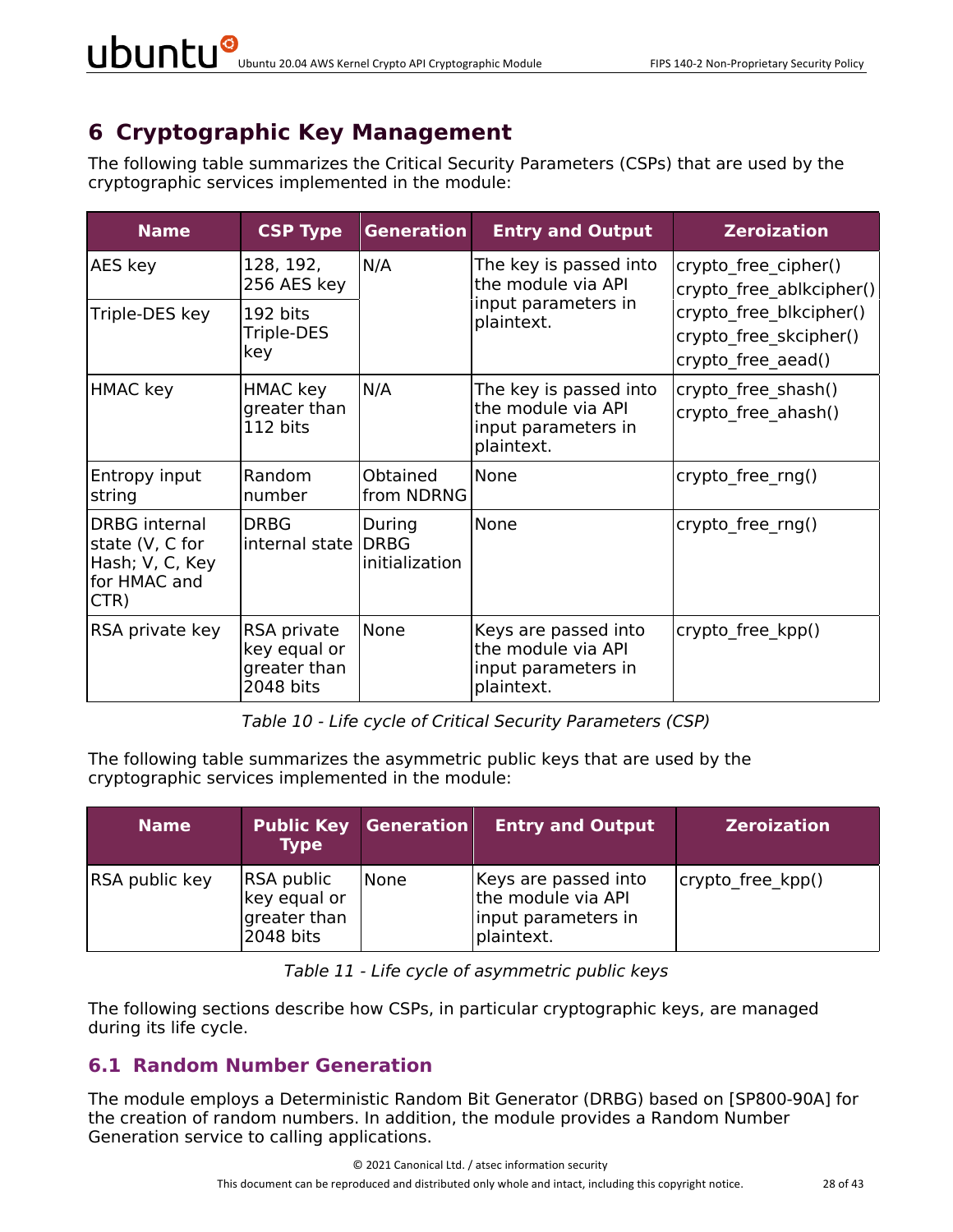The DRBG supports the Hash DRBG, HMAC DRBG and CTR DRBG mechanisms. The DRBG is initialized during module initialization; the module loads by default the DRBG using the HMAC\_DRBG mechanism with SHA-256 without prediction resistance.

To seed the DRBG, the module uses a Non-Deterministic Random Number Generator (NDRNG) as the entropy source. The NDRNG is based on the Linux RNG and the CPU-Jitter RNG (both within the module's logical boundary). The NDRNG provides 128 bits of entropy to the DRBG during initialization (seed) and reseeding (reseed). Therefore the following caveat is applicable:

#### *The module generate random strings whose strengths are modifiable by available entropy.*

The module performs conditional self-tests on the output of NDRNG to ensure that consecutive random numbers do not repeat, and performs DRBG health tests as defined in section 11.3 of [SP800-90A].

#### **6.2 Key Generation**

The module does not provide any dedicated key generation service for symmetric keys.

#### **6.3 Key Agreement / Key Transport / Key Derivation**

The module provides SP 800-38F compliant key wrapping using AES with GCM, CCM block chaining modes, as well as a combination of AES-CBC for encryption/decryption and HMAC for authentication. The module also provides SP 800-38F compliant key wrapping using a combination of Triple-DES-CBC for encryption/decryption and HMAC for authentication.

According to Table 2: Comparable strengths in [SP 800-57], the key sizes of AES provides the following security strength in FIPS mode of operation:

- AES: key wrapping provides between 128 and 256 bits of encryption strength.
- Triple-DES: key wrapping provides 112 bits of encryption strength.

The module also supports the RSA key transport key establishment methodology:

• RSA key transport: key establishment methodology provides between 112 and 256 bits of encryption strength.

#### **6.4 Key Entry / Output**

The module does not support manual key entry. The keys are provided to the module via API input parameters in plaintext form. This is allowed by [FIPS140-2 IG] IG 7.7, according to the "CM Software to/from App Software via GPC INT Path" entry on the Key Establishment Table.

#### **6.5 Key / CSP Storage**

Symmetric and asymmetric keys are provided to the module by the calling application via API input parameters, and are destroyed by the module when invoking the appropriate API function calls.

The module does not perform persistent storage of keys. The keys and CSPs are stored as plaintext in the RAM. The only exceptions are the HMAC key and the RSA public key used for the Integrity Tests, which are stored in the module and rely on the operating system for protection.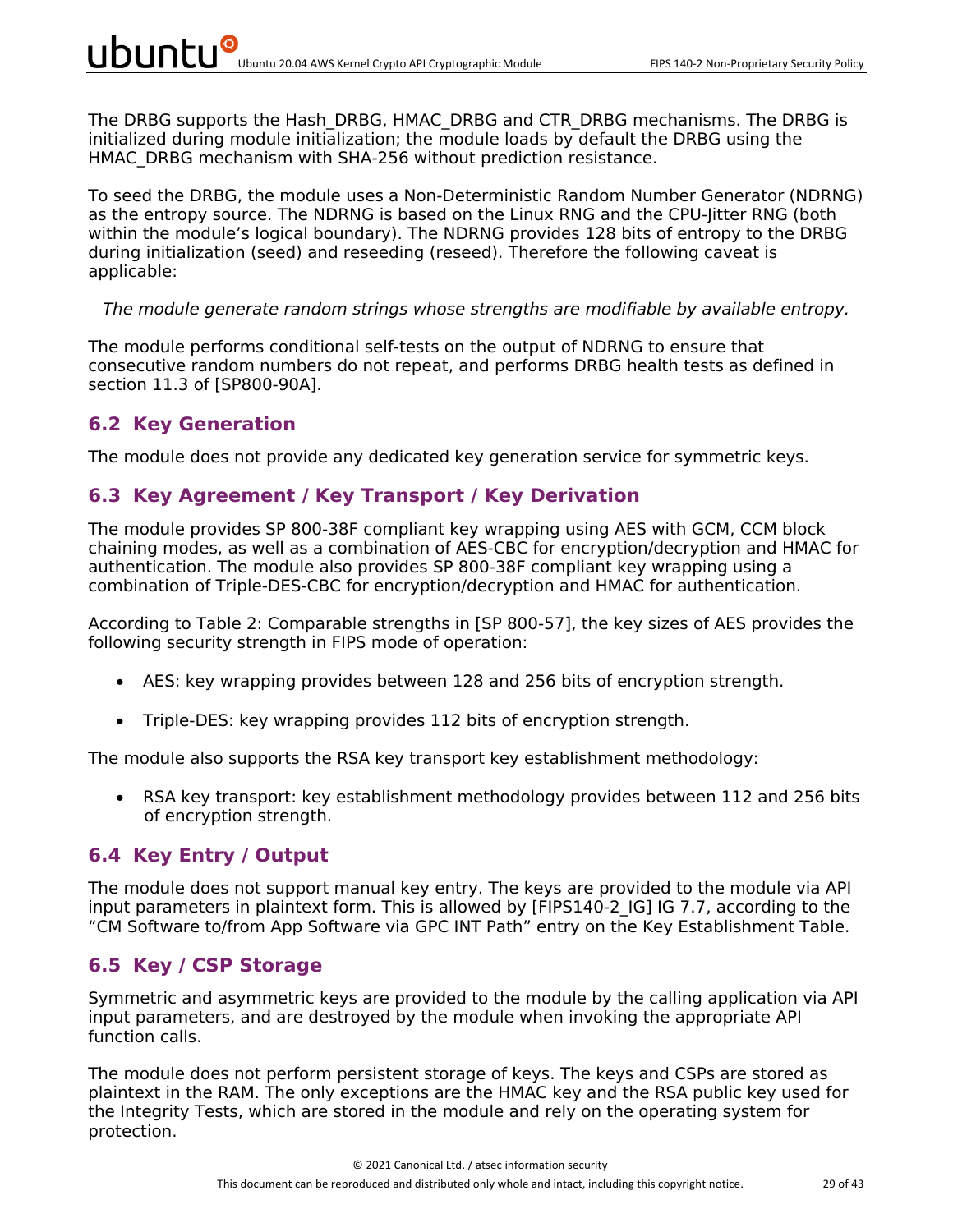### **6.6 Key / CSP Zeroization**

The memory occupied by keys is allocated by regular memory allocation operating system calls. Memory is automatically overwritten with "zeroes" and deallocated when the cipher handler is freed.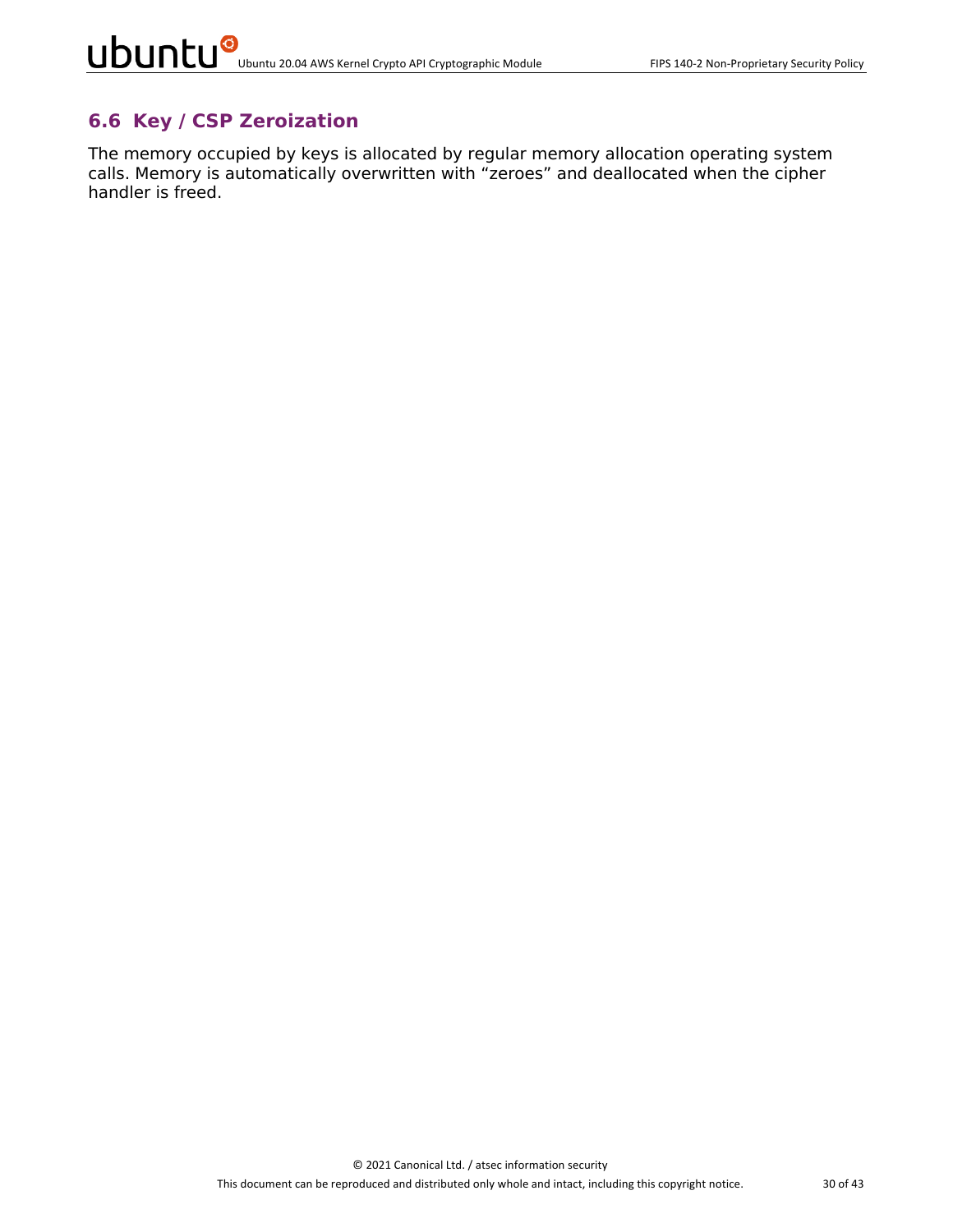### **7 Electromagnetic Interference/Electromagnetic Compatibility (EMI/EMC)**

The test platforms listed in Table 3 - Tested Platforms have been tested and found to conform to the EMI/EMC requirements specified by 47 Code of Federal Regulations, FCC PART 15, Subpart B, Unintentional Radiators, Digital Devices, Class A (i.e., Business use). These devices are designed to provide reasonable protection against harmful interference when the devices are operated in a commercial environment. They shall be installed and used in accordance with the instruction manual.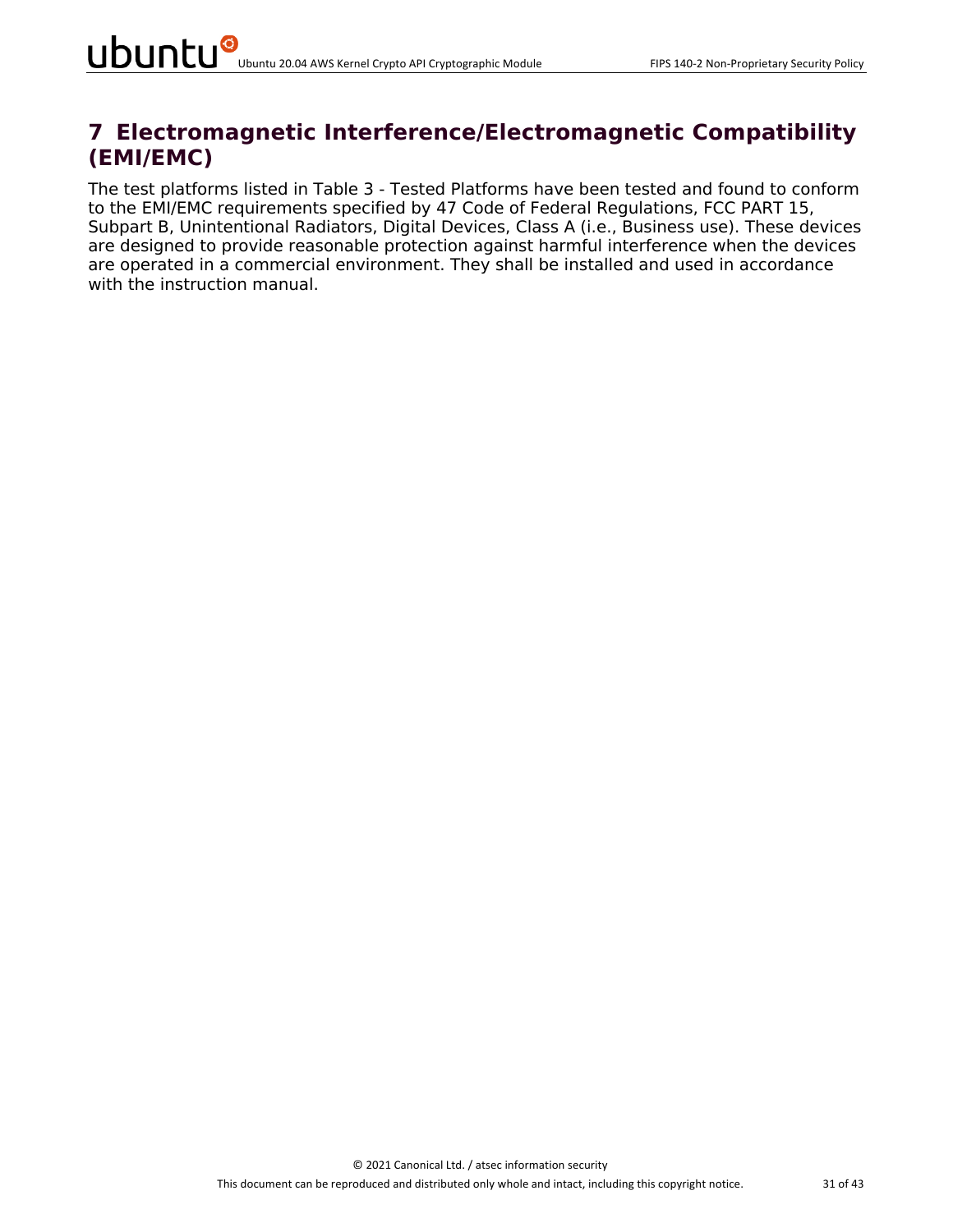### **8 Self-Tests**

FIPS 140-2 requires that the module performs power-up tests to ensure the integrity of the module and the correctness of the cryptographic functionality at start up. In addition, the module performs conditional test for NDRNG. If any self-test fails, the kernel panics and the module enters the error state. In error state, no data output or cryptographic operations are allowed. See section 9.2.4 for details to recover from the error state.

#### **8.1 Power-Up Tests**

The module performs power-up tests when the module is loaded into memory, without operator intervention. Power-up tests ensure that the module is not corrupted and that the cryptographic algorithms work as expected.

While the module is executing the power-up tests, services are not available, and input and output are inhibited. The module will not return the control to the calling application until the power-up tests are completed successfully.

#### **8.1.1 Integrity Tests**

The module verifies its integrity through the following mechanisms:

- All kernel object (\*.ko) files are signed with a 4096-bit RSA private key and SHA-512. Before these kernel objects are loaded into memory, the module performs RSA signature verification by using the RSA public key from the X.509 certificates that are compiled into the module's binary. If the signature cannot be verified, the kernel panics to indicate that the test fails and the module enters the error state.
- The integrity of the static kernel binary (/boot/vmlinuz-5.4.0-1021-aws-fips file) is ensured with the HMAC-SHA-512 value stored in the .hmac file (/boot/.vmlinuz-5.4.0- 1021-aws-fips.hmac file) that was computed at build time. At run time, the module invokes the sha512hmac utility to calculate the HMAC value of the static kernel binary file, and then compares it with the pre-stored one. If the two HMAC values do not match, the kernel panics to indicate that the test fails and the module enters the error state.
- The Integrity of the sha512hmac utility (i.e. /usr/bin/sha512hmac) is ensured with the HMAC-SHA-512 value stored in the .hmac file (i.e. /usr/bin/.sha512hmac.hmac) that was computed at build time. At run time, the utility itself calculates the HMAC value of the utility, and then compares it with the pre-stored one. If the two HMAC values do not match, the kernel panics to indicate that the test fails and the module enters the error state.

Both the RSA signature verification and HMAC-SHA-512 algorithms are approved algorithms implemented in the module.

#### **8.1.2 Cryptographic Algorithm Tests**

The module performs self-tests on all FIPS-Approved cryptographic algorithms supported in the Approved mode of operation, using the Known Answer Tests (KAT) shown in the following table: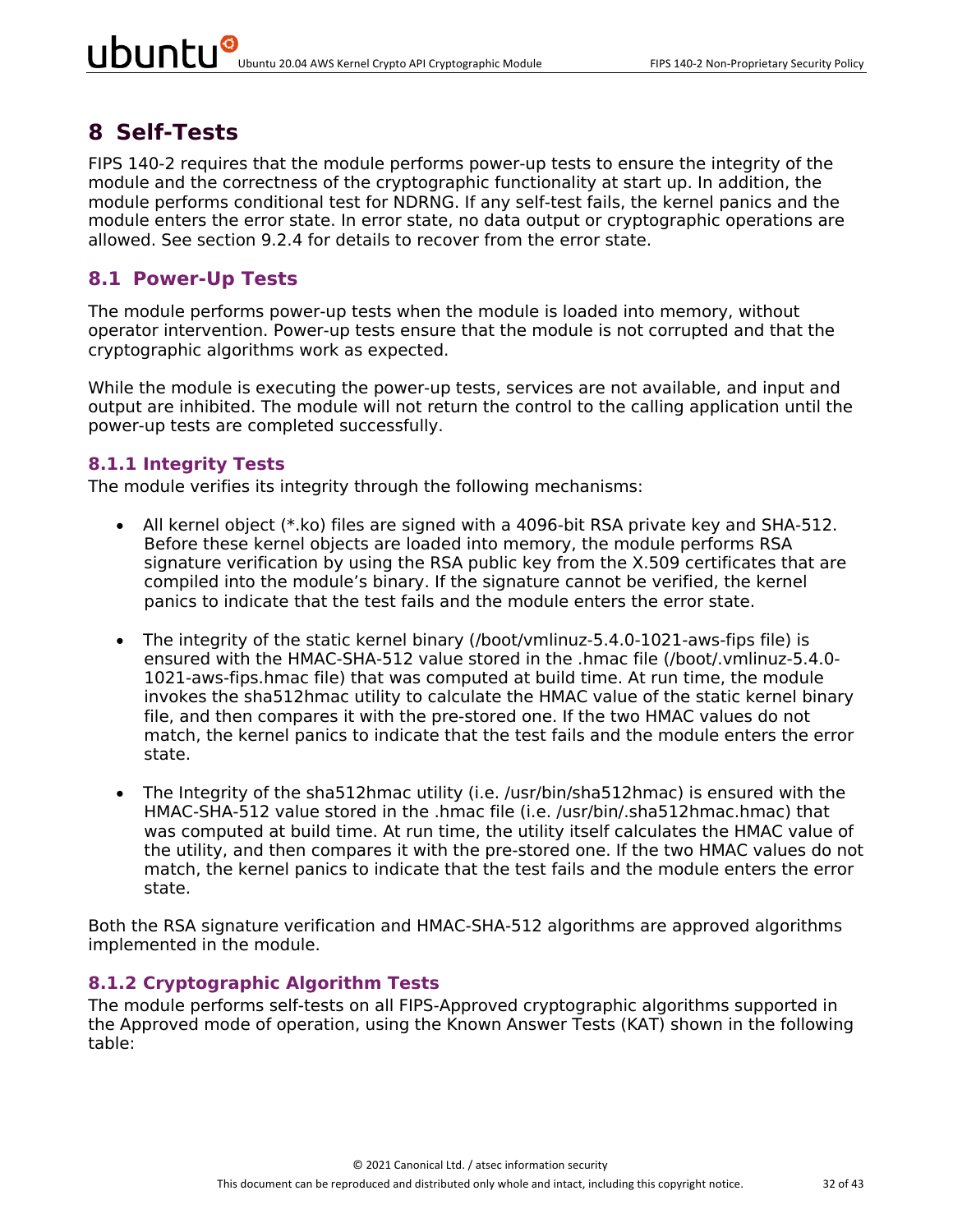| <b>Algorithm</b>  | <b>Power-Up Tests</b>                                                                                                         |
|-------------------|-------------------------------------------------------------------------------------------------------------------------------|
| <b>AES</b>        | KAT of AES in ECB mode with 128, 192 and 256 bit keys, encryption<br>$\bullet$                                                |
|                   | KAT of AES in ECB mode with 128, 192 and 256 bit keys, decryption<br>$\bullet$                                                |
|                   | KAT of AES in CBC mode with 128, 192 and 256 bit keys, encryption<br>$\bullet$                                                |
|                   | KAT of AES in CBC mode with 128, 192 and 256 bit keys, decryption<br>$\bullet$                                                |
|                   | KAT of AES in CTR mode with 128, 192 and 256 bit keys, encryption<br>$\bullet$                                                |
|                   | KAT of AES in CTR mode with 128, 192 and 256 bit keys, decryption<br>$\bullet$                                                |
|                   | KAT of AES in GCM mode with 128, 192 and 256 bit keys, encryption<br>$\bullet$                                                |
|                   | KAT of AES in GCM mode with 128, 192 and 256 bit keys, decryption<br>$\bullet$                                                |
|                   | KAT of AES in CCM mode with 128 bit key, encryption<br>$\bullet$                                                              |
|                   | KAT of AES in CCM mode with 128 bit key, decryption<br>$\bullet$                                                              |
|                   | KAT of AES in XTS mode with 128 and 256 bit keys, encryption<br>$\bullet$                                                     |
|                   | KAT of AES in XTS mode with 128 and 256 bit keys, decryption<br>$\bullet$                                                     |
|                   | KAT of AES in CMAC mode with 128 and 256 bit keys<br>$\bullet$                                                                |
| <b>Triple DES</b> | KAT of 3-key Triple-DES in ECB mode, encryption<br>$\bullet$                                                                  |
|                   | KAT of 3-key Triple-DES in ECB mode, decryption<br>$\bullet$                                                                  |
|                   | KAT of 3-key Triple-DES in CBC mode, encryption<br>$\bullet$                                                                  |
|                   | KAT of 3-key Triple-DES in CBC mode, decryption<br>$\bullet$                                                                  |
|                   | KAT of 3-key Triple-DES in CTR mode, encryption<br>$\bullet$<br>KAT of 3-key Triple-DES in CTR mode, decryption<br>$\bullet$  |
|                   | KAT of 3-key Triple-DES in CMAC mode<br>$\bullet$                                                                             |
| <b>SHS</b>        | KAT of SHA-1, SHA-224, SHA-256, SHA-384 and SHA-512<br>$\bullet$                                                              |
| SHA3              | KAT of SHA3-224, SHA3-256, SHA3-384, SHA3-512<br>$\bullet$                                                                    |
| <b>HMAC</b>       | KAT of HMAC-SHA-1<br>$\bullet$                                                                                                |
|                   | KAT of HMAC-SHA-224<br>$\bullet$                                                                                              |
|                   | KAT of HMAC-SHA-256                                                                                                           |
|                   | KAT of HMAC-SHA-384<br>٠                                                                                                      |
|                   | KAT of HMAC-SHA-512                                                                                                           |
|                   | KAT of HMAC-SHA3-224<br>$\bullet$                                                                                             |
|                   | KAT of HMAC-SHA3-256<br>$\bullet$                                                                                             |
|                   | KAT of HMAC-SHA3-384<br>٠                                                                                                     |
|                   | KAT of HMAC-SHA3-512<br>$\bullet$                                                                                             |
| <b>DRBG</b>       | KAT of Hash DRBG with SHA-256, with and without PR<br>$\bullet$                                                               |
|                   | KAT of HMAC DRBG with SHA-256, with and without PR<br>$\bullet$                                                               |
|                   | KAT of CTR DRBG with AES-128, AES-192, AES-256, without PR<br>$\bullet$                                                       |
|                   | KAT of CTR DRBG with AES-128 with PR<br>$\bullet$                                                                             |
| <b>RSA</b>        | KAT of RSA signature verification is covered by the integrity tests<br>$\bullet$<br>which is allowed by [FIPS140-2 IG] IG 9.3 |
|                   | KAT of RSA signature generation with PKCS#1v1.5 and SHA-256                                                                   |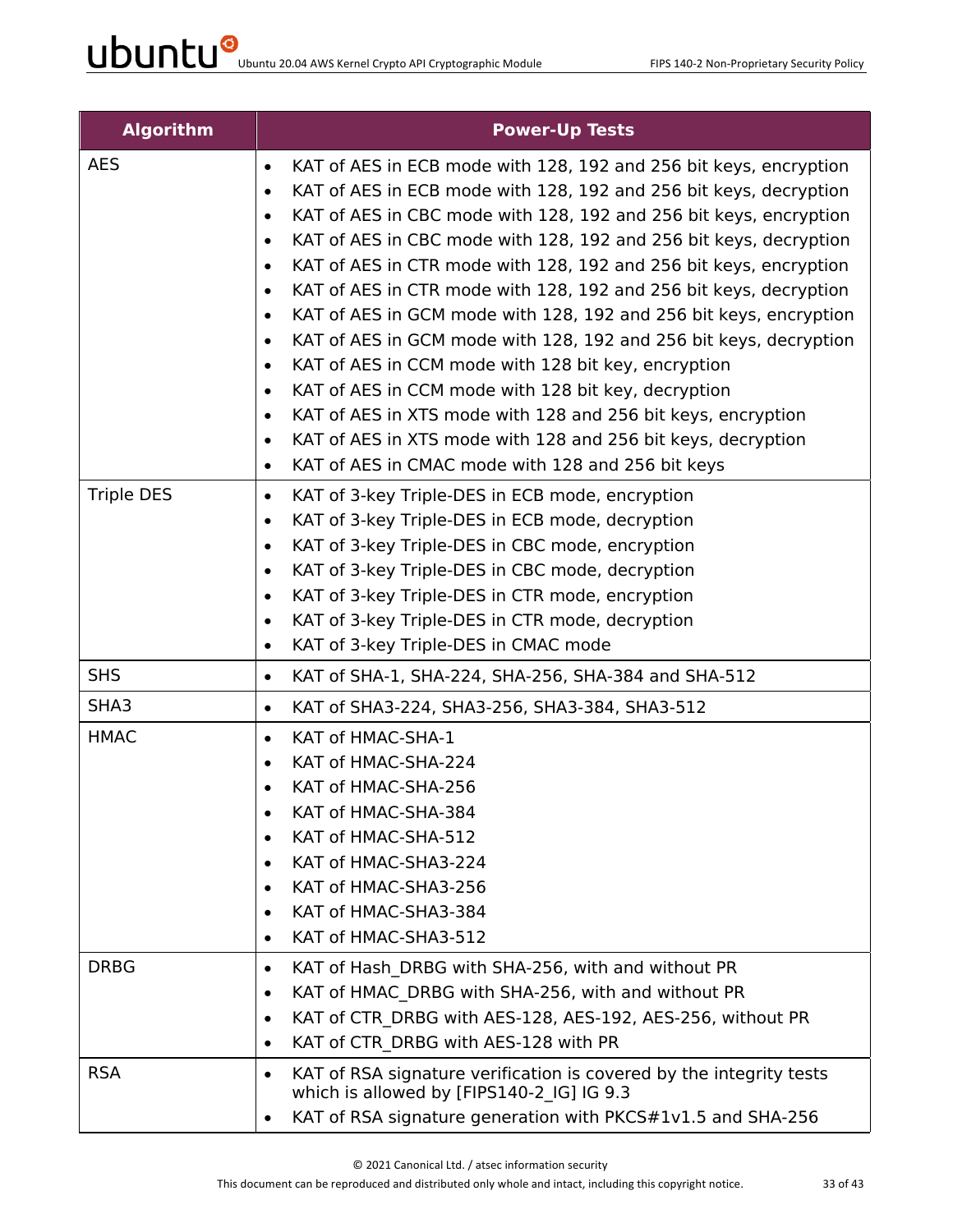#### *Table 12- Self-Tests*

For the KAT, the module calculates the result and compares it with the known value. If the answer does not match the known answer, the KAT is failed and the module enters the Error state.

The KATs cover the different cryptographic implementations available in the operating environment. The following implementations are being self-tested during boot:

- aes-generic<sup>5</sup>, aes-asm<sup>6</sup>, aes-aesni<sup>7</sup>
- des3\_ede-generic, des3\_ede-asm
- sha1-generic, sha1-avx $8$ , sha1-avx $2^9$ , sha1-ssse3
- sha224-avx, sha224-avx2, sha224-ssse3
- sha256-generic, sha256-avx, sha256-avx2, sha256-ssse3
- sha384-generic, sha384-avx, sha384-avx2, sha384-ssse3
- sha512-generic, sha512-avx, sha512avx2, sha512-ssse3
- sha3-224-generic, sha3-256-generic, sha3-384-generic, sha3-512-generic
- hmac(sha3-224-generic), hmac(sha3-256-generic), hmac(sha3-384-generic), hmac(sha3-512-generic)
- hmac(sha1-generic), hmac(sha1-avx2)
- hmac(sha224-avx2)
- hmac(sha256-generic), hmac(sha256-avx2)
- hmac(sha384-avx2)
- hmac(sha512-generic), hmac(sha512-avx2)
- rsa-generic
- ghash-generic, ghash-clmulni10

 $5$  generic = C implementation

 $6$  asm = assembly implementation

 $7$  aesni = AES-NI implementation

 $8$  avx = Advanced Vector eXtention for Intel processor

 $9$  avx2 = Advanced Vector eXtension 2 for Intel processor

 $10$  clmulni = AES-NI implementation of GHASH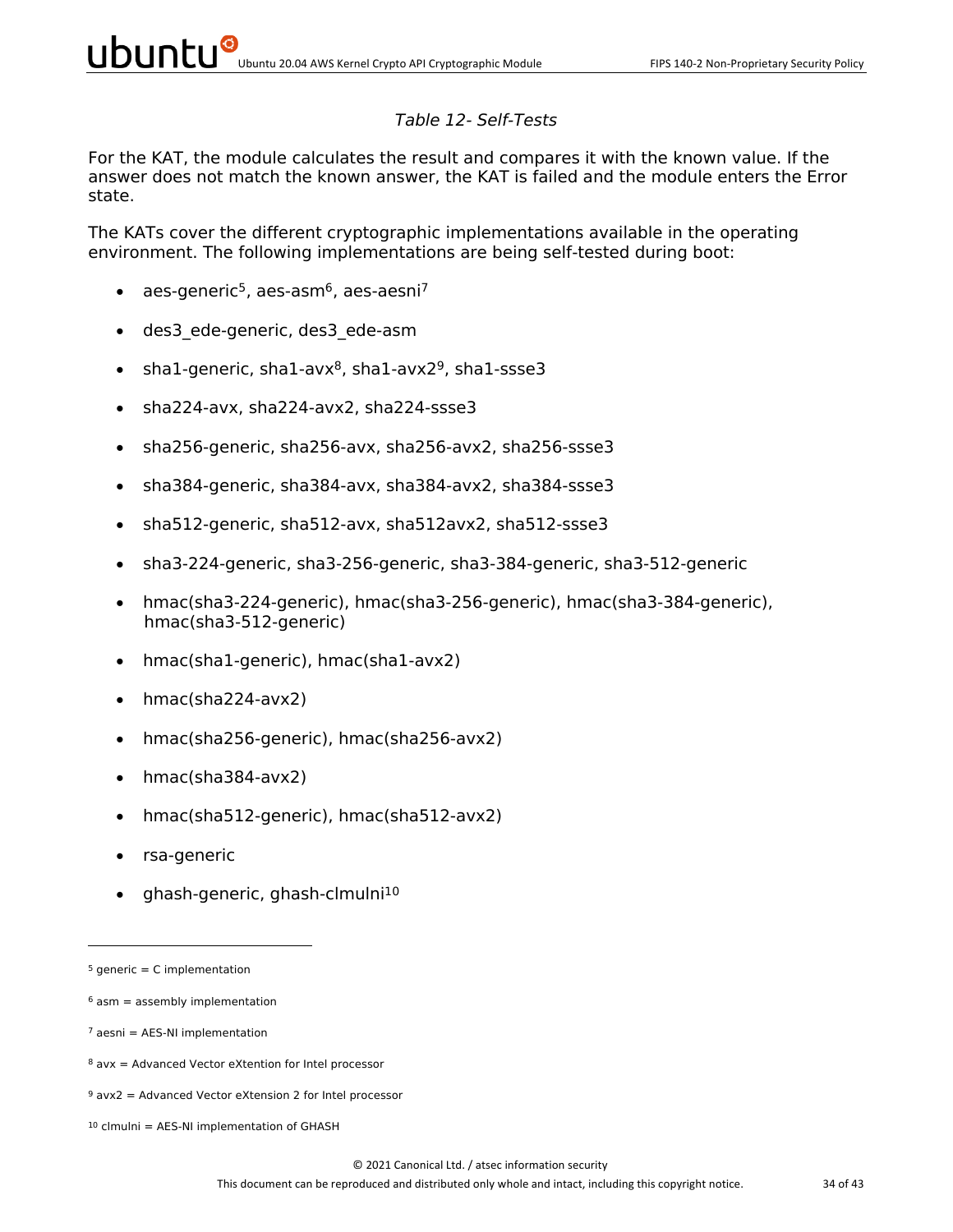• drbg pr\_ctr\_aes128, drbg\_pr\_ctr\_aes192, drbg\_pr\_ctr\_aes256, drbg\_nopr\_hmac\_sha256, drbg\_nopr\_sha256, drbg\_pr\_ctr\_aes128, drbg\_hmac\_sha256, drbg\_pr\_sha256

#### **8.2 On-Demand Self-Tests**

On-Demand self-tests can be invoked by power cycling the module or rebooting the operating system. During the execution of the on-demand self-tests, services are not available and no data output or input is possible.

#### **8.3 Conditional Tests**

The module performs the Continuous Random Number Generator Test (CRNGT) shown in the following table:

| <b>Algorithm</b> | <b>Conditional Test</b> |
|------------------|-------------------------|
| NDRNG            | <b>CRNGT</b>            |

*Table 13 - Conditional Tests*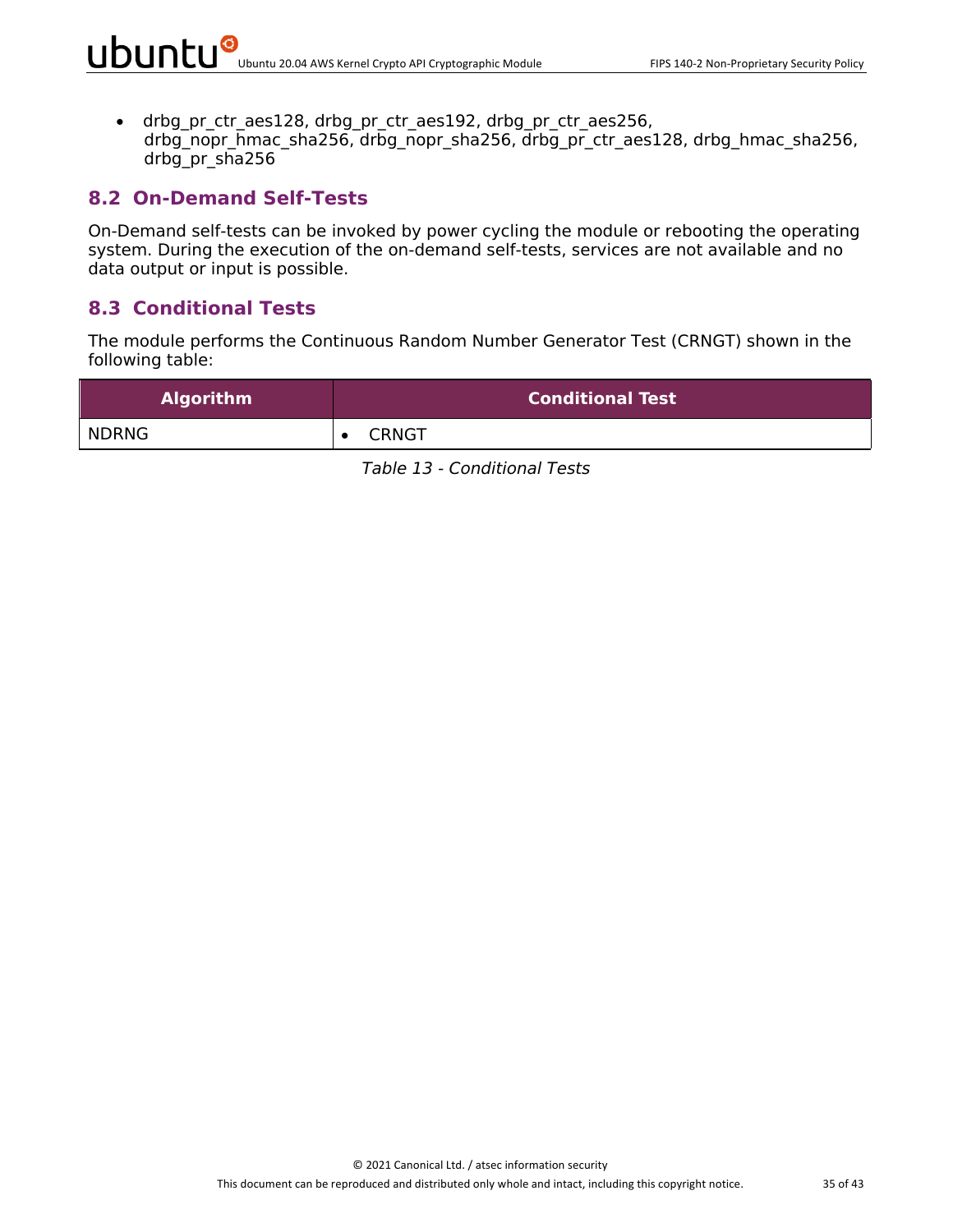# **9 Guidance**

### **9.1 Crypto Officer Guidance**

The binaries of the module are contained in the Debian packages for delivery. The Crypto Officer shall follow this Security Policy to configure the operational environment and install the module to be operated as a FIPS 140-2 validated module.

The following Debian packages are used to install the FIPS validated module:

| <b>Processor</b><br><b>Architecture</b> | <b>Debian packages</b>                                                                                                                                                                                                                                                                                                                            |
|-----------------------------------------|---------------------------------------------------------------------------------------------------------------------------------------------------------------------------------------------------------------------------------------------------------------------------------------------------------------------------------------------------|
| x86 64                                  | fips-initramfs-generic 0.0.16+generic1 amd64.deb <sup>11</sup><br>linux-image-5.4.0-1021-aws-fips 5.4.0-1021.21+fips2 amd64.deb<br>linux-modules-5.4.0-1021-aws-fips 5.4.0-1021.21+fips2 amd64.deb<br>linux-modules-extra-5.4.0-1021-aws-fips 5.4.0-1021.21+fips2 amd64.deb<br>linux-image-hmac-5.4.0-1021-aws-fips_5.4.0-1021.21+fips2 amd64.deb |

*Table 14 – Debian packages*

#### **9.1.1 Module Installation**

The Crypto Officer can install the Debian packages containing the module listed in Table 14 using a normal packaging tool such as Advanced Package Tool (APT). All the Debian packages are associated with hashes for integrity check. The integrity of the Debian package is automatically verified by the packaging tool during the installation of the module. The Crypto Officer shall not install the Debian package if the integrity of the Debian package fails.

To download the FIPS validated version of the module, please email "sales@canonical.com" or contact a Canonical representative, https://www.ubuntu.com/contact-us.

#### **9.1.2 Operating Environment Configuration**

To configure the operating environment to support FIPS, the following shall be performed with root privileges:

- (1) Add fips=1 to the kernel command line.
	- For x86 64 systems, create the file /etc/default/grub.d/99-fips.cfg with the content: GRUB CMDLINE LINUX DEFAULT="\$GRUB CMDLINE LINUX DEFAULT fips=1".
- (2) If /boot resides on a separate partition, the kernel parameter bootdev=UUID=<UUID of partition> must also be appended in the aforementioned grub or zipl.conf file. Please see the following **Note** for more details.

(3) Update the boot loader.

- For x86 64 systems, execute the update-grub command.
- (4) Execute the reboot command to reboot the system with the new settings.

<sup>&</sup>lt;sup>11</sup> Any fips-initramfs-generic package with version  $\geq 0.0.16$  is acceptable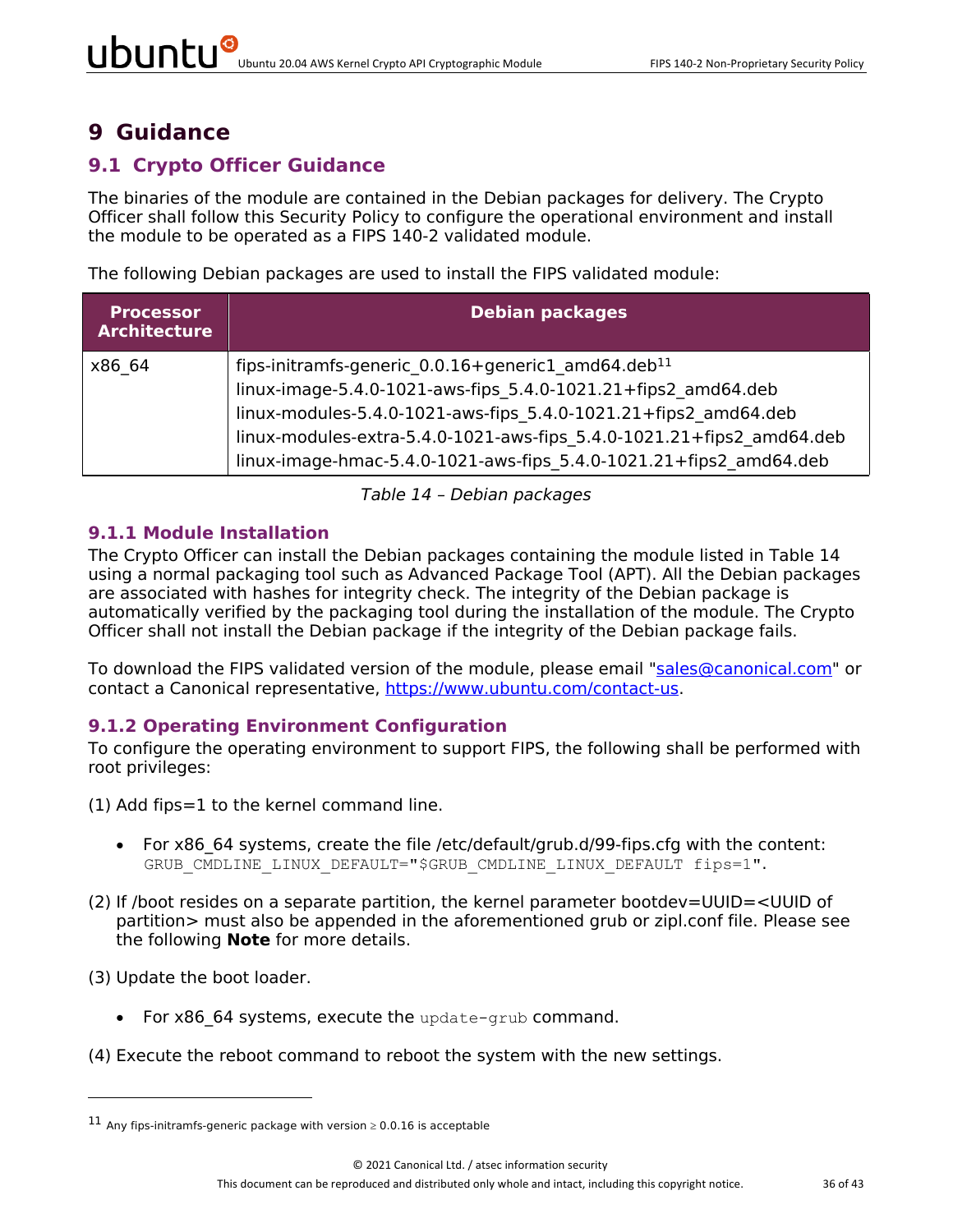The operating environment is now configured to support FIPS operation. The Crypto Officer should check the existence of the file,  $/$ proc $/$ sys $/$ crypto $/$ fips\_enabled, and that it contains "1". If the file does not exist or does not contain "1", the operating environment is not configured to support FIPS and the module will not operate as a FIPS validated module properly.

**Note:** If /boot resides on a separate partition, the kernel parameter bootdev=UUID=<UUID of partition> must be supplied. The partition can be identified with the df /boot command. For example:

```
$ df /boot
Filesystem 1K-blocks Used Available Use% Mounted on
/dev/sdb2 241965 127948 101525 56% /boot
```
The UUID of the /boot partition can be found by using the grep /boot /etc/fstab command. For example:

```
$ grep /boot /etc/fstab
# /boot was on /dev/sdb2 during installation
UUID = cec0abe7-14a6-4e72-83ba-b912468bbb38 /boot ext2 defaults 0
\mathcal{P}
```
Then, the UUID shall be added in the /etc/default/grub. For example:

```
GRUB_CMDLINE_LINUX_DEFAULT="quiet bootdev=UUID=cec0abe7-14a6-4e72-83ba-
b912468bbb38 fips=1"
```
#### **9.2 User Guidance**

For detailed description of the Linux Kernel Crypto API, please refer to the user documentation [KC API Architecture].

In order to run in FIPS mode, the module must be operated using the FIPS Approved services, with their corresponding FIPS Approved and FIPS allowed cryptographic algorithms provided in this Security Policy (see section 3.2 Services). In addition, key sizes must comply with [SP800-131A].

#### **9.2.1 AES-GCM IV**

In case the module's power is lost and then restored, the key used for the AES-GCM encryption or decryption shall be redistributed.

The module generates the IV internally randomly, which is compliant with provision 2) of IG A.5.

When a GCM IV is used for decryption, the responsibility for the IV generation lies with the party that performs the AES-GCM encryption. The module merely receives the GCM IV and performs the operation. It is not responsible for generating the IV.

#### **9.2.2 AES-XTS**

As specified in [SP800-38E], the AES algorithm in XTS mode was designed for the cryptographic protection of data on storage devices. Thus, it can only be used for the disk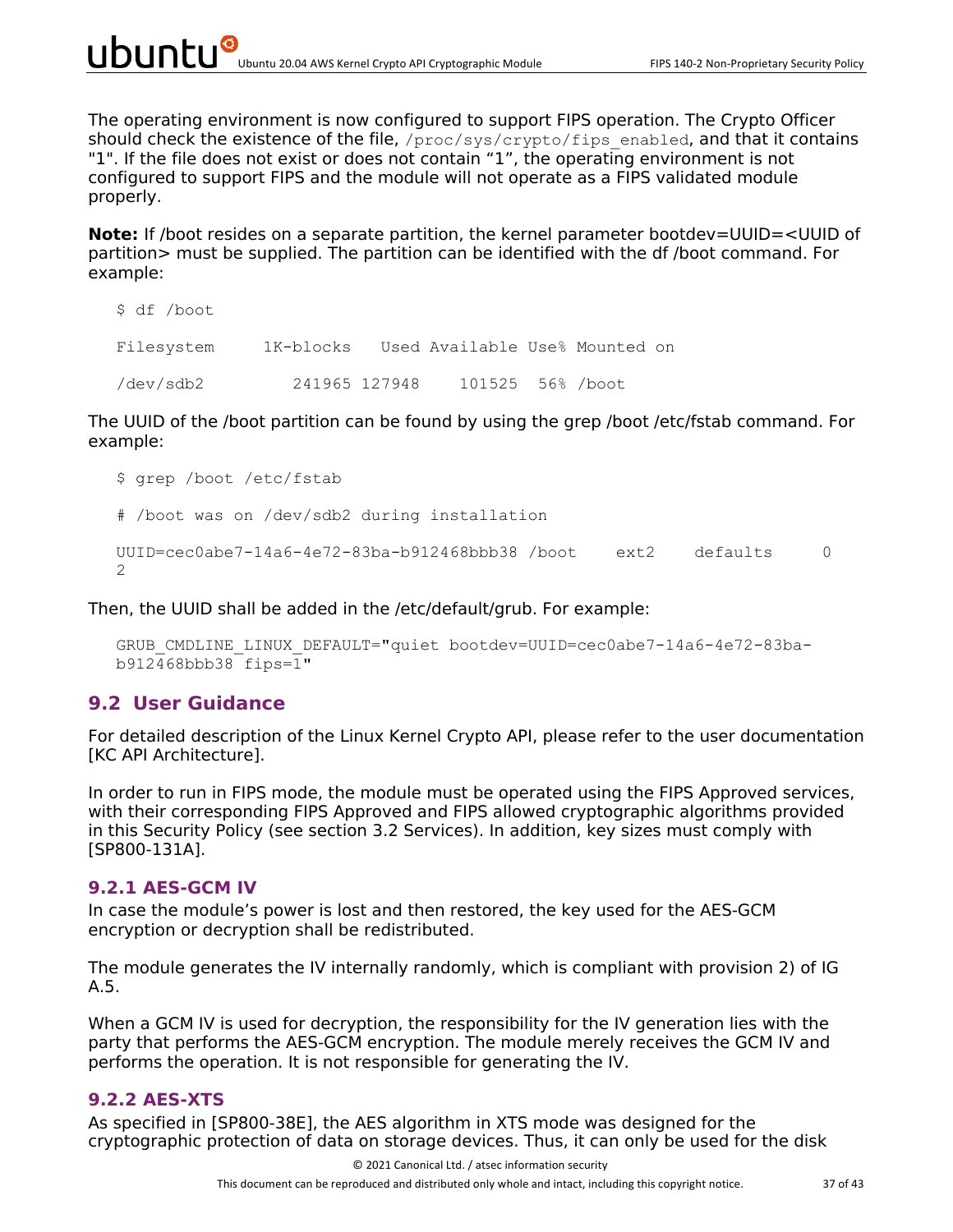encryption functionality offered by dm-crypt (i.e. the hard disk encryption schema). For dmcrypt, the length of a single data unit encrypted with the XTS-AES is at most 65536 bytes (64KB of data), which does not exceed  $2^{20}$  AES blocks (16MB of data).

To meet the requirement stated in [FIPS140-2\_IG] IG A.9, the module implements a check to ensure that the two AES keys used in XTS-AES algorithm are not identical.

Note: AES-XTS shall be used with 128 and 256-bit keys only. AES-XTS with 192-bit keys is not an Approved service.

#### **9.2.3 Triple-DES encryption**

Data encryption using the same three-key Triple-DES key shall not exceed 2<sup>16</sup> Triple-DES 64bit blocks (2GB of data), in accordance to [SP800-67] and [FIPS140-2 IG] IG A.13.

#### **9.2.4 Handling FIPS Related Errors**

When the module fails any self-test, it will panic the kernel and the operating system will not load. Errors occurred during the self-tests transition the module into the error state. The only way to recover from this error state is to reboot the system. If the failure persists, the module must be reinstalled by the Crypto Officer following the instructions as specified in section 9.1.

The kernel dumps self-test success and failure messages into the kernel message ring buffer. The user can use **dmesg** to read the contents of the kernel ring buffer. The format of the ring buffer (dmesg) output for self-test status is:

alg: self-tests for %s (%s) passed

Typical messages are similar to "alg: self-tests for xts(aes) (xts(aes-x86 64)) passed" for each algorithm/sub-algorithm type.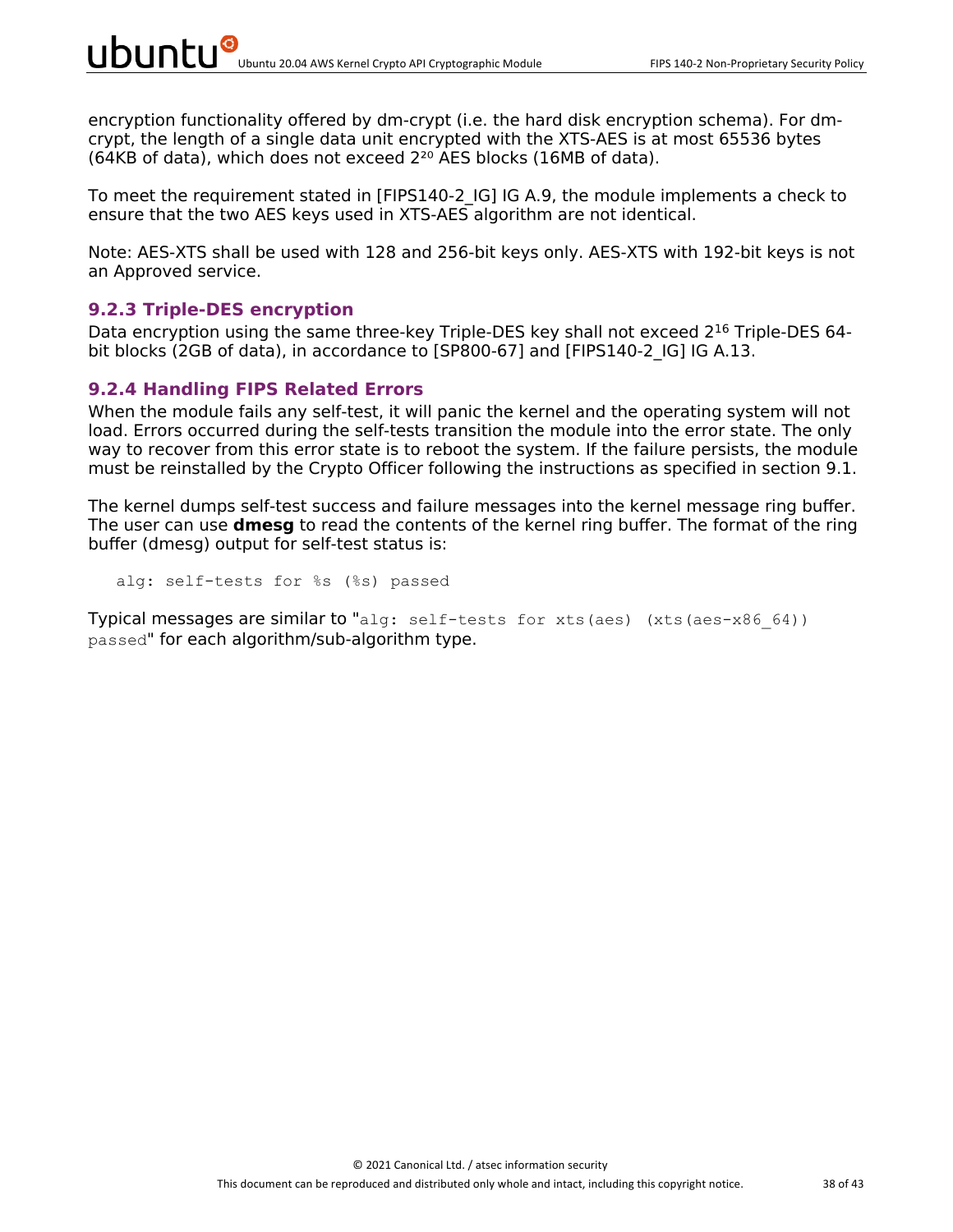### **10 Mitigation of Other Attacks**

The module does not implement mitigation of other attacks.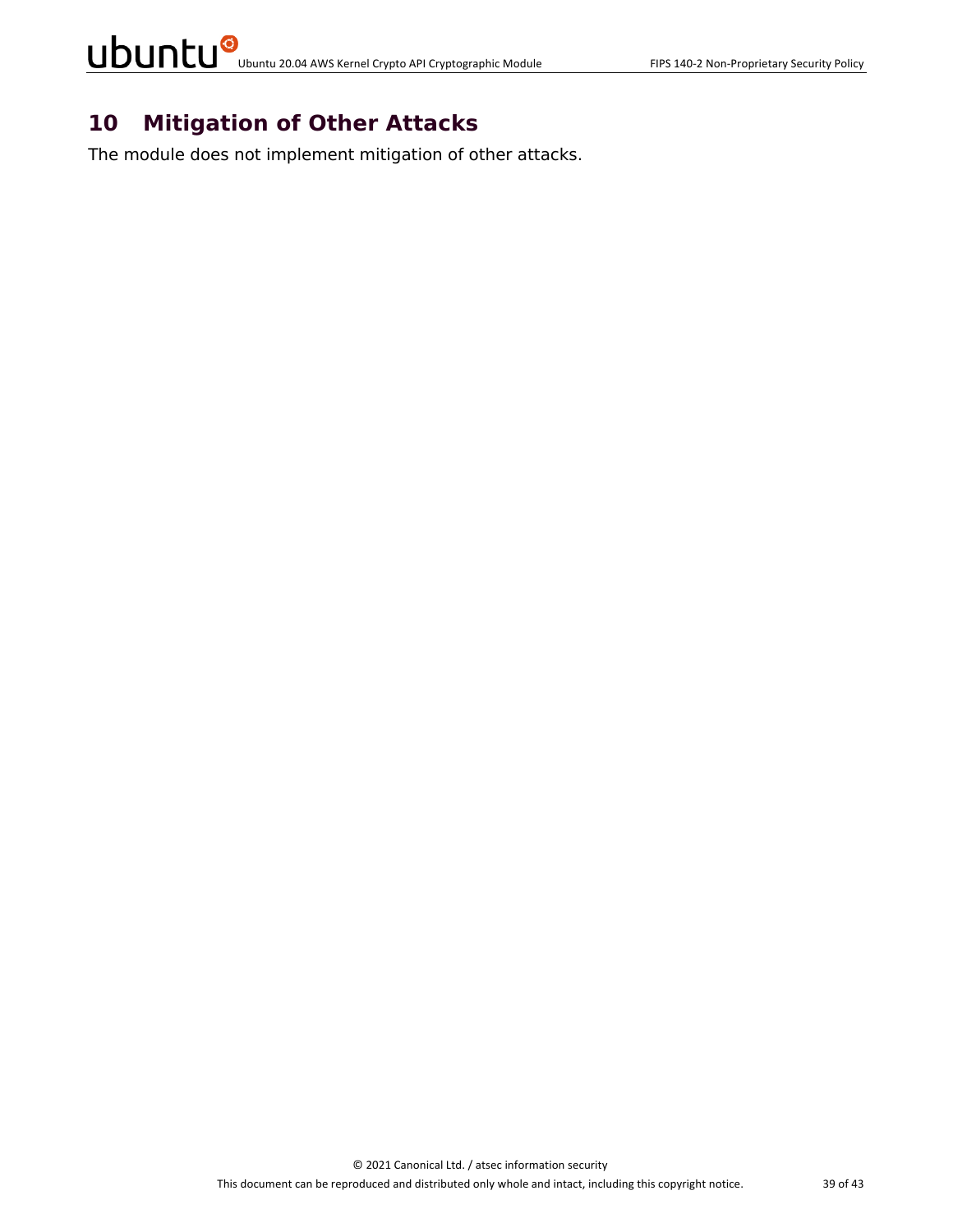## **Appendix A. Glossary and Abbreviations**

| <b>AES</b>   | <b>Advanced Encryption Standard</b>                            |
|--------------|----------------------------------------------------------------|
| AES-NI       | <b>Advanced Encryption Standard New Instructions</b>           |
| <b>API</b>   | Application Program Interface                                  |
| <b>APT</b>   | <b>Advanced Package Tool</b>                                   |
| <b>CAVP</b>  | Cryptographic Algorithm Validation Program                     |
| <b>CBC</b>   | <b>Cipher Block Chaining</b>                                   |
| <b>CCM</b>   | Counter with Cipher Block Chaining-Message Authentication Code |
| <b>CLMUL</b> | Carry-less Multiplication                                      |
| <b>CMAC</b>  | Cipher-based Message Authentication Code                       |
| <b>CMVP</b>  | Cryptographic Module Validation Program                        |
| <b>CRNGT</b> | <b>Continuous Random Number Generator Test</b>                 |
| <b>CSP</b>   | <b>Critical Security Parameter</b>                             |
| <b>CTR</b>   | <b>Counter Mode</b>                                            |
| <b>DES</b>   | Data Encryption Standard                                       |
| DF           | <b>Derivation Function</b>                                     |
| <b>DSA</b>   | Digital Signature Algorithm                                    |
| <b>DRBG</b>  | Deterministic Random Bit Generator                             |
| <b>ECB</b>   | <b>Electronic Code Book</b>                                    |
| EMI/EMC      | Electromagnetic Interference/Electromagnetic Compatibility     |
| <b>FCC</b>   | <b>Federal Communications Commission</b>                       |
| <b>FIPS</b>  | Federal Information Processing Standards Publication           |
| <b>GCM</b>   | <b>Galois Counter Mode</b>                                     |
| <b>GPC</b>   | General Purpose Computer                                       |
| <b>HMAC</b>  | Hash Message Authentication Code                               |
| IG           | <b>Implementation Guidance</b>                                 |
| KAT          | Known Answer Test                                              |
| <b>KDF</b>   | Key Derivation Function                                        |
| <b>LPAR</b>  | <b>Logical Partitions</b>                                      |
| <b>MAC</b>   | <b>Message Authentication Code</b>                             |
| <b>NIST</b>  | National Institute of Science and Technology                   |
| <b>NDRNG</b> | Non-Deterministic Random Number Generator                      |
| PAA          | Processor Algorithm Acceleration                               |
| PAI          | Processor Algorithm Implementation                             |
| <b>PCT</b>   | Pair-wise Consistency Test                                     |
| <b>PR</b>    | <b>Prediction Resistance</b>                                   |

© 2021 Canonical Ltd. / atsec information security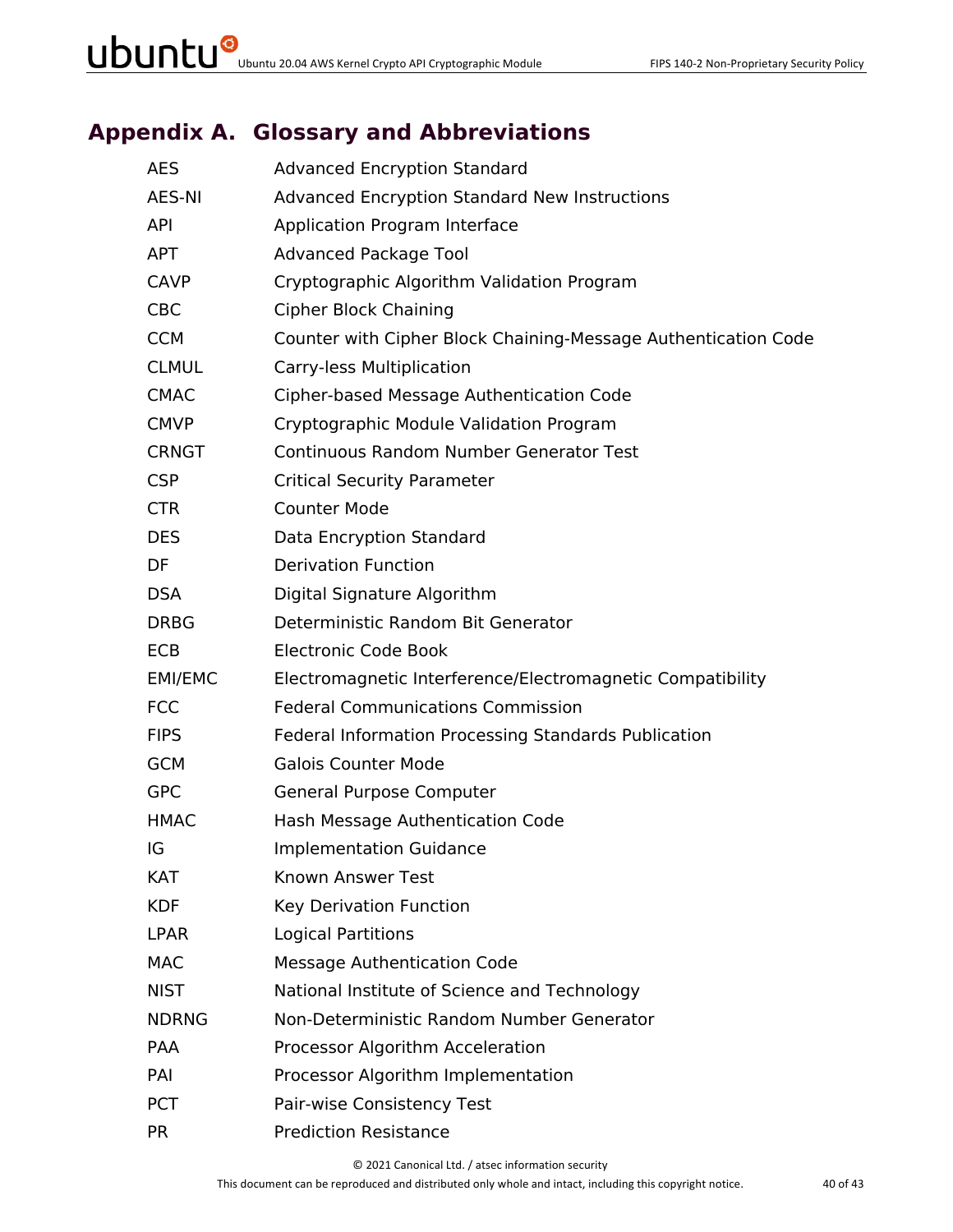- RSA Rivest, Shamir, Addleman
- SHA Secure Hash Algorithm
- SHS Secure Hash Standard
- SSSE3 Supplemental Streaming SIMD Extensions 3
- XTS XEX-based Tweaked-codebook mode with ciphertext Stealing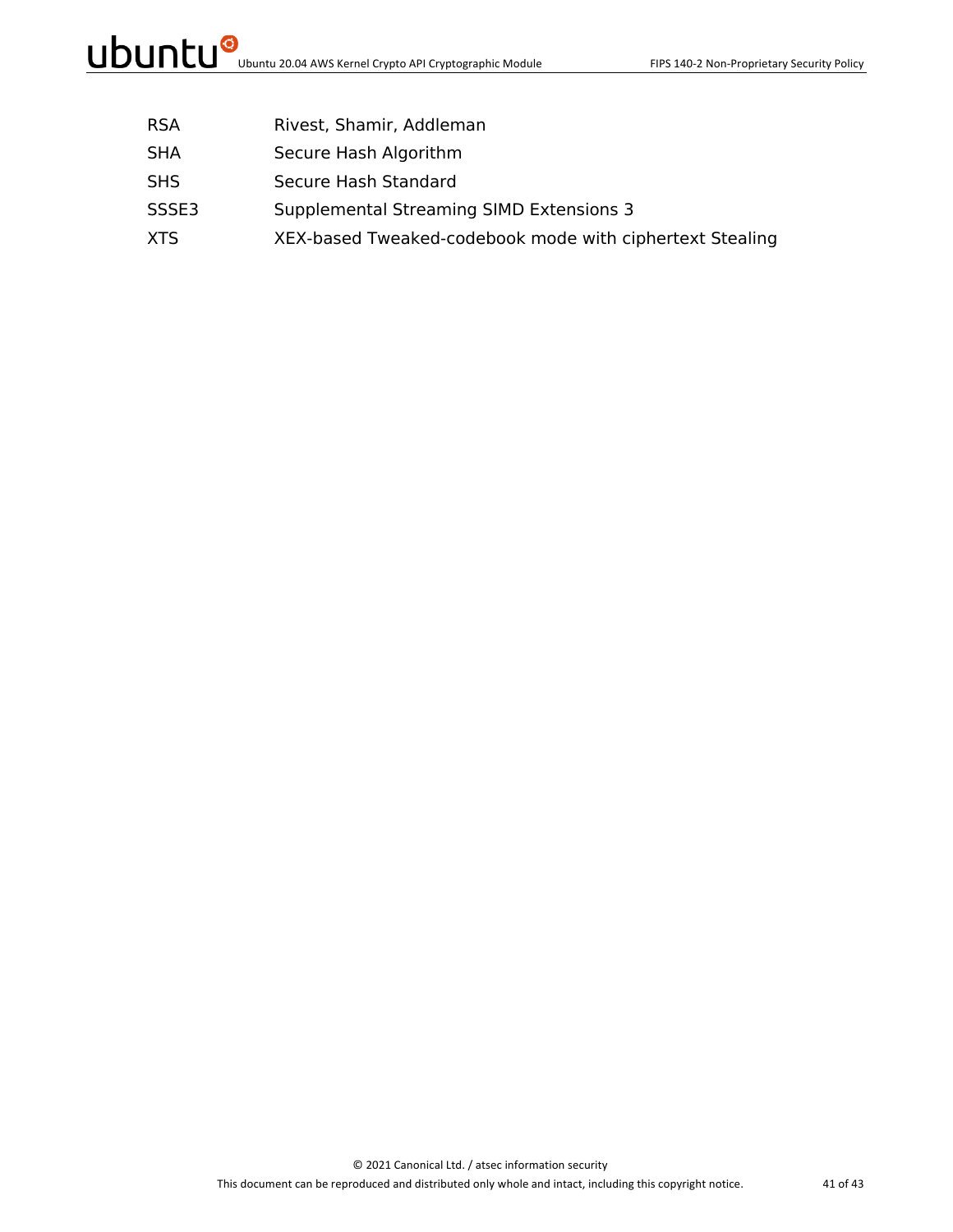## **Appendix B. References**

| FIPS140-2                     | FIPS PUB 140-2 - Security Requirements For Cryptographic Modules<br>May 2001<br>http://csrc.nist.gov/publications/fips/fips140-2/fips1402.pdf                                                       |
|-------------------------------|-----------------------------------------------------------------------------------------------------------------------------------------------------------------------------------------------------|
| FIPS140-2 IG                  | Implementation Guidance for FIPS PUB 140-2 and the Cryptographic<br><b>Module Validation Program</b><br>December 3, 2019<br>http://csrc.nist.gov/groups/STM/cmvp/documents/fips140-2/FIPS1402IG.pdf |
| FIPS180-4                     | <b>Secure Hash Standard (SHS)</b><br><b>March 2012</b><br>http://nvlpubs.nist.gov/nistpubs/FIPS/NIST.FIPS.180-4.pdf                                                                                 |
| FIPS186-4                     | <b>Digital Signature Standard (DSS)</b><br><b>July 2013</b><br>http://nvlpubs.nist.gov/nistpubs/FIPS/NIST.FIPS.186-4.pdf                                                                            |
| <b>FIPS197</b>                | <b>Advanced Encryption Standard</b><br>November 2001<br>http://csrc.nist.gov/publications/fips/fips197/fips-197.pdf                                                                                 |
| <b>FIPS198-1</b>              | The Keyed Hash Message Authentication Code (HMAC)<br><b>July 2008</b><br>http://csrc.nist.gov/publications/fips/fips198-1/FIPS-198-1 final.pdf                                                      |
| <b>KC API</b><br>Architecture | <b>Kernel Crypto API Architecture</b><br>2016<br>http://www.chronox.de/crypto-API/crypto/architecture.html                                                                                          |
| PKCS#1                        | Public Key Cryptography Standards (PKCS) #1: RSA Cryptography<br><b>Specifications Version 2.1</b><br>February 2003<br>http://www.ietf.org/rfc/rfc3447.txt                                          |
| <b>RFC4106</b>                | The Use of Galois/Counter Mode (GCM) in IPsec Encapsulating<br><b>Security Payload (ESP)</b><br>June 2005<br>https://tools.ietf.org/html/rfc4106                                                    |
| RFC6071                       | IP Security (IPsec) and Internet Key Exchange (IKE) Document<br><b>Roadmap</b><br>February 2011<br>https://tools.ietf.org/html/rfc6071                                                              |
| <b>RFC7296</b>                | <b>Internet Key Exchange Protocol Version 2 (IKEv2)</b><br>October 2014<br>https://tools.ietf.org/html/rfc7296                                                                                      |